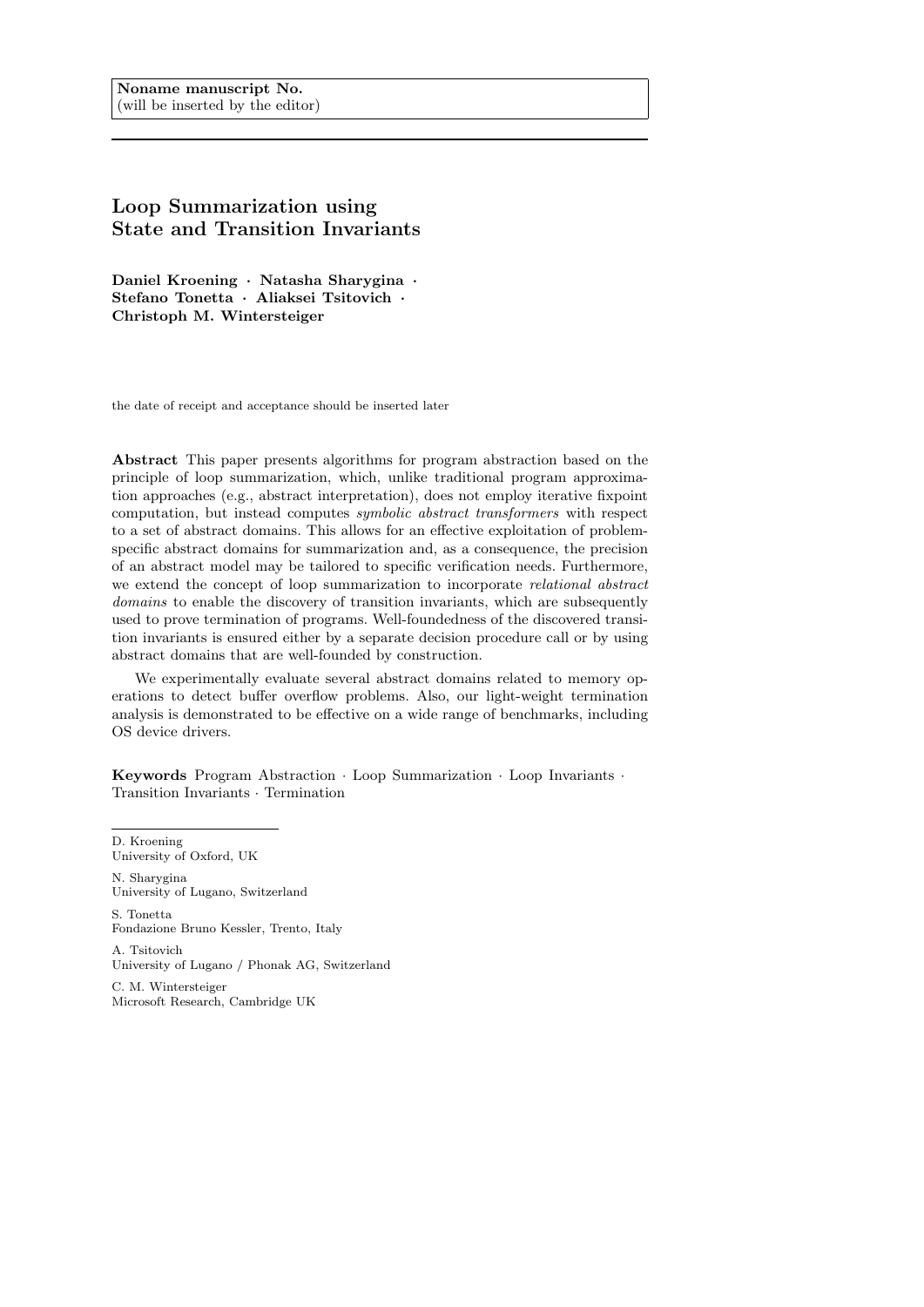# 1 Introduction

Finding good abstractions is key to further extension of the applicability of formal methods to real problems in software and hardware engineering. Building a concise model that represents the semantics of a system with sufficient precision is the objective of research in this area.

Loops in programs are the Achilles' heel of program verification. Sound analysis of all program paths through loops requires either an explicit unwinding or an over-approximation (of an invariant) of the loop.

Unwinding is computationally too expensive for many industrial programs. For instance, loops greatly limit the applicability of bounded model checking (BMC) [\[8\]](#page-39-0). In practice, if the bound on the number of loop iterations cannot be pre-computed (the problem is undecidable by itself), BMC tools simply unwind the loop a finite number of times, thus trading the soundness of the analysis for scalability. Other methods rely on sufficiently strong loop invariants; however, the computation of such invariants is an art. Abstract interpretation [\[22\]](#page-40-0) and counterexample-guided abstraction refinement (CEGAR) [\[12\]](#page-39-1) use saturating procedures to compute over-approximations of the loop. For complex programs, this procedure may require many iterations until the fixpoint is reached or the right abstraction is determined. Widening is a remedy for this problem, but it introduces further imprecision, yielding spurious behavior.

Many approximation techniques furthermore assume that loops terminate, i.e., that every execution reaches the end of the loop after a finite number of iterations. Unfortunately, it is not the case for many real applications (some loops are even designed to be infinite). Thus, (non-) termination should be taken into account when constructing approximations.

In this paper, we focus on effective program abstraction and, to that end, we propose a loop summarization algorithm that replaces program fragments with summaries, which are symbolic abstract transformers. Specifically, for programs with no loops, an algorithm precisely encodes the program semantics into symbolic formulæ. For loops, abstract transformers are constructed based on problemspecific abstract domains. The approach does not rely on fixpoint computation of the abstract transformer and, instead, constructs the transformer as follows: an abstract domain is used to draw a candidate abstract transition relation, giving rise to a candidate loop invariant, which is then checked to be consistent with the semantics of the loop. The algorithm allows tailoring of the abstraction to each program fragment and avoids any possibly expensive fixpoint computation and instead uses a finite number of relatively simple consistency checks. The checks are performed by means of calls to a SAT or SMT-based decision procedure, which allows to check (possibly infinite) sets of states within a single query. Thus, the algorithm is not restricted to finite-height abstract domains.

Our technique is a general-purpose loop and function summarization method and supports relational abstract domains that allow the discovery of (disjunctively well-founded) transition invariants (relations between pre- and poststates of a loop). These are employed to address the problem of program termination. If a disjunctively well-founded transition invariant exists for a loop, we can conclude that it is terminating, i.e., any execution through a loop contains a finite number of loop iterations. Compositionality (transitivity) of transition invariants is exploited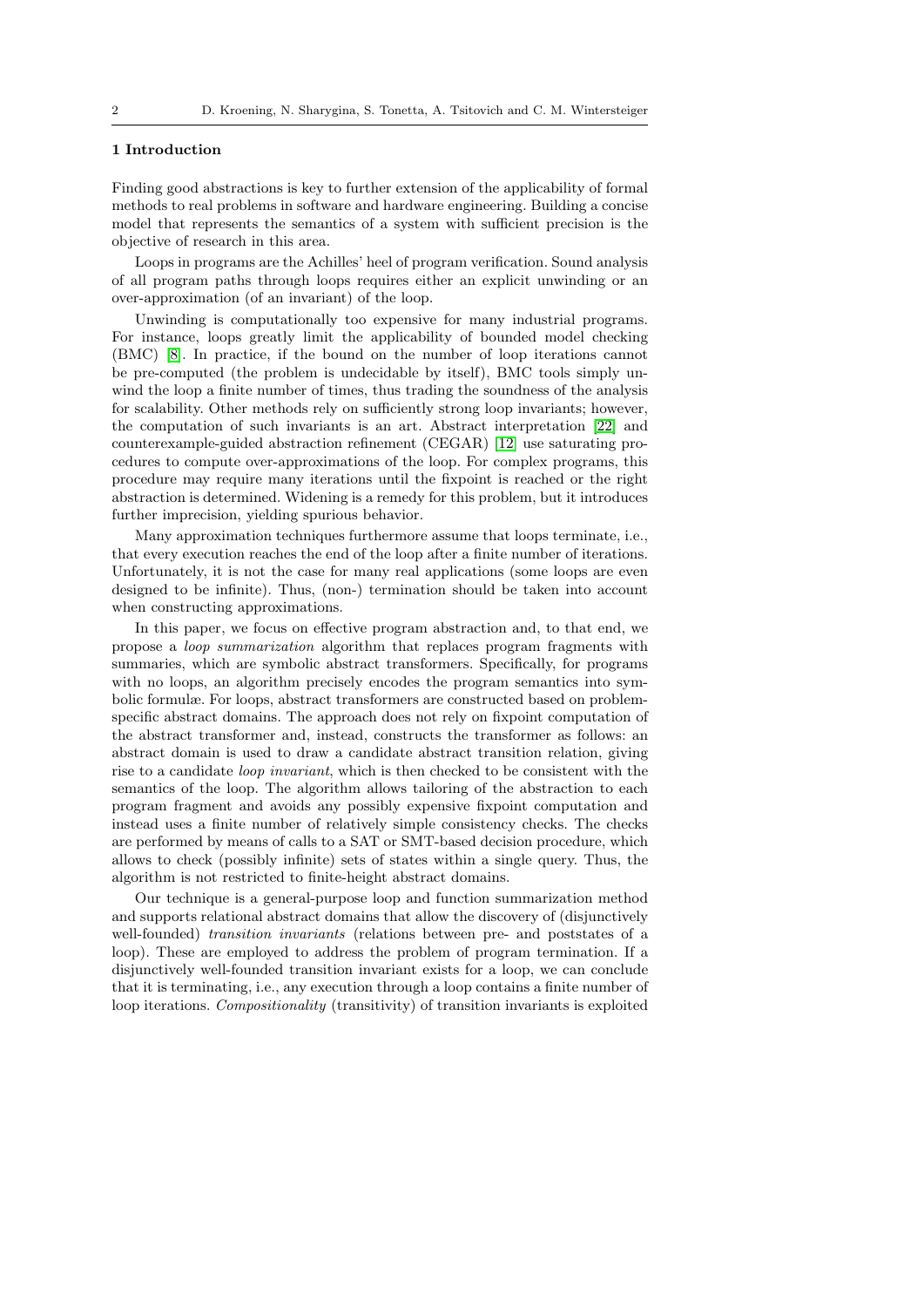to limit the analysis to a single loop iteration, which in many cases performs considerably better in terms of run-time.

We implemented our loop summarization technique in a tool called LOOPFROG and we report on our experience using abstract domains tailored to the discovery of buffer overflows on a large set of ANSI-C benchmarks. We demonstrate the applicability of the approach to industrial code and its advantage over fixpointbased static analysis tools.

Due to the fact that LOOPFROG only ever employs a safety checker to analyze loop bodies instead of unwindings, we gain large speedups compared to state-ofthe-art tools that are based on path enumeration. At the same time, the falsepositive rate of our algorithm is very low in practice, which we demonstrate in an experimental evaluation on a large set of Windows device drivers.

Outline This paper is structured as follows. First, in Section [2](#page-2-0) we provide several basic definitions required for reading the paper. Then, Section [3](#page-3-0) presents our method for loop summarization and sketches the required procedures. Next, in Section [4](#page-5-0) the algorithm is formalized and a proof of its correctness is given. Background on termination and the algorithm extension to support termination proofs is presented in Section [5.](#page-13-0) Implementation details and an experimental evaluation are provided in Section [6.](#page-20-0) Related work is discussed in Section [7.](#page-32-0) Finally, Section [8](#page-37-0) gives conclusions and highlights possible future research directions.

### <span id="page-2-0"></span>2 Loop Invariants

Informally, an invariant is a property that always holds for (a part of) the program. The notion of invariants of computer programs has been an active research area from the early beginnings of computer science. A well-known instance are Hoare's rules for reasoning about program correctness [\[37\]](#page-41-0). For the case of looping programs fragments, [\[37\]](#page-41-0) refers to loop invariants, i.e., predicates that hold upon entry to a loop and after each iteration. As a result, loop invariants are guaranteed to hold immediately upon exit of the loop<sup>[1](#page-2-1)</sup>. For example, "**p-a**  $\leq$  **length(a)**" is a loop invariant for the loop in Figure [1.](#page-3-1)

Important types of loop invariants that are distinguished and used in this work are state invariants and transition invariants.

Formally, a program can be represented as a transition system  $P = \langle S, I, R \rangle$ , where:

- $S$  is a set of states;
- $-I \subseteq S$  is the set of initial states;
- $R \subseteq S \times S$  is the transition relation.

We use the relational composition operator ∘ which is defined for two binary relations  $R_i \subseteq S \times S$  and  $R_j \subseteq S \times S$  as

$$
R_i \circ R_j := \{ (s, s') \in S \times S \mid \exists s'' \in S \,.\, (s, s'') \in R_i \land (s'', s') \in R_j \} \,.
$$

To simplify the presentation, we also define  $R^1 := R$  and  $R^n := R^{n-1} \circ R$  for any relation  $R : S \times S$ .

<span id="page-2-1"></span><sup>1</sup>Here we only consider structured loops or loops for which the exit condition is evaluated before an iteration has changed the state of any variables.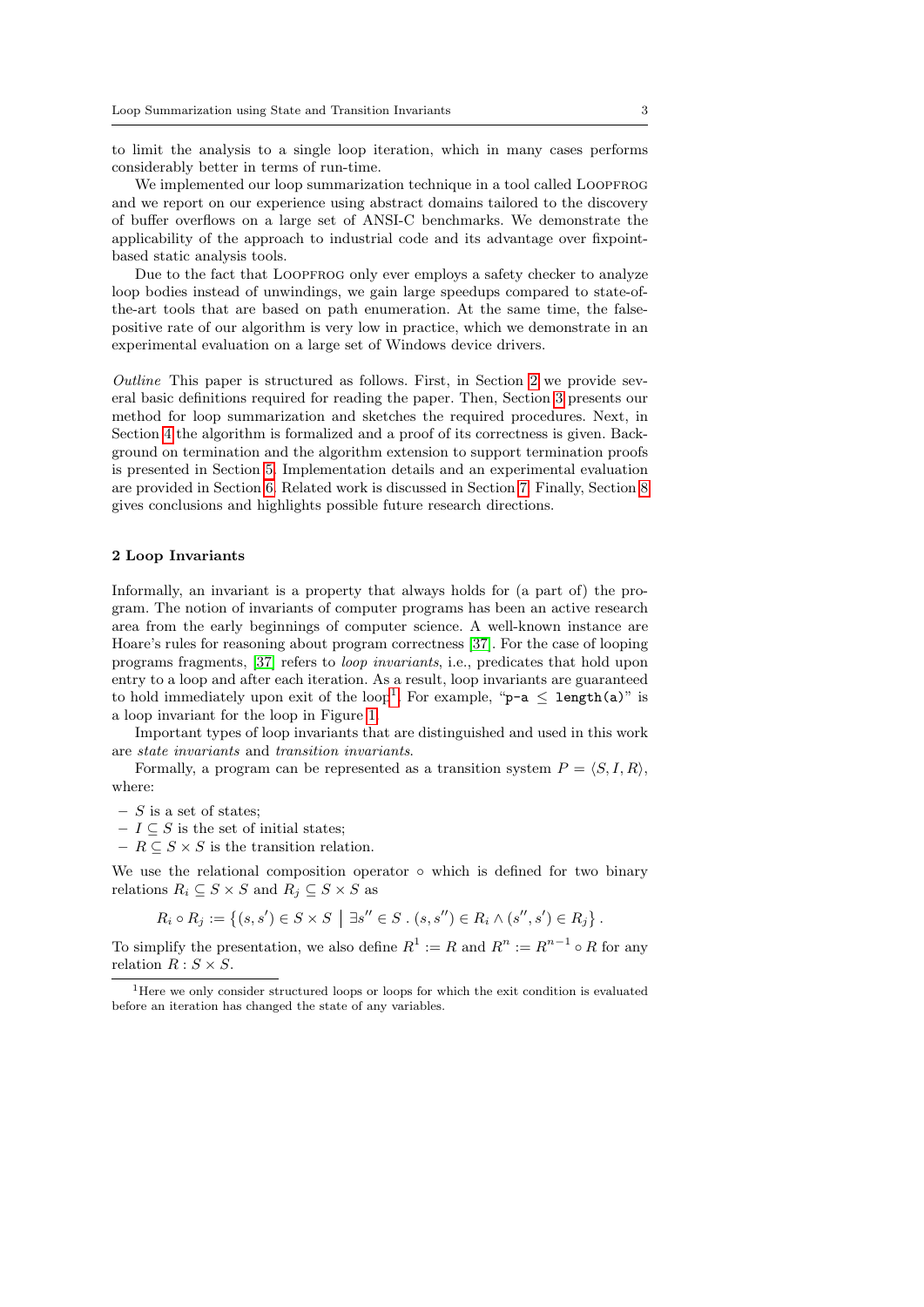<span id="page-3-1"></span>

Fig. 1: The example of a program and its program graph

Note that a relation  $R$  is transitive if it is closed under relational composition, i.e., when  $R \circ R \subseteq R$ . The reflexive and non-reflexive transitive closures of R are denoted as  $R^*$  and  $R^+$  respectively. The set of reachable states is then defined as  $R^*(I) := \{ s \in S \mid \exists s' \in I \ . \ (s', s) \in R^* \}.$ 

We now discuss two kinds of invariants, *state invariants* and *transition in*variants. For historical reasons, state invariants are often referred to simply as invariants; we will use the term "state invariant" when it is necessary to stress its difference to transition invariants.

**Definition 1 (State Invariant)** A *state invariant*  $V$  for program  $P$  represented by a transition system  $\langle S, I, R \rangle$  is a superset of the reachable state space, i.e.,  $R^*(I) \subseteq V$ .

In contrast to state invariants that represent the safety class of properties, transition invariants, introduced by Podelski and Rybalchenko [\[49\]](#page-42-0), enable reasoning about liveness properties and, in particular, about program termination.

<span id="page-3-2"></span>**Definition 2** (Transition Invariant [\[49\]](#page-42-0)) A transition invariant  $T$  for program P represented by a transition system  $\langle S, I, R \rangle$  is a superset of the transitive closure of R restricted to the reachable state space, i.e.,  $R^+ \cap (R^*(I) \times R^*(I)) \subseteq T$ .

State and transition invariants can be used together during loop summarization to preserve both safety- and liveness-related semantics of a loop in its abstraction. Our experiments with a static analyser tailored to buffer overflows focus on state invariants, while our experiments with termination analysis mainly use transition invariants.

# <span id="page-3-0"></span>3 Loop Summarization with State Invariants

Algorithm [1](#page-4-0) presents an outline of loop summarization. The function Summa-RIZE traverses the control-flow graph of the program  $P$  and calls itself recursively for each block with nested loops. If a block is a loop without nested loops, it is summarized using the function SummarizeLoop and the resulting summary replaces the original loop in  $P'$ . Thereby, outer loops also become loop-free, which enables further progress.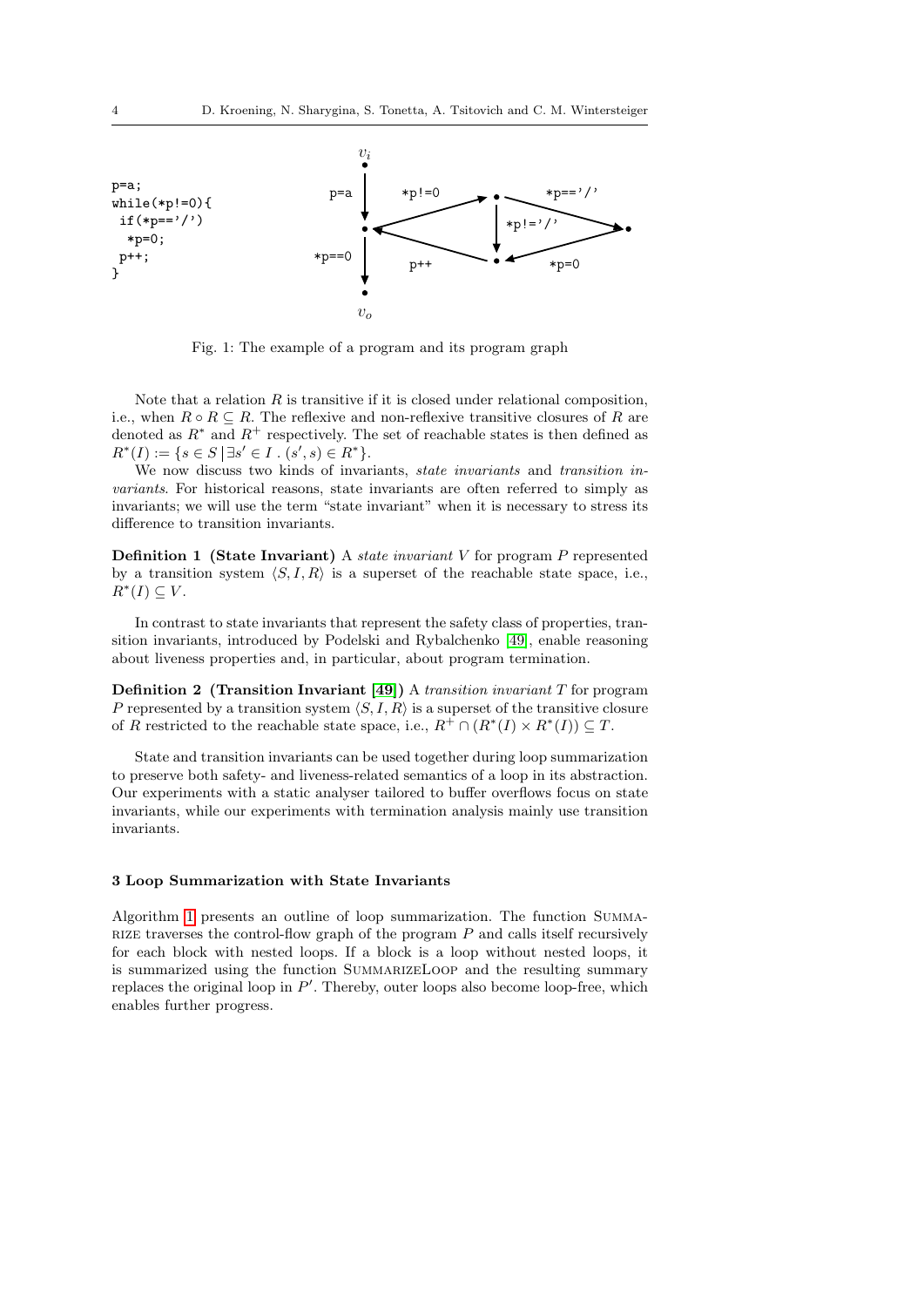Algorithm 1: Routines of loop summarization

1 SUMMARIZE $(P)$ 2 input: program P 3 output: Program summary 4 begin 5 | foreach  $Block B$  in CONTROLFLOWGRAPH $(P)$  do 6 if B has nested loops then 7 | |  $B := \text{SUMMARIZE}(B)$  $\bf{8}$  | else if *B* is a single loop then 9 | |  $B := \text{SUMMARIZELoop}(B)$  $10$  endif 11 end foreach 12 return  $P$ 13 end 14 SUMMARIZELOOP $(L)$ 15 input: Single-loop program  $L$  (over variable set  $X$ ) 16 output: Loop summary 17 begin 18  $I := T$ 19 foreach *Candidate C in* PICKINVARIANTCANDIDATES $(L)$  do 20 if ISSTATEINVARIANT $(L, C)$  then 21 | |  $I := I \wedge C$  $22$  endif 23 end foreach  ${\bf 24} \quad \left| \quad {\bf return} \ \ ^{\alpha}\! X^{pre} := X; {\tt havec}(X); {\tt assume}(I(X^{pre}) \implies I(X)); \ ^{\pi}\!\!$ 25 end 26 ISSTATEINVARIANT $(L, C)$ 27 input: Single-loop program  $L$  (over variable set  $X$ ), invariant candidate  $C$ 28 output: TRUE if  $C$  is an invariant for  $L$ ; FALSE otherwise 29 begin 30 | return UNSAT $(\neg(L(X, X') \land C(X) \Rightarrow C(X')))$ 31 end

<span id="page-4-0"></span>The function SummarizeLoop computes the summaries. A very imprecise over-approximation is to replace a loop with a program fragment that "havocs" the state by setting all variables that are (potentially) modified during loop execution to non-deterministic values. To improve the precision of these summaries, we strengthen them by means of (partial) loop invariants. SUMMARIZELOOP has two subroutines that are related to invariant discovery: PICKINVARIANTCANDIDATES, which returns a set of "invariant candidates" depending on an abstract interpretation selected for the loop and IsStateInvariant, which establishes whether a candidate is an actual loop invariant (a state invariant in this case).

Note that this summarization algorithm only uses state invariants and does not take loop termination into account. State invariants over-approximate the set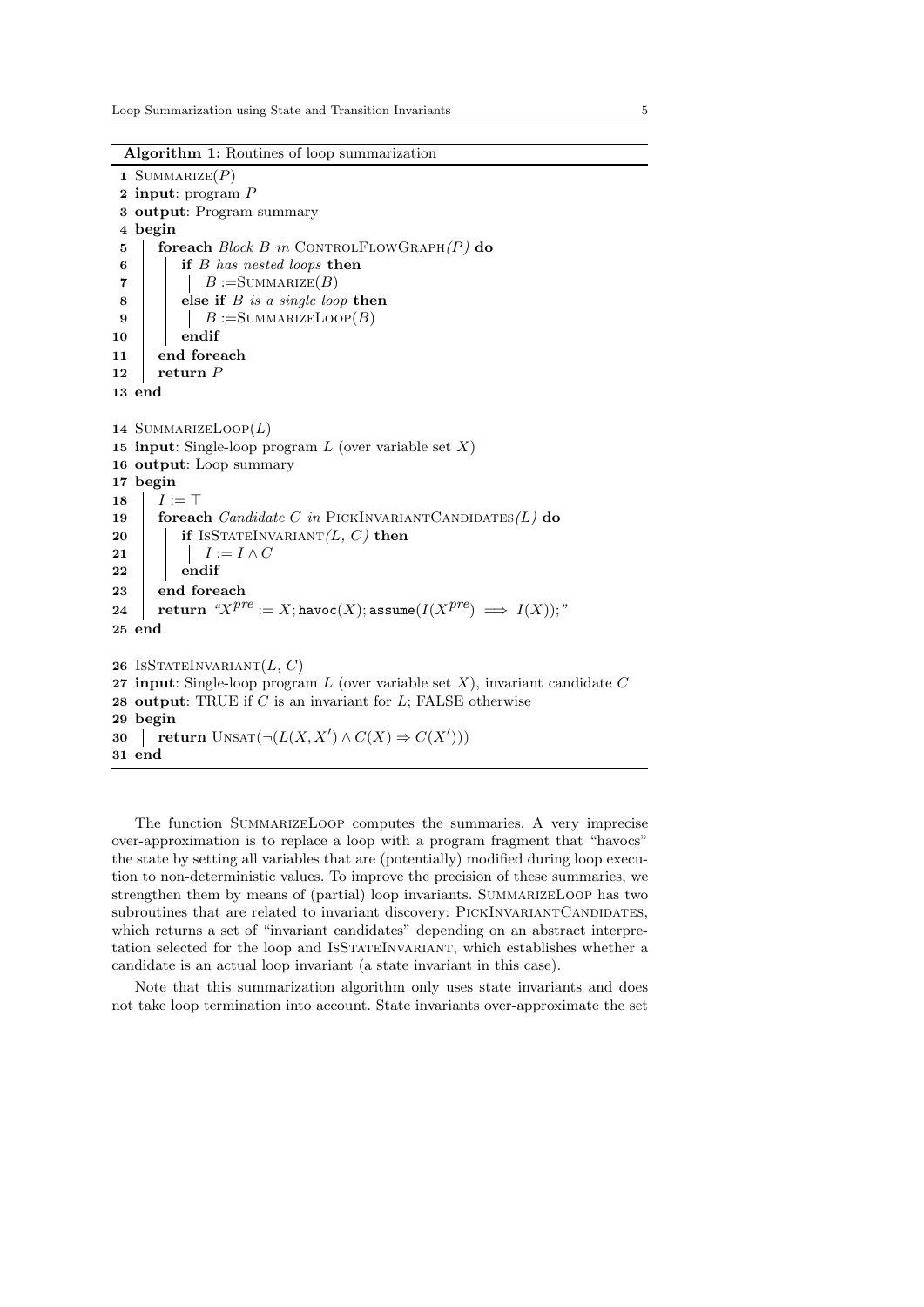of states that a loop can reach but do not provide any information about the progress of the loop. Thus, the summaries computed by the algorithm are always terminating program fragments. The abstraction is a sound over-approximation, but it may be too coarse for programs that contain unreachable paths. We address this issue in Section [5.](#page-13-0)

#### <span id="page-5-0"></span>4 Summarization using Symbolic Abstract Transformers

In the following subsections we formally describe the steps of our summarization approach. We first present necessary notation and define summarization as an over-approximation of a code fragment. Next, we show that a precise summary can be computed for a loop-free code fragment, and we explain how a precise summary of a loop body is used to obtain information about the computations of the loop. Finally, we give a bottom-up summarization algorithm applicable to arbitrary programs.

# <span id="page-5-1"></span>4.1 Abstract interpretation

To formally state the summarization algorithm and prove its correctness we rely on abstract interpretation [\[22\]](#page-40-0). It constructs an abstraction of a program using values from an abstract domain by iteratively applying the instructions of a program to abstract values until a fixpoint is reached. Formally:

# Definition 3 A program graph is a tuple  $G = \langle PL, E, pl_i, pl_o, \mathcal{L}, \mathcal{C} \rangle$ , where

- $-PL$  is a finite non-empty set of vertices called *program locations*;
- $pl_i \in PL$  is the initial location;
- $-pl_o \in PL$  is the final location;
- $E \subseteq PL \times PL$  is a non-empty set of edges;  $E^*$  denotes the set of paths, i.e., the set of finite sequences of edges;
- $\mathcal L$  is a set of elementary commands;
- $\mathcal{C}: E \to \mathcal{L}$  associates a command with each edge.

A program graph is often used as an intermediate modeling structure in program analysis. In particular, it is used to represent the control-flow graph of a program.

Example 1 To demonstrate the notion of a program graph we use the program fragment in Figure [1](#page-3-1) as an example. On the left-hand side, we provide the program written in the programming language C. On the right-hand side, we depict its program graph.

Let  $S$  be the set of states, i.e., the set of valuations of program variables. The set of commands L consists of tests  $\mathcal{L}_{\mathcal{T}}$  and assignments  $\mathcal{L}_{\mathcal{A}}$ , i.e.,  $\mathcal{L} = \mathcal{L}_{\mathcal{T}} \cup \mathcal{L}_{\mathcal{A}}$ , where:

- a test  $q \in \mathcal{L}_{\mathcal{T}}$  is a predicate over  $S$  ( $q \subseteq S$ );
- an assignment  $e \in \mathcal{L}_{\mathcal{A}}$  is a map from S to S.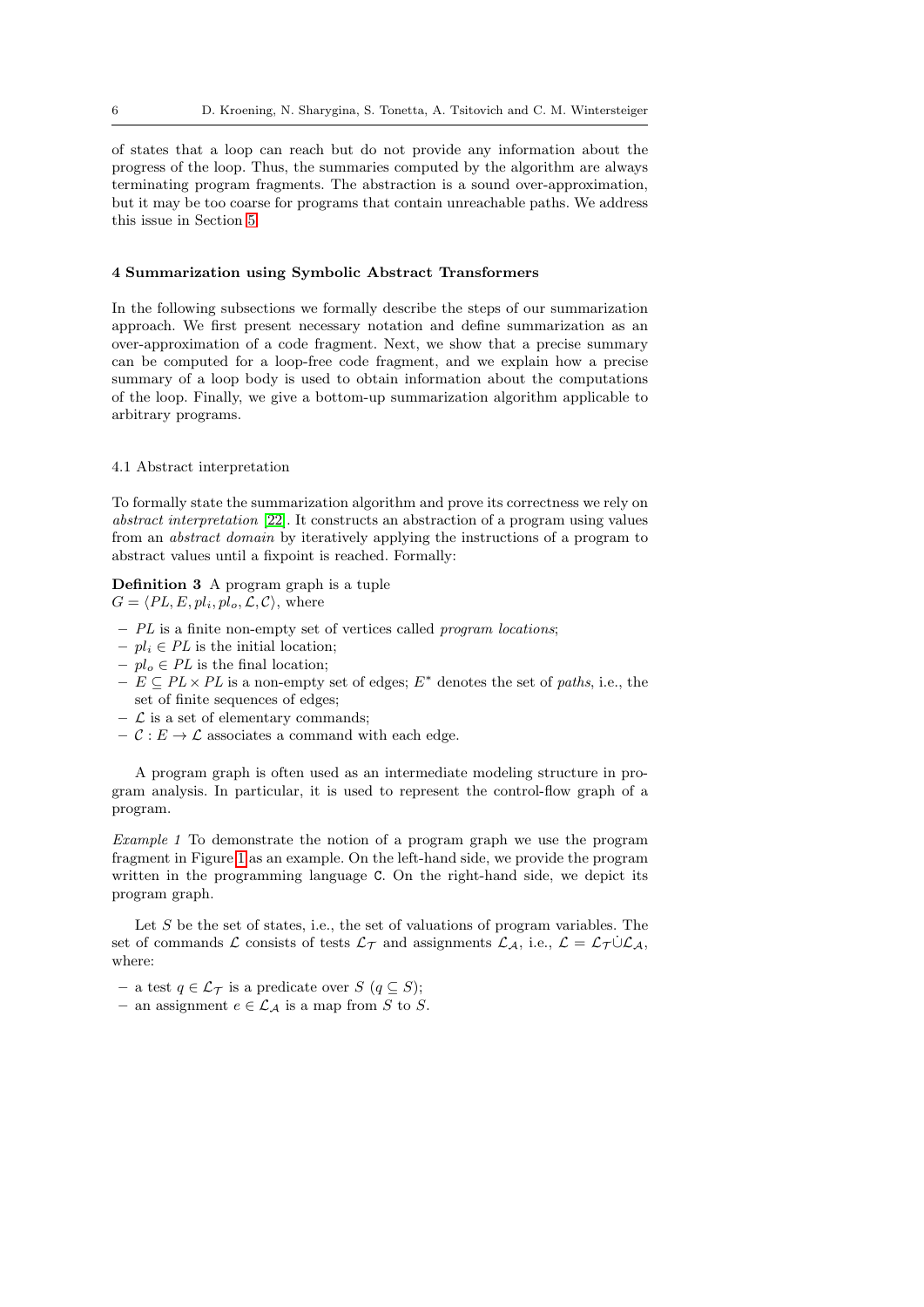A program P is then formalized as the pair  $\langle S, G \rangle$ , where S is the set of states and  $G$  is a program graph. We write  $\mathcal{L}^*$  for the set of sequences of commands. Given a program P, the set  $paths(P) \subseteq \mathcal{L}^*$  contains the sequence  $\mathcal{C}(e_1), \ldots, \mathcal{C}(e_n)$ for every  $\langle e_1, ..., e_n \rangle \in E^*$ .

The (concrete) semantics of a program is given by the pair  $\langle A, \tau \rangle$ , where:

- A is the set of *assertions* of the program, where each assertion  $p \in A$  is a predicate over  $S$  ( $p \subset S$ );
	- $A(\Rightarrow$ , false, true,  $\vee$ ,  $\wedge$ ) is a complete Boolean lattice;
- $\tau : \mathcal{L} \to (A \to A)$  is the predicate transformer.

An abstract interpretation is a pair  $\langle \hat{A}, t \rangle$ , where  $\hat{A}$  is a complete lattice of the form  $\hat{A}(\subseteq,\perp,\top,\sqcup,\sqcap)$ , and  $t : \mathcal{L} \to (\hat{A} \to \hat{A})$  is a predicate transformer. Note that  $\langle A, \tau \rangle$  is a particular abstract interpretation called the *concrete interpretation*. In the following, we assume that for every command  $c \in \mathcal{L}$ , the function  $t(c)$ (predicate transformer for command c) is monotone (which is the case for all natural predicate transformers). Given a predicate transformer  $t$ , the function  $\tilde{t}: \mathcal{L}^* \to (\hat{A} \to \hat{A})$  is recursively defined as follows:

$$
\tilde{t}(p)(\phi) = \begin{cases} \phi & \text{if } p \text{ is empty} \\ \tilde{t}(e)(t(q)(\phi)) & \text{if } p = q; e \text{ for a } q \in \mathcal{L}, e \in \mathcal{L}^*.\end{cases}
$$

<span id="page-6-0"></span>Example 2 We continue using the program in Figure [1.](#page-3-1) Consider an abstract domain where abstract state is a four-tuple  $\langle p_a, z_a, s_a, l_a \rangle$ . The first member,  $p_a$  is the offset of the pointer p from the base address of the array a (i.e.,  $p - a$  in our example), the Boolean  $z_a$  holds if a contains the zero character, the Boolean  $s_a$ holds if a contains the slash character,  $l_a$  is the index of the first zero character if present. The predicate transformer  $t$  is defined as follows:

 $t(p = a)(\phi) = \phi[p_a := 0]$  for any assertion  $\phi$ ;  $t(*p!=0)(\phi) = \phi \wedge (p_a \neq l_a)$  for any assertion  $\phi$ ;  $t(*p == 0)(\phi) = \phi \wedge z_a \wedge (p_a \ge l_a)$  for any assertion  $\phi$ ;  $t(*p =='')'$ for any assertion  $\phi$ ;  $t(*p!='$  /' for any assertion  $\phi$ ;  $t(*p = 0)(\phi) = \begin{cases} \phi[z_a := \text{true}, l_a := p_a] & \text{if } \phi \Rightarrow (p_a < l_a) \\ \frac{1}{a} & \text{then } \text{otherwise} \end{cases}$  $\phi[z_a := \text{true}]$  otherwise;  $t(p++)(\phi) = \phi[p_a := p_a + 1]$  for any assertion  $\phi$ .

(We used  $\phi[x := v]$  to denote an assertion equal to  $\phi$  apart from the variable  $x$  that takes value  $v.$ )

Given a program P, an abstract interpretation  $\langle \hat{A}, t \rangle$  and an element  $\phi \in \hat{A}$ , we define the Merge Over all Paths  $MOP<sub>P</sub>(t, \phi)$  as

$$
MOP_P(t, \phi) := \bigsqcup_{\pi \in paths(P)} \tilde{t}(\pi)(\phi) .
$$

Given two complete lattices  $\hat{A}(\subseteq, \perp, \top, \sqcup, \sqcap)$  and  $\hat{A}'(\subseteq', \perp', \top', \sqcup', \sqcap')$ , the pair of functions  $\langle \alpha, \gamma \rangle$ , with  $\alpha : \hat{A} \to \hat{A}'$  and  $\gamma : \hat{A}' \to \hat{A}$  is a Galois connection iff  $\alpha$ and  $\gamma$  are monotone and satisfy:

for all 
$$
\phi \in \hat{A}
$$
:  $\phi \subseteq \gamma(\alpha(\phi))$   
for all  $\phi' \in \hat{A}' : \alpha(\gamma(\phi')) \sqsubseteq' \phi'$ .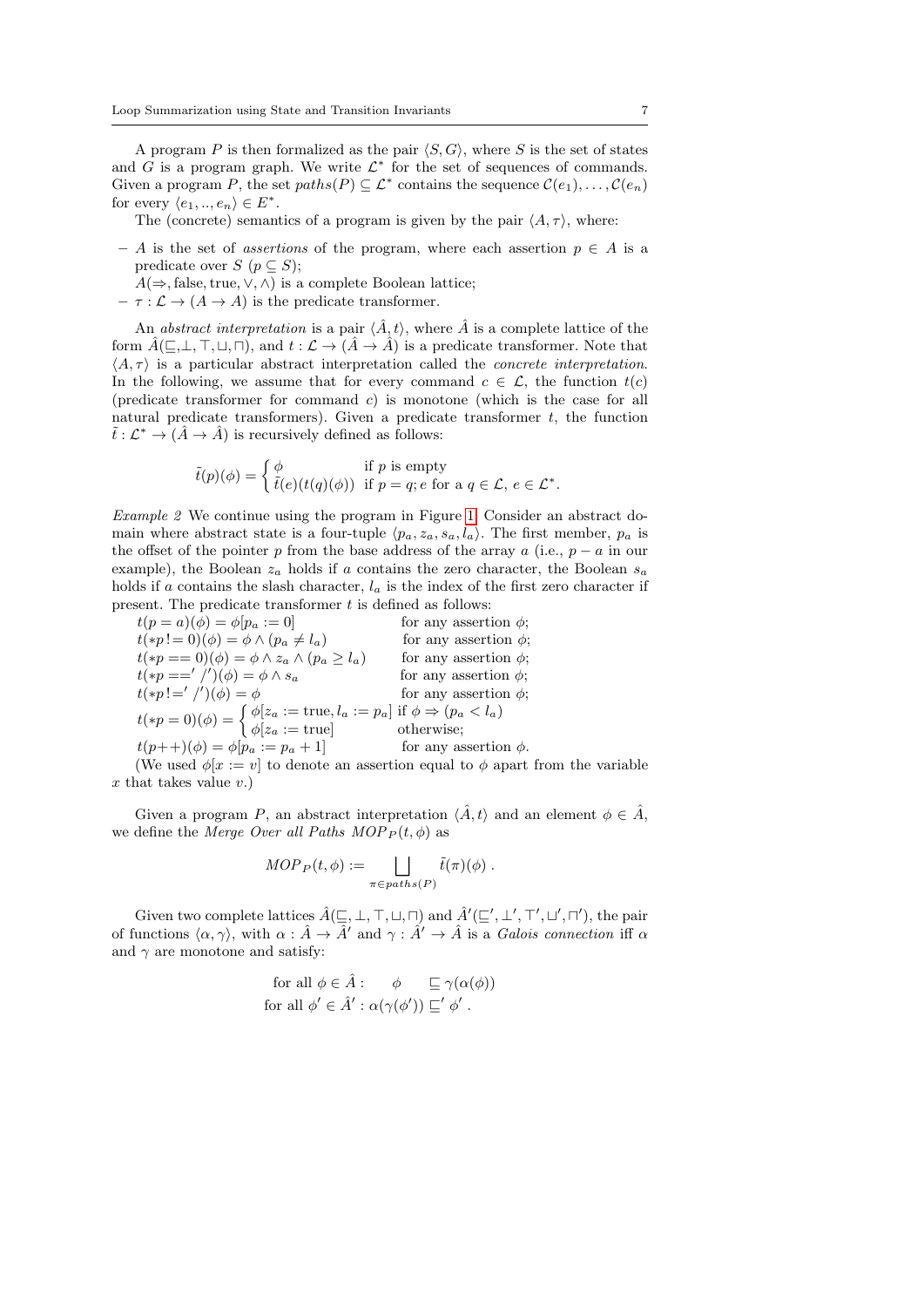An abstract interpretation  $\langle \hat{A}, t \rangle$  is a *correct over-approximation* of the concrete interpretation  $\langle A, \tau \rangle$  iff there exists a Galois connection  $\langle \alpha, \gamma \rangle$  such that for all  $\phi \in \hat{A}$  and  $p \in A$ , if  $p \Rightarrow \gamma(\phi)$ , then  $\alpha(MOP_P(\tau, p)) \subseteq MOP_P(t, \phi)$  (i.e.,  $MOP_P(\tau, p) \Rightarrow \gamma(MOP_P(t, \phi))$ .

#### <span id="page-7-1"></span>4.2 Computing Abstract Transformers

In order to implement abstract interpretation for a given abstract domain, an algorithmic description of the abstract predicate transformer  $t(p)$  for a specific command  $p \in \mathcal{L}$  is required. These transformers are frequently hand-coded for a given programming language and a given domain. Reps et al. describe an algorithm that computes the best possible (i.e., most precise) abstract transformer for a given finite-height abstract domain automatically [\[52\]](#page-42-1). Graf and Saïdi's algorithm for constructing predicate abstractions [\[30\]](#page-41-1) is identified as a special case.

The algorithm presented by Reps et al. has two inputs: a formula  $F_{\tau(q)}$ , which represents the concrete semantics  $\tau(q)$  of a command  $q \in \mathcal{L}$  symbolically, and an assertion  $\phi \in \hat{A}$ . It returns the image  $t(q)(\phi)$  of the predicate transformer  $t(q)$ . The formula  $F_{\tau(q)}$  is passed to a decision procedure, which is expected to provide a satisfying assignment to the variables. The assignment represents one concrete transition  $(p, p') \in A \times A$ . The transition is abstracted into a pair  $(\phi, \phi') \in A$  $\hat{A} \times \hat{A}$ , and a blocking constraint is added to remove this satisfying assignment. The algorithm iterates until the formula becomes unsatisfiable. An instance of the algorithm for the case of predicate abstraction is the implementation of SatAbs described in [\[15\]](#page-40-1). SatAbs uses a propositional SAT-solver as decision procedure for bit-vector arithmetic. The procedure is worst-case exponential in the number of predicates, and thus, alternatives have been explored. In [\[42,](#page-41-2) [39\]](#page-41-3) a symbolic decision procedure generates a symbolic formula that represents the set of all solutions. In [\[43\]](#page-41-4), a first-order formula is used and the computation of all solutions is carried out by an SMT-solver. In [\[9\]](#page-39-2), a similar technique is proposed where BDDs are used in order to efficiently deal with the Boolean component of  $F_{\tau(q)}$ .

#### 4.3 Abstract summarization

The idea of summarization is to replace a code fragment, e.g., a procedure of the program, by a summary, which is a representation of the fragment. Computing an exact summary of a program (fragment) is undecidable in the general case. We therefore settle for an over-approximation. We formalize the conditions the summary must fulfill in order to have a semantics that over-approximates the original program.

We extend the definition of a correct over-approximation (from Section [4.1\)](#page-5-1) to programs. Given two programs P and  $P'$ , we say that P' is a correct over-approx*imation* of P iff for all  $p \in A(\Rightarrow)$ , false, true,  $\vee, \wedge$ ),  $MOP_P(\tau, p) \Rightarrow MOP_{P'}(\tau, p)$ .

<span id="page-7-0"></span>**Definition 4 (Abstract Summary)** Given a program  $P$ , and an abstract interpretation  $\langle \hat{A}, t \rangle$  with a Galois connection  $\langle \alpha, \gamma \rangle$  with  $\langle A, \tau \rangle$ , we denote the *abstract* summary of P by  $Sum_{\langle \hat{A}, t \rangle}(P)$ . It is defined as the program  $\langle U, G \rangle$ , where U denotes the universe of program variables and  $G = \{ \{v_i, v_o\}, \{ \langle v_i, v_o \rangle \}, v_i, v_o, \{a\}, C \}$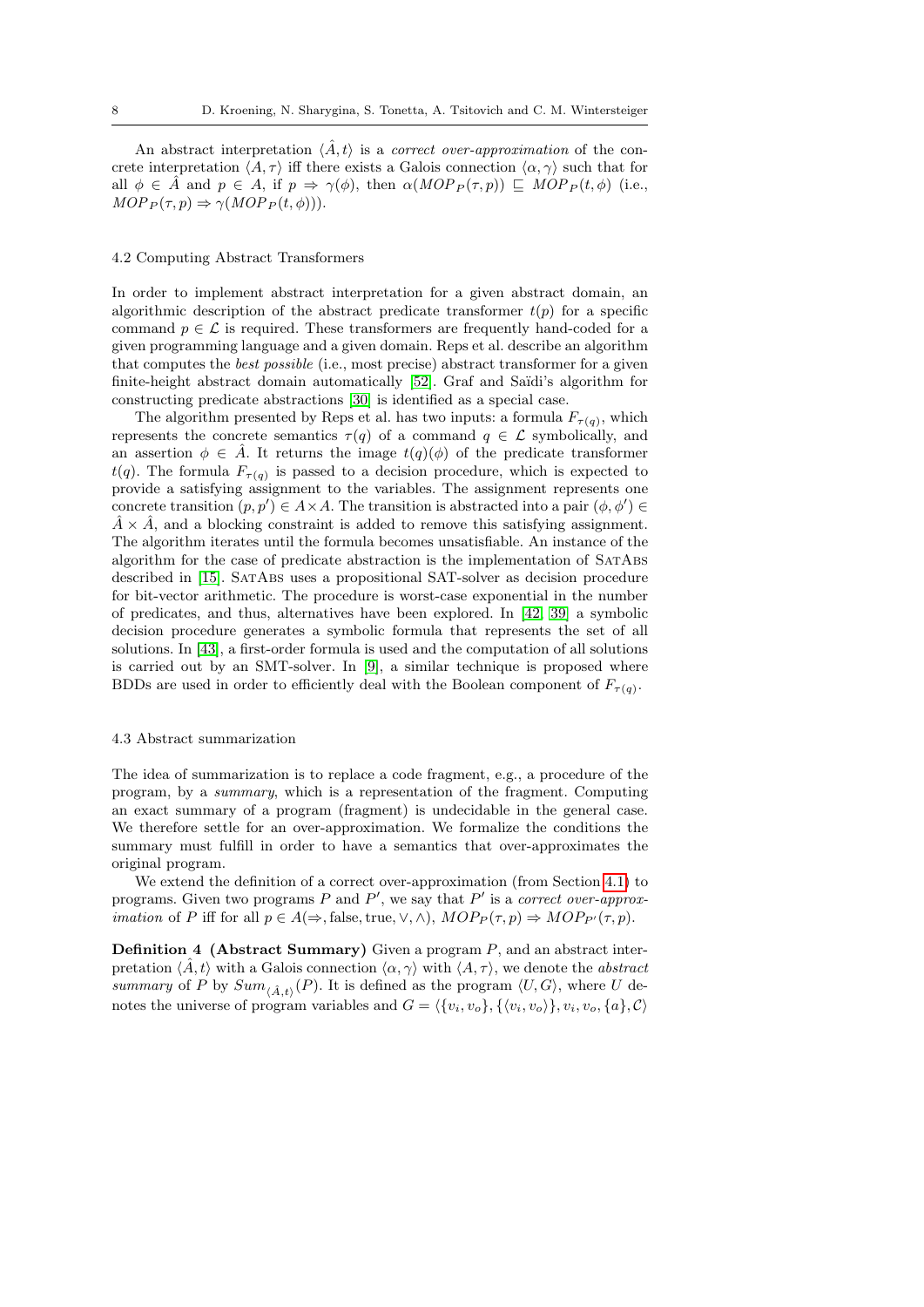and  $\{a\}$  together with  $\mathcal{C}(\langle v_i, v_o \rangle) = a$ , where a is a new (concrete) command such that  $\tau(a)(p) = \gamma(MOP_P(t, \alpha(p))).$ 

**Lemma 1** If  $\langle \hat{A}, t \rangle$  is a correct over-approximation of  $\langle A, \tau \rangle$ , the abstract summary  $Sum_{\langle \hat{A},t\rangle}(P)$  is a correct over-approximation of P.

*Proof* Let  $P' = Sum_{\langle \hat{A}, t \rangle}(P)$ . For all  $p \in A$ ,

 $MOP_P(\tau, p) \Rightarrow \gamma(MOP_P(t, \alpha(p)))$ [by def. of correct over-approx.]  $= \tau(a)(p)$ [by Definition [4\]](#page-7-0)  $= MOP_{P'}(\tau, p)$  [MOP over a single-command path].

The following sections discuss our algorithms for computing abstract summaries. The summarization technique is first applied to particular fragments of the program, specifically to loop-free (Section [4.4\)](#page-8-0) and single-loop programs (Section [4.5\)](#page-9-0). In Section [4.6,](#page-11-0) we use these procedures as subroutines to obtain the summarization of an arbitrary program. We formalize code fragments as program sub-graphs.

<span id="page-8-2"></span>**Definition 5** Given two program graphs  $G = \langle V, E, v_i, v_o, \mathcal{L}, \mathcal{C} \rangle$  and  $G' = \langle V', E', \mathcal{L}' \rangle$  $v'_i, v'_o, \mathcal{L}', \mathcal{C}'\rangle$ , G' is a program sub-graph of G iff  $V' \subseteq V$ ,  $E' \subseteq E$ , and  $\mathcal{C}'(e) = \mathcal{C}(e)$ for every edge  $e \in E'$ .

# <span id="page-8-0"></span>4.4 Summarization of loop-free programs

Obtaining  $MOP<sub>P</sub>(t, \phi)$  is as hard as assertion checking on the original program. Nevertheless, there are restricted cases where it is possible to represent  $MOP_P(t, \phi)$ using a symbolic predicate transformer.

Let us consider a program  $P$  with a finite number of paths, in particular, a program whose program graph does not contain any cycles. A program graph  $G =$  $\langle V, E, v_i, v_o, \mathcal{L}, \mathcal{C} \rangle$  is loop-free iff G is a directed acyclic graph.

In the case of a loop-free program  $P$ , we can compute a precise (not abstract) summary by means of a formula  $F_P$  that represents the concrete behavior of  $P$ . This formula is obtained by converting  $P$  to static single assignment (SSA) form, whose size is linear in the size of  $P$  (this step is beyond the scope of this work; see [\[14\]](#page-40-2) for details).

<span id="page-8-1"></span>*Example 3* We continue the running example (Fig. [1\)](#page-3-1). The symbolic transformer of the loop body  $P'$  is represented by:

$$
((\ast p = ' /' \land a' = a[\ast p = 0]) \lor (\ast p \neq ' /' \land a' = a)) \land (p' = p + 1).
$$

Recall the abstract domain from Ex. [2.](#page-6-0) We can deduce that:

- 1. if  $m < n$ , then  $MOP_{P'}(t, (p_a = m \wedge z_a \wedge (l_a = n) \wedge \neg s_a)) = (p_a = m + 1 \wedge z_a \wedge l_a =$  $n \wedge \neg s_a)$
- 2.  $MOP_{P}(t, z_a) = z_a$ .

This example highlights the generic nature of our technique. For instance, case 1 of the example cannot be obtained by means of predicate abstraction because it requires an infinite number of predicates. Also, the algorithm presented in [\[52\]](#page-42-1) cannot handle this example because assuming the string length has no a-priori bound, the lattice of the abstract interpretation has infinite height.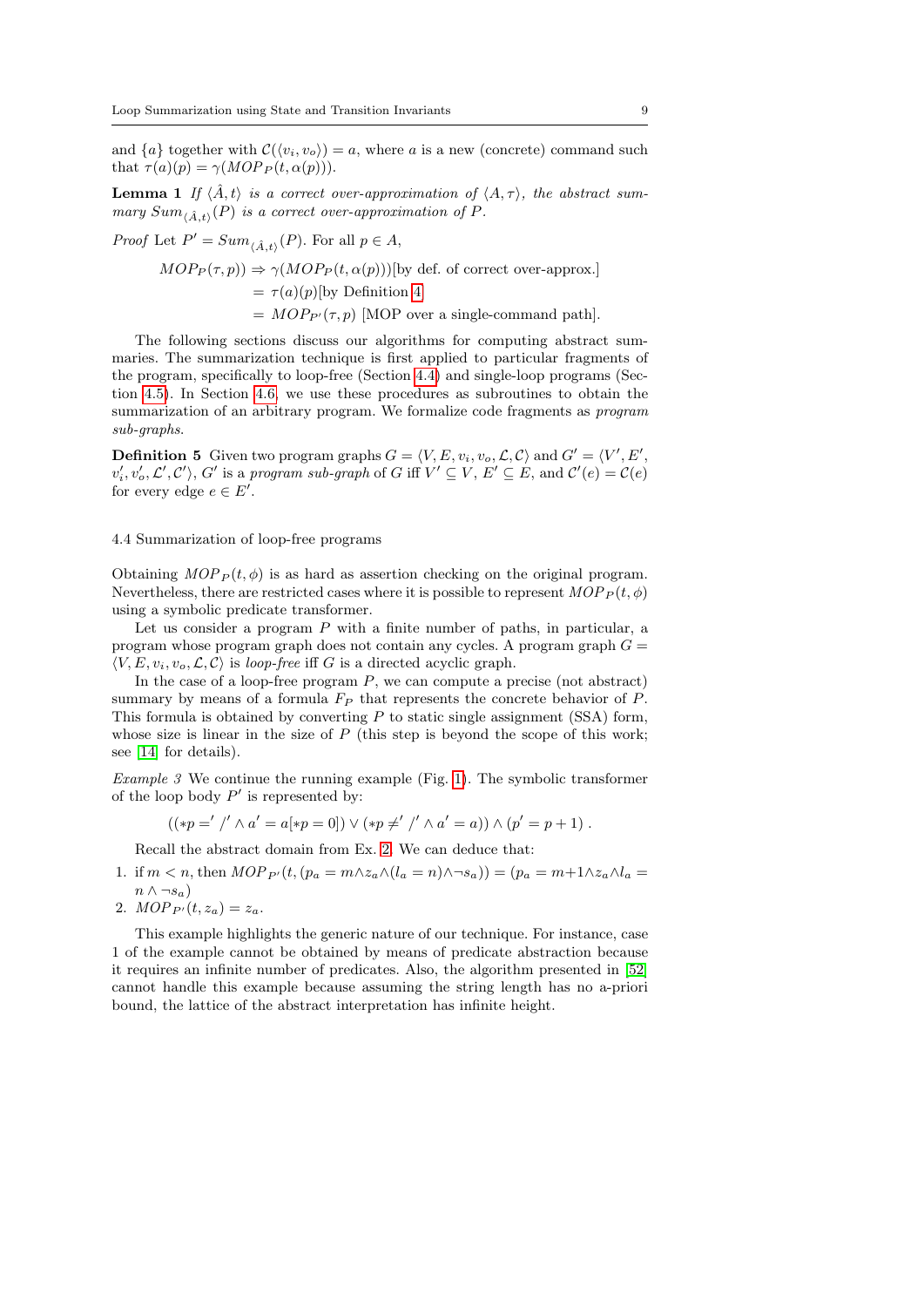# <span id="page-9-0"></span>4.5 Summarization of single-loop programs

We now consider a program that consists of a single loop.

**Definition 6** A program  $P = \langle U, G \rangle$  is a single-loop program iff  $G = \langle V, E, v_i, \rangle$  $\langle v_o, \mathcal{L}, \mathcal{C} \rangle$  and there exists a program sub-graph  $G'$  and a test  $q \in \mathcal{L}_{\mathcal{T}}$  such that



<span id="page-9-1"></span>We first record the following simple lemma.

**Lemma 2** Given a loop-free program P, and an abstract interpretation  $\langle \hat{A}, t \rangle$ , if  $MOP_P(t, \psi) \sqsubset \psi$ , then, for all repetitions of loop-free paths of a program P, i.e., for all  $\pi \in (paths(P))^*, \tilde{t}(\pi)(\psi) \sqsubseteq \psi$ .

Proof If  $MOP_P(t, \psi) = \bigsqcup_{\pi \in paths(P)} \tilde{t}(\pi) (\psi) \sqsubseteq \psi$ , then, for all paths  $\pi \in paths(P)$ ,  $\tilde{t}(\pi)(\psi) \sqsubseteq \psi$ . Thus, by induction on repetitions of loop-free paths, for all paths  $\pi \in (paths(P))^*, \tilde{t}(\pi)(\psi) \sqsubseteq \psi.$ 

<span id="page-9-2"></span>The following can be seen as the "abstract interpretation analog" of Hoare's rule for while loops.

**Theorem 1** Given a single-loop program  $P$  with guard  $q$  and loop body  $P'$ , and an abstract interpretation  $\langle \hat{A}, t \rangle$ , let  $\psi$  be an assertion satisfying MOP  $P^{\prime}(t, t(q)(\psi))$  $\subseteq \psi$  and let  $\langle \hat{A}, t_{\psi} \rangle$  be a new abstract interpretation s.t.

$$
MOP_P(t_{\psi}, \phi) = \begin{cases} t(\overline{q})(\psi) & \text{if } \phi \sqsubseteq \psi \\ \top & \text{elsewhere.} \end{cases}
$$

If  $\langle \hat{A}, t \rangle$  is a correct over-approximation, then  $\langle \hat{A}, t_{\psi} \rangle$  is also a correct over-approximation.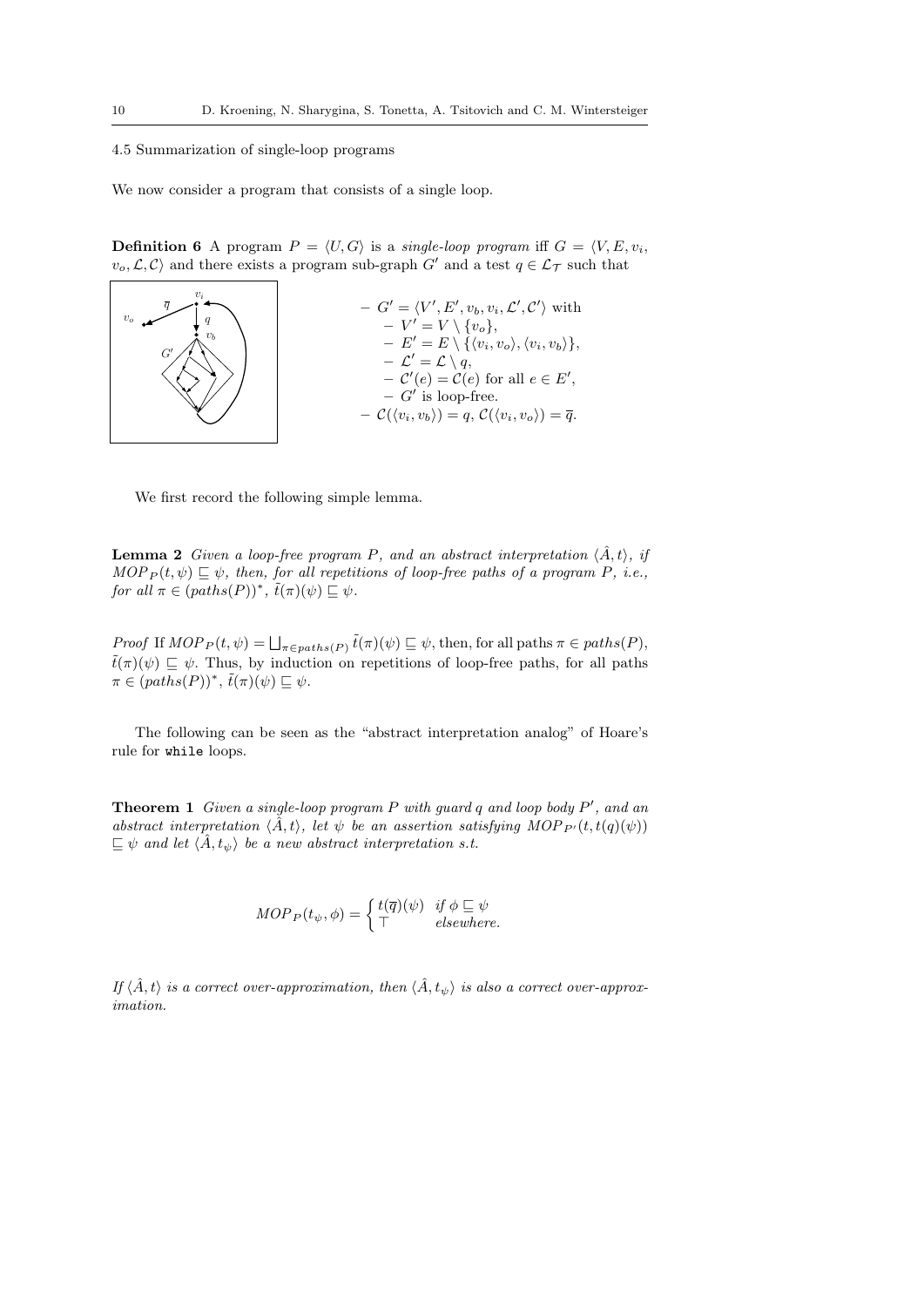# *Proof* If  $\phi \sqsubseteq \psi$ ,

 $\alpha(MOP_P(\tau, p)) \subseteq MOP_P(t, p)$  [ $\langle \hat{A}, t \rangle$  is a correct over-approximation]  $=$   $||$  $\pi \in paths(P)$  $\tilde{t}(\pi)(\phi)$  [by definition of *MOP*]  $\subseteq$   $||$  $\pi \in paths(P)$  $\tilde{t}(\pi)(\psi) \qquad [\phi \sqsubseteq \psi]$  $=$   $||$  $\pi \in (q; \pi')^*$ ,  $\pi' \in paths(P')$  $\tilde{t}((\pi'; \overline{q})^*)(\psi)$  [P is a single-loop program]  $=$   $||$  $\pi \in (q; \pi')^*$ ,  $\pi' \in paths(P')$  $\tilde{t}((\overline{q})^*)(\tilde{t}((\pi')^*)(\psi))$  [by definition of  $\tilde{t}$ ]  $\sqsubseteq t(\overline{q})$  |  $\pi \in (q; \pi')^*$ ,  $\pi' \in paths(P')$  $\tilde{t}((\pi')^*)(\psi))$  [t is monotone]  $\Box t(\overline{q})(\psi)$  [by Lemma [2\]](#page-9-1)

Otherwise, trivially  $\alpha(MOP_P(\tau, p)) \sqsubseteq \top = MOP_P(t_{\psi}, \phi)$ .

In other words, if we apply the predicate transformer of the test  $q$  and then the transformer of the loop body  $P'$  to the assertion  $\psi$ , and we obtain an assertion at least as strong as  $\psi$ , then  $\psi$  is a state invariant of the loop. If a stronger assertion  $\phi$ holds before the loop, the predicate transformer of  $\bar{q}$  applied to  $\phi$  holds afterwards.

Theorem [1](#page-9-2) gives rise to a summarization algorithm. Given a program fragment and an abstract domain, we heuristically provide a set of formulas, which encode that a (possibly infinite) set of assertions  $\psi$  are invariant (for example,  $x' = x$ encodes that every  $\psi$  defined as  $x = c$ , with c a value in the range of x, is an invariant). We apply a decision procedure to check if the formulas are unsatisfiable (see ISSTATEINVARIANT $(L, C)$  in Algorithm [1\)](#page-4-0).

The construction of the summary is then straightforward: given a single-loop program P, an abstract interpretation  $\langle \hat{A}, t \rangle$ , and a state invariant  $\psi$  for the loop body, let  $\langle \hat{A}, t_{\psi} \rangle$  be the abstract interpretation as defined in Theorem [1.](#page-9-2) We denote the summary  $Sum_{\langle \hat{A}, t_{\psi} \rangle}(P)$  by  $\texttt{SIS}(P, \hat{A}, t_{\psi})$  (Single-Loop Summary).

**Corollary 1** If  $\langle \hat{A}, t \rangle$  is a correct over-approximation of  $\langle A, \tau \rangle$ , then  $SIS(P, \hat{A}, \tau)$  $t_{\psi}$ ) is a correct over-approximation of P.

<span id="page-10-0"></span>*Example 4* We continue the running example from Figure [1.](#page-3-1) Recall the abstract domain in Ex. [2.](#page-6-0) Let  $P'$  denote the loop body of the example program and let  $q$ denote the loop guard. By applying the symbolic transformer from Ex. [3,](#page-8-1) we can check that the following conditions hold:

1.  $MOP_{P'}(t, t(q)(\phi)) \sqsubseteq \phi$  for any assertion  $((p_a \leq l_a) \land z_a \land \neg s_a)$ . 2.  $MOP_{P'}(t, t(q)(\phi)) \sqsubseteq \phi$  for the assertion  $z_a$ .

Thus, we summarize the loop with the following predicate transformer:

$$
(z_a \to z'_a) \land (((p_a \leq l_a) \land z_a \land \neg s_a) \to ((p'_a = l'_a) \land z'_a \land \neg s'_a)) .
$$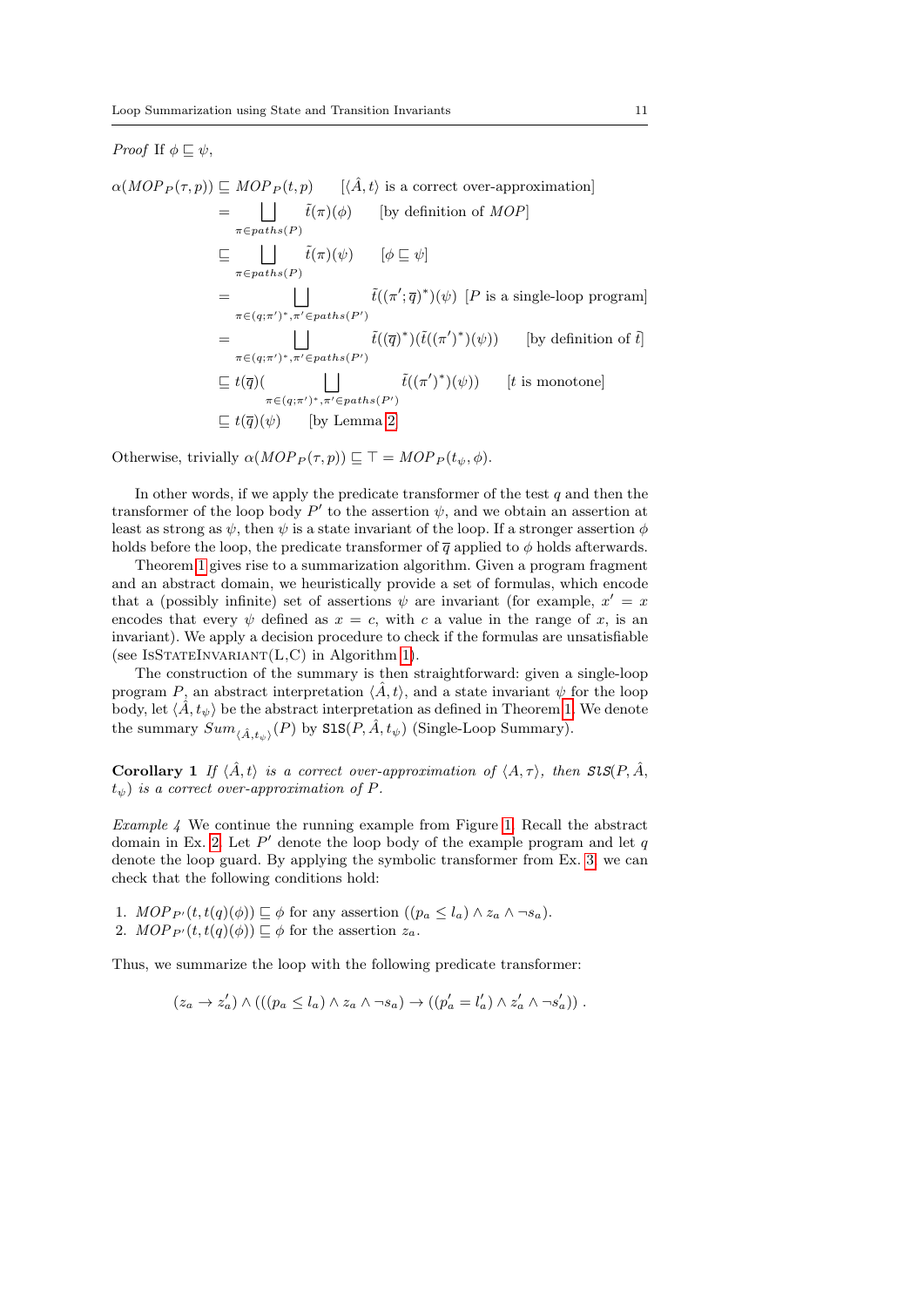|  |  |  |  | Algorithm 2: Arbitrary program summarization |
|--|--|--|--|----------------------------------------------|
|--|--|--|--|----------------------------------------------|

<span id="page-11-8"></span><span id="page-11-7"></span><span id="page-11-4"></span><span id="page-11-3"></span><span id="page-11-2"></span>1 SUMMARIZE $(P)$ **input** : program  $P = \langle U, G \rangle$ output: over-approximation  $P'$  of  $P$ 2 begin 3  $\langle T, \rangle :=$ sub-graph dependency tree of P; 4 |  $P_r := P;$ 5 for each  $G'$  such that  $G > G'$  do 6 |  $\langle U, G'' \rangle := \text{SUMMARIZE}(\langle U, G' \rangle);$ 7 |  $P_r := P_r$  where G' is replaced with G''; 8 | update  $\langle T, \rangle$ ; 9 end for 10 if  $P_r$  is a single loop then 11  $\langle \hat{A}, t \rangle :=$  choose abstract interpretation for  $P_r$ ; /\* Choice of abstract interpretation defines set of candidate assertions  $\psi$ , which are checked to hold in the next step.  $*/$ 12  $\vert \psi \rangle$  := test state invariant candidates for t on  $P_r$ ; **13**  $\mathcal{C} := \mathtt{Sls}(P_r, \hat{A}, t_{\psi});$ /\* Those  $\psi$  that hold on  $P_r$  form the single-loop summary  $\langle$ SlS).  $\star/$ 14 endif 15 else  $/* P_r$  is loop-free  $*/$  $16$  $' := Sum_{\langle A, \tau \rangle}(P_r);$ 17 endif 18 return  $P'$ 19 end

<span id="page-11-6"></span><span id="page-11-5"></span><span id="page-11-1"></span><span id="page-11-0"></span>4.6 Summarization for programs with multiple loops

We now describe an algorithm for over-approximating a program with multiple loops that are possibly nested. Like traditional algorithms (e.g., [\[56\]](#page-42-2)), the dependency tree of program fragments is traversed bottom-up, starting from the leaves. The code fragments we consider may be function calls or loops. We treat function calls as arbitrary sub-graphs (see Definition [5\)](#page-8-2) of the program graph, and do not allow recursion. We support irreducible graphs using loop simulation [\[2\]](#page-39-3).

Specifically, we define the *sub-graph dependency tree* of a program  $P = \langle U, G \rangle$ as the tree  $\langle T, \rangle$ , where

- the set of nodes of the tree are program sub-graphs of  $G$ ;
- for  $G_1, G_2 \in T$ ,  $G_1 > G_2$  iff  $G_2$  is a program sub-graph of  $G_1$  with  $G_1 \neq G_2$ ;
- the root of the tree is  $G$ ;
- every leaf is a loop-free or single-loop sub-graph;
- every loop sub-graph is in  $T$ .

Algorithm [2](#page-11-1) takes a program as input and computes its summary by following the structure of the sub-graph dependency tree (Line [3\)](#page-11-2). Thus, the algorithm is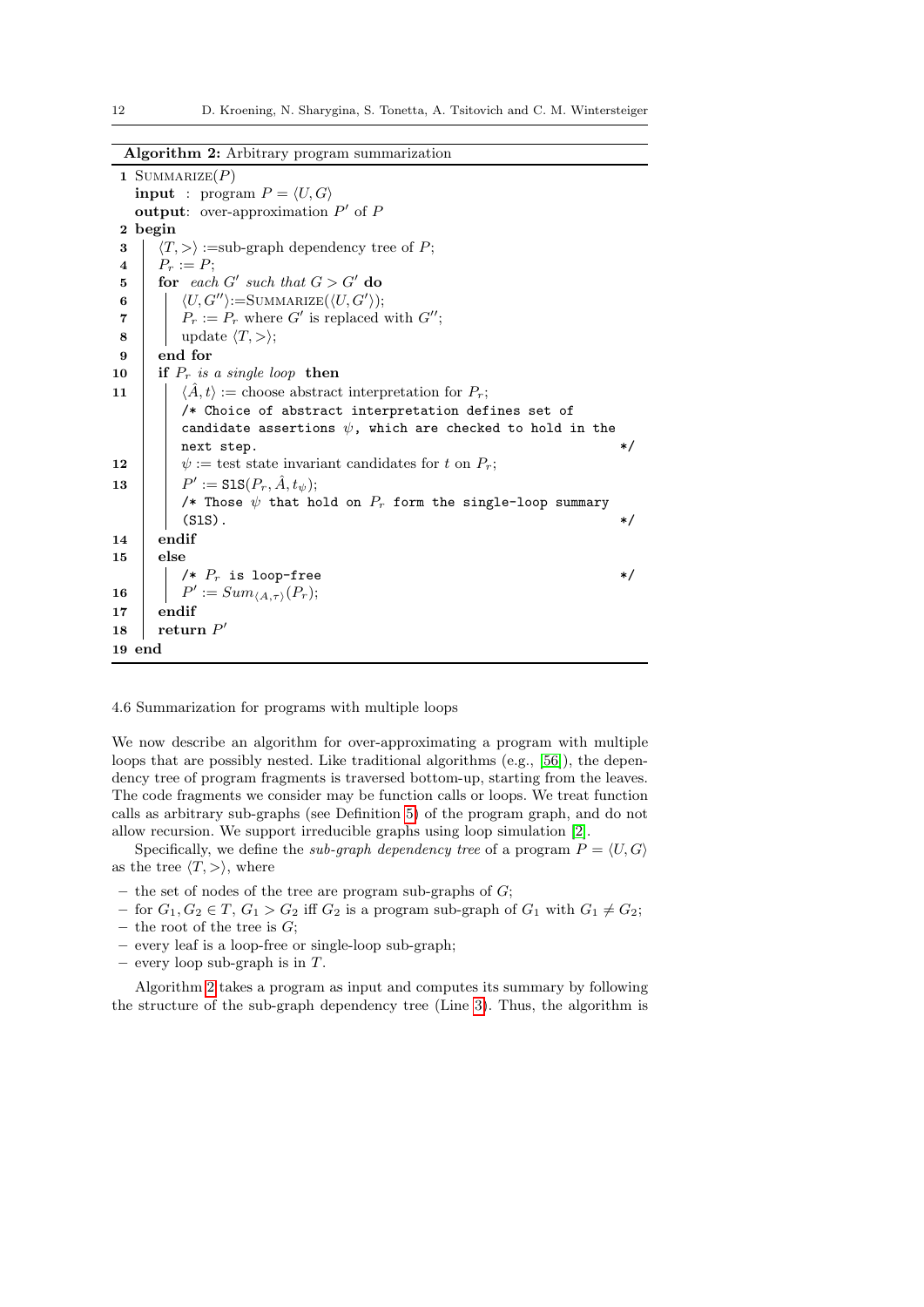called recursively on the sub-program until a leaf is found (Line [5\)](#page-11-3). If it is a single loop, an abstract domain is chosen (Line [11\)](#page-11-4) and the loop is summarized as described in Section [4.5](#page-9-0) (Line [13\)](#page-11-5). If it is a loop-free program, it is summarized with a symbolic transformer as described in Section [4.4](#page-8-0) (Line [16\)](#page-11-6). The old subprogram is then replaced with its summary (Line [7\)](#page-11-7) and the sub-graph dependency tree is updated (Line [8\)](#page-11-8). Eventually, the entire program is summarized.

**Theorem 2** SUMMARIZE $(P)$  is a correct over-approximation of  $P$ .

Proof We prove the theorem by induction on the structure of the sub-graph dependency tree.

In the first base case  $(P_r$  is loop-free), the summary is precise by construction and is thus a correct over-approximation of P.

In the second base case  $(P_r$  is a single loop), by hypothesis, each abstract interpretation chosen at Line [11](#page-11-4) is a correct over-approximation of the concrete interpretation. Thus, if  $P$  is a single-loop or a loop-free program,  $P'$  is a correct over-approximation of P (resp. by Theorem [1](#page-9-2) and by definition of abstract summary).

In the inductive case, we select a program subgraph  $G'$  and we replace it with G'', where  $\langle U, G'' \rangle = \text{Summarize}(\langle U, G' \rangle)$ . Through the induction hypothesis, we obtain that  $\langle U, G'' \rangle$  is a correct over-approximation of  $\langle U, G' \rangle$ . Thus, for all  $p \in A$ ,  $MOP_{\langle U, G' \rangle}(\tau, p) \Rightarrow MOP_{\langle U, G'' \rangle}(\tau, p)$ . Note that  $G''$  contains only a single command g.

We want to prove that for all  $p \in A$ ,  $MOP_P(\tau, p) \Rightarrow MOP_{P'}(\tau, p)$  (for readability, we replace the subscript  $\pi(\pi_i; \pi_g; \pi_f) \in paths(P), \pi_g \in paths(\langle U, G' \rangle)$ , and  $\pi_i \cap G' = \emptyset$ " with \* and " $\pi \in paths(P)$ , and  $\pi \cap G' = \emptyset$ " with \*\*):

$$
MOP_P(\tau, p) = \bigsqcup_{\pi \in paths(P)} \tilde{\tau}(\pi)(p) \quad \text{[by definition of } MOP] \\
= \bigsqcup_{\pi} \tilde{\tau}(\pi_f)(\tilde{\tau}(\pi_g)(\tilde{\tau}(\pi_i)(p))) \cup \bigsqcup_{\ast \ast} \tilde{\tau}(\pi)(p) \quad [G' \text{ is a subgraph}] \\
\Rightarrow \bigsqcup_{\ast} \tilde{\tau}(\pi_f)(MOP_{\langle U, G'' \rangle}(\tilde{\tau}, (\tilde{\tau}(\pi_i)(p)))) \cup \bigsqcup_{\ast \ast} \tilde{\tau}(\pi)(p) \quad [G'' \text{ is an over-approx.}] \\
= \bigsqcup_{\ast} \tilde{\tau}(\pi_f)(MOP_{\langle U, (G''; \pi_i) \rangle}(\tau, p)) \cup \bigsqcup_{\ast \ast} \tilde{\tau}(\pi)(p) \quad \text{[by definition of } MOP] \\
= \bigsqcup_{\pi \in paths(P)} MOP_{\pi}[g/\pi_g](\tau, p) \quad \text{[by induction on length of paths]} \\
= \bigsqcup_{\pi \in paths(P')} MOP_{\pi}(\tau, p) \quad \text{[by definition of } \pi'] \\
= MOP_{\pi'}(\tau, P) \quad \text{[by definition of } MOP]
$$

The precision of the over-approximation is controlled by the precision of the symbolic transformers. However, in general, the computation of the best abstract transformer is an expensive iterative procedure. Instead, we use an inexpensive syntactic procedure for loop-free fragments. Loss of precision only happens when summarizing loops, and greatly depends on the abstract interpretation chosen in Line [11.](#page-11-4)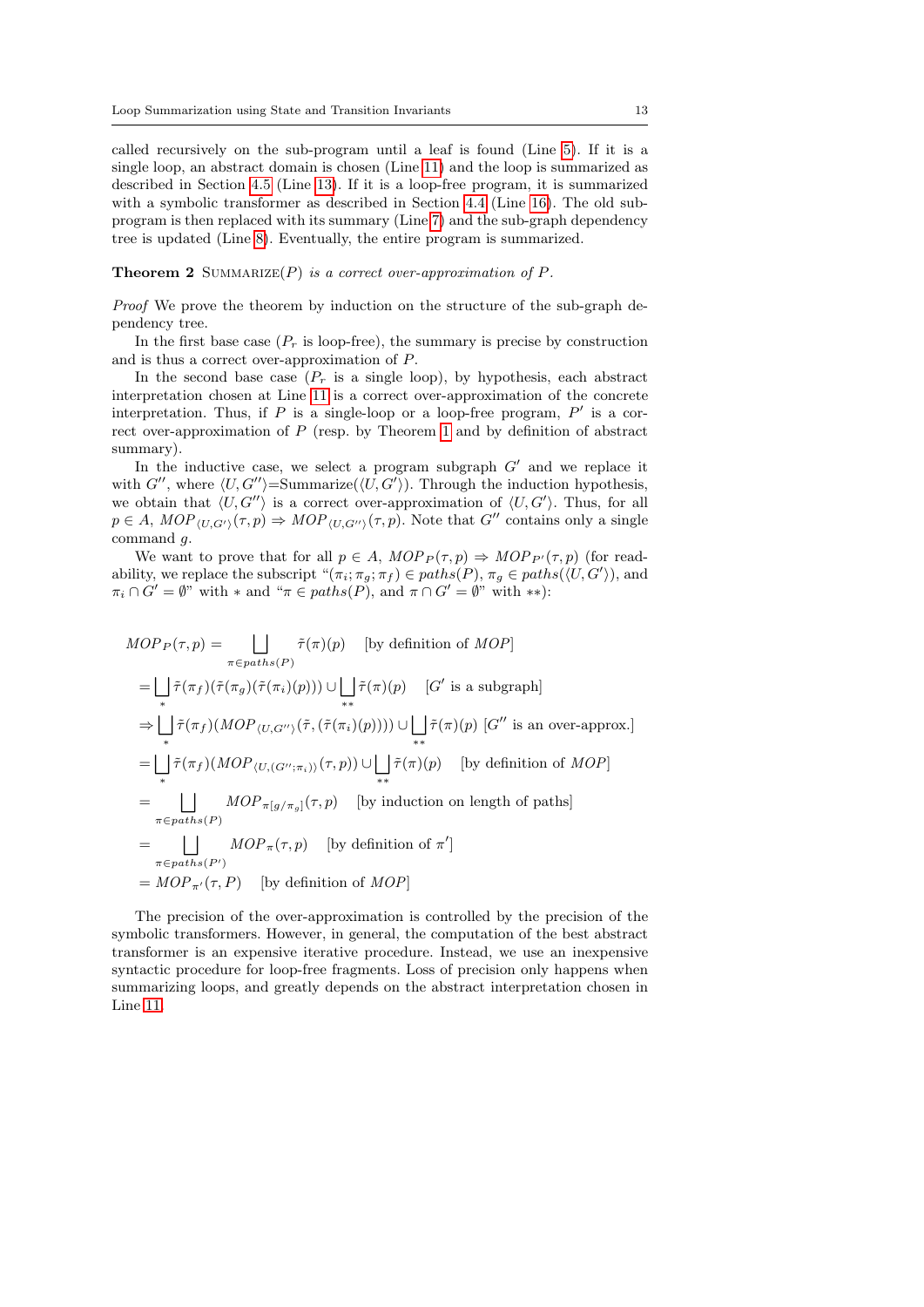Note that Algorithm [2](#page-11-1) does not limit the selection of abstract domains to any specific type of domain, and that it does not iterate the predicate transformer on the program. Furthermore, this algorithm allows for localization of the summarization procedure, as a new domain may be chosen for every loop. Once the domains are fixed, it is also straightforward to monitor the progress of the summarization, as the number of loops and the cost of computing the symbolic transformers are known—another distinguishing feature of our algorithm.

The summarization can serve as an over-approximation of the program. It can be trivially analyzed to prove unreachability, or equivalently, to prove assertions.

# 4.7 Leaping counterexamples

Let  $P'$  denote the summary of the program. The program  $P'$  is a loop-free sequence of symbolic summaries for loop-free fragments and loop summaries. A counterexample for an assertion in  $P'$  follows this structure: for loop-free program fragments, it is identical to a concrete counterexample. Upon entering a loop summary, the effect of the loop body is given as a single transition in the counterexample: we say that the counterexample *leaps* over the loop.

Example 5 Consider the summary from Ex. [4.](#page-10-0) Suppose that in the initial condition, the buffer a contains a null terminating character in position n and no  $\frac{1}{2}$ character. If we check that, after the loop,  $p_a$  is greater than the size n, we obtain a counterexample with  $p_a^0 = 0, p_a^1 = n$ .

The leaping counterexample may only exist with respect to the abstract interpretations used to summarize the loops, i.e., the counterexample may be spurious in the concrete interpretation. Nevertheless, leaping counterexamples provide useful diagnostic feedback to the programmer, as they show a (partial) path to the violated assertion, and contain many of the input values the program needs to violate the assertion. Furthermore, spurious counterexamples can be eliminated by combining our technique with counterexample-guided abstraction refinement, as we have an abstract counterexample. Other forms of domain refinement are also applicable.

# <span id="page-13-0"></span>5 Termination Analysis using Loop Summarization

In this section we show how to employ loop summarization with transition invariants to tackle the problem of program termination.

### 5.1 The termination problem

The termination problem (also known as the uniform halting problem) is has roots in Hilbert's Entscheidungsproblem and can be formulated as follows:

In finite time, determine whether a given program always finishes running or could execute forever.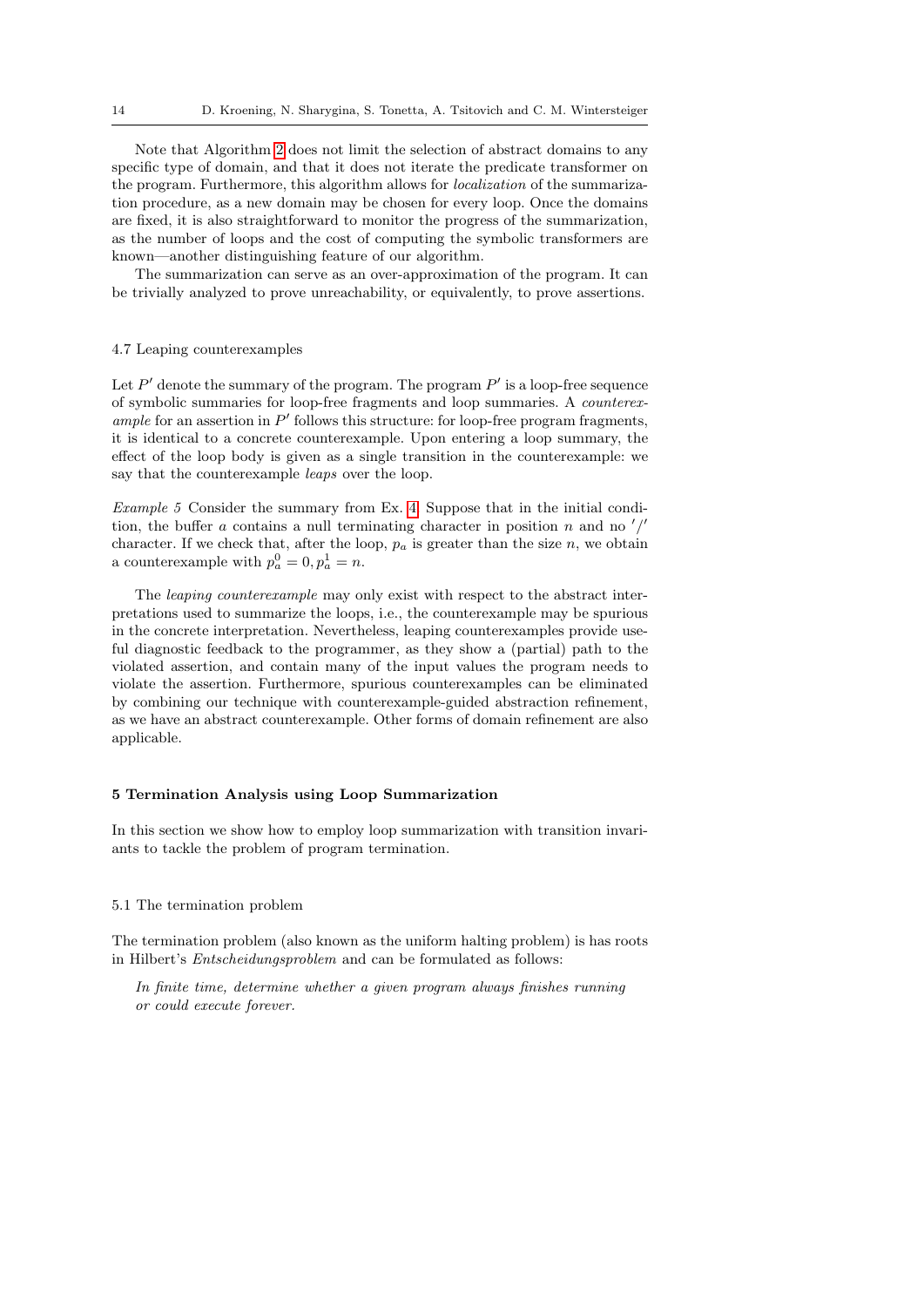Undecidability of this problem was shown by Turing [\[57\]](#page-42-3). This result sometimes gives rise to the belief that termination of a given program can never be proven. In contrast, numerous algorithms that prove termination of many realistic classes of programs have been published, and termination analysis now is at a point where industrial application of termination proving tools for specific programs is feasible.

One key fact underlying these methods is that termination may be reduced to the construction of well-founded ranking relations [\[58\]](#page-42-4). Such a relation establishes an order between the states of the program by ranking each of them, i.e., by assigning a natural number to each state such that for any pair of consecutive states  $s_i, s_{i+1}$  in any execution of the program, the rank decreases, i.e.,  $rank(s_{i+1})$  $rank(s_i)$ . The existence of such an assignment ensures well-foundedness of the given set of transitions. Consequently, a program is terminating if there exists a ranking function for every program execution.

Podelski and Rybalchenko proposed *disjunctive* well-foundedness of transition invariants [\[49\]](#page-42-0) as a means to improve the degree of automation of termination provers. Based on this discovery, the same authors together with Cook gave an algorithm to verify program termination using iterative construction of transition invariants—the Terminator algorithm [\[17,](#page-40-3) [18\]](#page-40-4). This algorithm exploits the relative simplicity of ranking relations for a single path of a program. It relies on a safety checker to find previously unranked paths of a program, computes a ranking relation for each of them individually, and disjunctively combines them in a global (disjunctively well-founded) termination argument. This strategy shifts the complexity of the problem from ranking relation synthesis to safety checking, a problem for which many efficient solutions exist (mainly by means of reachability analysis based on Model Checking).

The Terminator algorithm was successfully implemented in tools (e.g., the Terminator [\[18\]](#page-40-4) tool, ARMC [\[50\]](#page-42-5), SatAbs [\[21\]](#page-40-5)) and applied to verify industrial code, most notably, Windows device drivers. However, it has subsequently become apparent that the safety check is a bottleneck of the algorithm, consuming up to 99% of the run-time [\[18,](#page-40-4) [21\]](#page-40-5) in practice. The runtime required for ranking relation synthesis is negligible in comparison. A solution to this performance issue is Compositional Termination Analysis (CTA) [\[40\]](#page-41-5). This method limits path exploration to several iterations of each loop of the program. Transitivity (or compositionality) of the intermediate ranking arguments is used as a criterion to determine when to stop the loop unwinding. This allows for a reduction in run-time, but introduces incompleteness since a transitive termination argument may not be found for each loop of a program. However, experimental evaluation on Windows device drivers confirmed that this case is rare in practice.

The complexity of the termination problem together with the observation that most loops have, in practice, (relatively) simple termination arguments suggests the use of light-weight static analysis for this purpose. In particular, we propose a termination analysis based on the loop summarization algorithm described in Section [3.](#page-3-0) We build a new technique for termination analysis by 1) employing an abstract domain of (disjunctively well-founded) transition invariants during summarization and 2) using a compositionality check as a completeness criterion for the discovered transition invariant.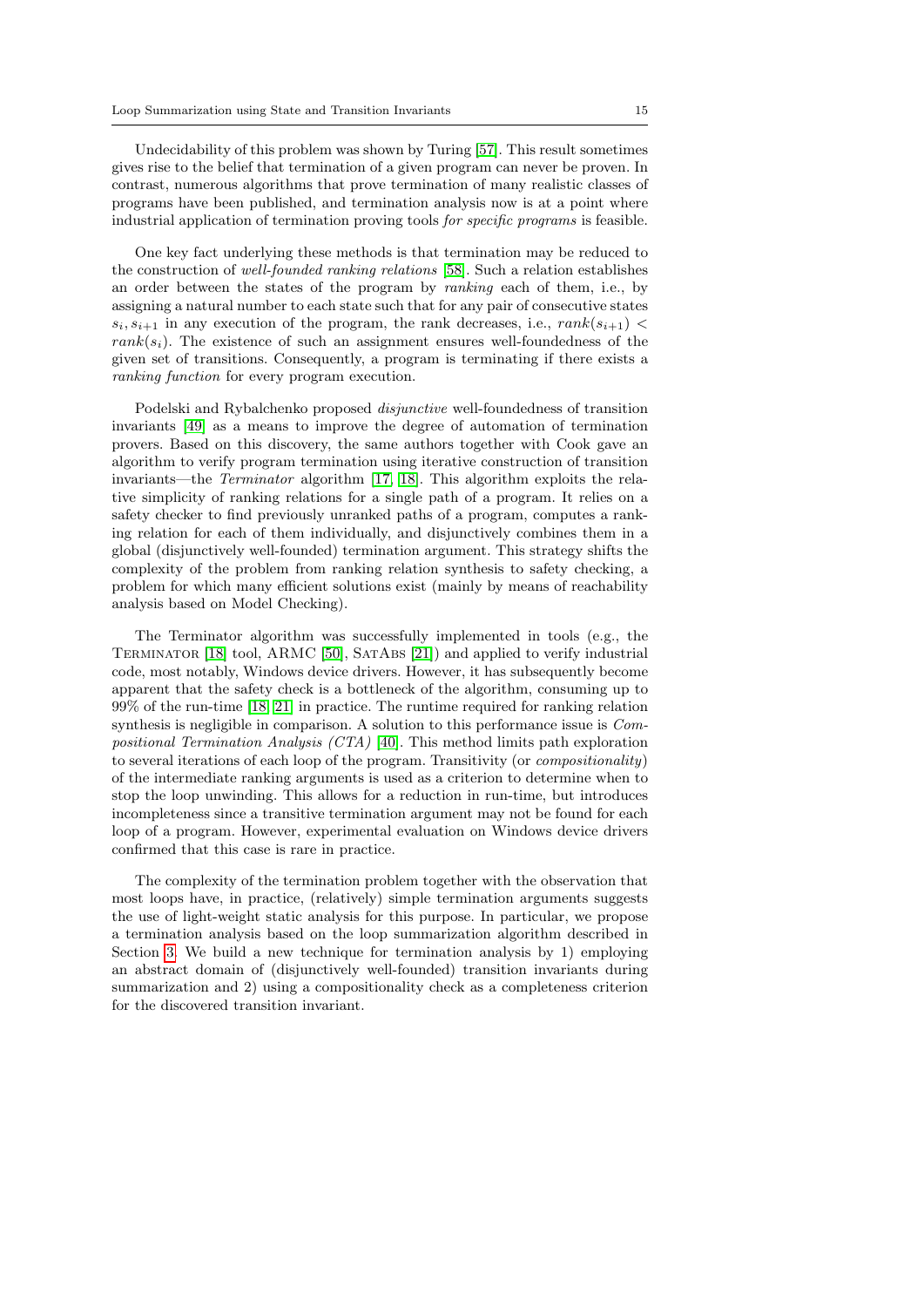#### 5.2 Formalism for reasoning about termination

As described in Section [2,](#page-2-0) we represent a program as a transition system  $P =$  $\langle S, I, R \rangle$ , where:

- $S$  is a set of states;
- $I \subseteq S$  is the set of initial states;
- $R \subseteq S \times S$  is the transition relation.

We also make use of the notion of (disjunctively well-founded) transition invariants (Definition [2,](#page-3-2) page [4\)](#page-3-2) introduced by Podelski and Rybalchenko [\[49\]](#page-42-0).

<span id="page-15-3"></span>**Definition 7 (Well-foundedness)** A relation  $R$  is well-founded (wf.) over  $S$  if for any non-empty subset of S, there exists a minimal element (with respect to R), i.e.,  $\forall X \subseteq S$ .  $X \neq \emptyset \implies \exists m \in X, \forall s \in X, (s, m) \notin R$ .

<span id="page-15-2"></span>The same does not hold for the weaker notion of *disjunctive well-foundedness*.

Definition 8 (Disjunctive Well-foundedness [\[49\]](#page-42-0)) A relation T is disjunctively well-founded (d.wf.) if it is a finite union  $T = T_1 \cup \cdots \cup T_n$  of well-founded relations.

The main result of the work [\[49\]](#page-42-0) concludes program termination from the existence of disjunctively well-founded transition invariant.

<span id="page-15-1"></span>**Theorem 3 (Termination [\[49\]](#page-42-0))** A program P is terminating iff there exists a d.wf. transition invariant for P.

This result is applied in the  $Terminator^2$  $Terminator^2$  algorithm [\[18\]](#page-40-4), which automates construction of d.wf. transition invariants. It starts with an empty termination condition  $T = \emptyset$  and queries a safety checker for a counterexample—a computation that is not covered by the current termination condition T. Next, a ranking relation synthesis algorithm is used to obtain a termination argument  $T'$  covering the transitions in the counterexample. The termination argument is then updated as  $T := T \cup T'$  and the algorithm continues to query for counterexamples. Finally, either a complete (d.wf.) transition invariant is constructed or there does not exist a ranking relation for some counterexample, in which case the program is reported as non-terminating.

#### 5.3 Compositional termination analysis

Podelski and Rybalchenko [\[49\]](#page-42-0) remarked an interesting fact regarding the compositionality (transitivity) of transition invariants: If  $T$  is transitive, it is enough to show that  $T \supseteq R$  instead of  $T \supseteq R^+$  to conclude termination, because a compositional and d.wf. transition invariant is well-founded, since it is an inductive transition invariant for itself [\[49\]](#page-42-0). Therefore, compositionality of a d.wf. transition invariant implies program termination.

<span id="page-15-4"></span>To comply with the terminology in the existing literature, we define the notion of compositionality for transition invariants as follows:

<span id="page-15-0"></span><sup>2</sup>The Terminator algorithm is referred to as Binary Reachability Analysis (BRA), though BRA is only a particular technique to implement the algorithm (e.g., [\[21\]](#page-40-5)).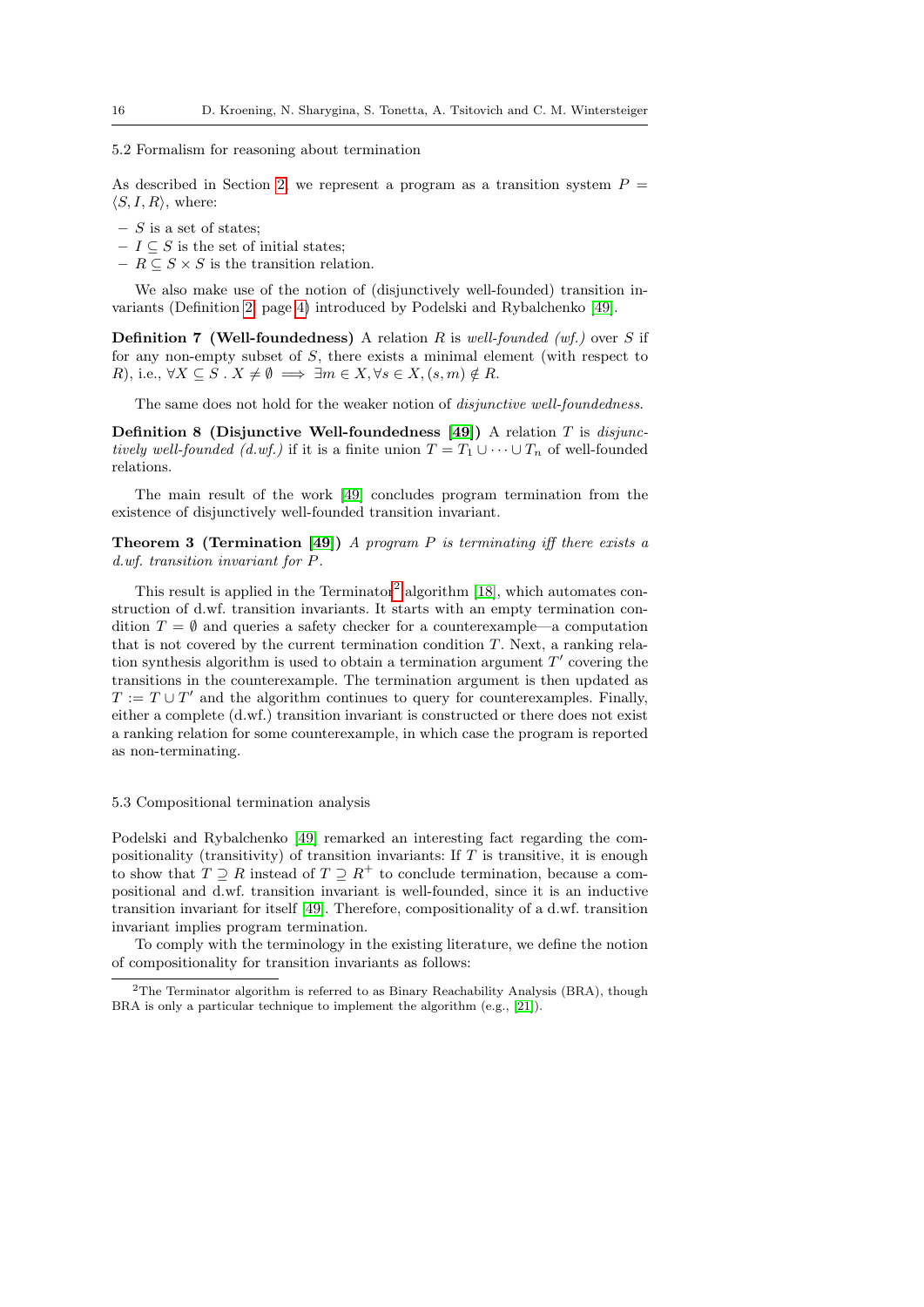Definition 9 (Compositional Transition Invariant [\[49,](#page-42-0) [40\]](#page-41-5)) A d.wf. transition invariant  $T$  is called *compositional* if it is also transitive, or equivalently, closed under composition with itself, i.e., when  $T \circ T \subseteq T$ .

This useful property did not find its application in termination analysis until 2010. To understand its value we need to look closer at the transitive closure of program's transition relation R. The safety checker in the Terminator algorithm verifies that a candidate transition invariant T indeed includes  $R^+$  restricted to the reachable states. Note that the (non-reflexive) transitive closure of  $R$  is essentially an unwinding of program loops:

$$
R^+ = R \cup (R \circ R) \cup (R \circ R \circ R) \cup \ldots = \bigcup_{i=1}^{\infty} R^i.
$$

Thus, instead of searching for a d.wf. transition invariant that is a superset of  $R^+$ , we can therefore decompose the problem into a series of smaller ones. We can consider a series of loop-free programs in which  $R$  is unwound  $k$  times, i.e., the program that contains the transitions in  $R^1 \cup \ldots \cup R^k$ . As was shown in [\[40\]](#page-41-5), if there is a d.wf.  $T_k$  with  $\bigcup_{j=1}^k R^j \subseteq T_k$  and  $T_k$  is also transitive, then  $T_k$  is a compositional transition invariant for P.

This idea results in an algorithm that constructs d.wf. relations  $T_i$  for incrementally deep unwindings of P until it finally finds a transitive  $T_k$ , which proves termination of P. In [\[40\]](#page-41-5), this algorithm was named Compositional Termination Analysis (CTA).

# 5.4 From Terminator via CTA to a light-weight static analysis

Terminator is a complete algorithm (relative to completeness of the ranking procedure). Note that CTA is not even complete relative to the completeness of the ranking procedure for terminating programs even if they are finite-state. This is due to the fact that  $T$  is not guaranteed to ever become transitive, even if it contains  $R^+$ .

The TERMINATOR strategy can be seen as a "proof by construction": it explicitly builds the valid terminating argument for every path in a program. CTA combines "proof by construction" with a "proof by induction": it first tries to construct a base step and then check the inductiveness. Inductive proofs are hard to find, and the implementation reported in [\[40\]](#page-41-5) can only compute very simple inductive arguments. However, as it was shown in [\[40\]](#page-41-5), for loops in industrial applications such as Windows device drivers, that CTA performs considerably better than TERMINATOR.

This observation suggests an even more light-weight proof strategy—from a mix of "proof by construction" with "proof by induction" to a pure "proof by induction": we propose to replace ranking synthesis-based transition invariant discovery with abstract domain-based transition invariant discovery. Instead of a complex base case, we "guess" several variants of the loop using lightweight static analysis methods and then check if the inductive argument happens to hold as well. This method is of course incomplete, but avoids expensive path enumeration inside the safety checker. We apply a variant of our loop summarization algorithm with specific *relational* domains for this purpose.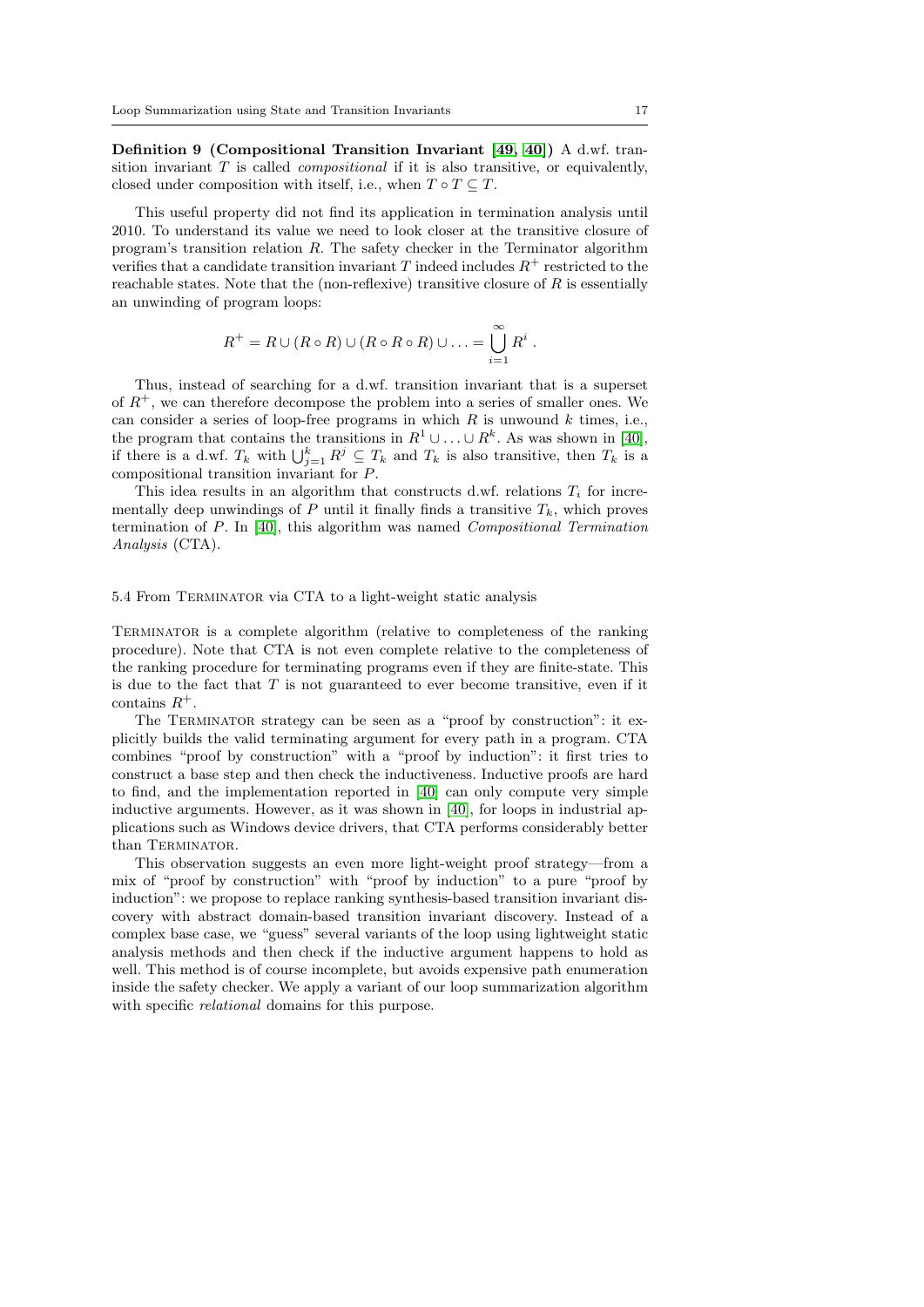#### 5.5 Loop summarization with transition invariants

We introduce a method that allows transition invariants to be included for strengthening of loop summaries. This increases the precision of the summaries by allowing loop termination to be taken into account.

According to Definition [2,](#page-3-2) a binary relation  $T$  is a transition invariant for a program P if it contains  $R^+$  (restricted to the reachable states). Note, however, that transitivity of  $T$  is also a sufficient condition when  $T$  is only a superset of  $R$ :

<span id="page-17-0"></span>**Theorem 4** A binary relation T is a transition invariant for the program  $\langle S, I, R \rangle$ if it is transitive and  $R \subseteq T$ .

*Proof* From transitivity of T it follows that  $T^+ \subseteq T$ . Since  $R \subseteq T$  it follows that  $R^+ \subseteq T$ .

This simple fact allows for an integration of transition invariants into the loop summarization framework by a few adjustments to the original algorithm. Consider line 19 of Algorithm [1](#page-4-0) (page [5\)](#page-4-0), where candidate invariants are selected. Clearly, we need to allow selection of transition invariants here, i.e., invariant candidates now take the relational form  $C(X, X')$ , where X' is the post-state of a single iteration of L.

What follows is a check for invariance of C over  $L(X, X')$ , i.e., a single unwinding of the loop. Consider the temporary (sub-)program  $\langle S, S, L \rangle$  to represent the execution of the loop from a non-deterministic entry state. A transition invariant for this program is required to cover  $L^+$ , which, according to Theorem [4,](#page-17-0) is implied by  $L \subseteq C$  and transitivity of C. The original invariant check in ISTRANSITIONINvariant establishes  $L \subseteq C$ , when the check for unsatisfiability receives the more general formula  $L(X, X') \wedge C(X, X')$  as a parameter. The summarization procedure furthermore requires a slight change to include a check for compositionality. The resulting procedure is Algorithm [3.](#page-18-0)

#### 5.6 Termination checks

The changes to the summarization algorithm allow for termination checks during summarization through application of Theorem [3,](#page-15-1) which requires a transition invariant to be disjunctively well-founded. This property may be established by allowing only disjunctively well-founded invariant candidates, or it may be checked by means of decision procedures (e.g., SMT solvers where applicable).

According to Definition [8,](#page-15-2) the well-foundedness of each of the disjuncts of a candidate relation  $T$  must be established in order to ensure that it is d.wf. This can be done by an explicit encoding of the well-foundedness criteria given in Definition [7.](#page-15-3) However, the resulting formula contains quantifiers. As a consequnce, the obtained decision problem is frequently beyond the capabilities of state-of-theart solvers.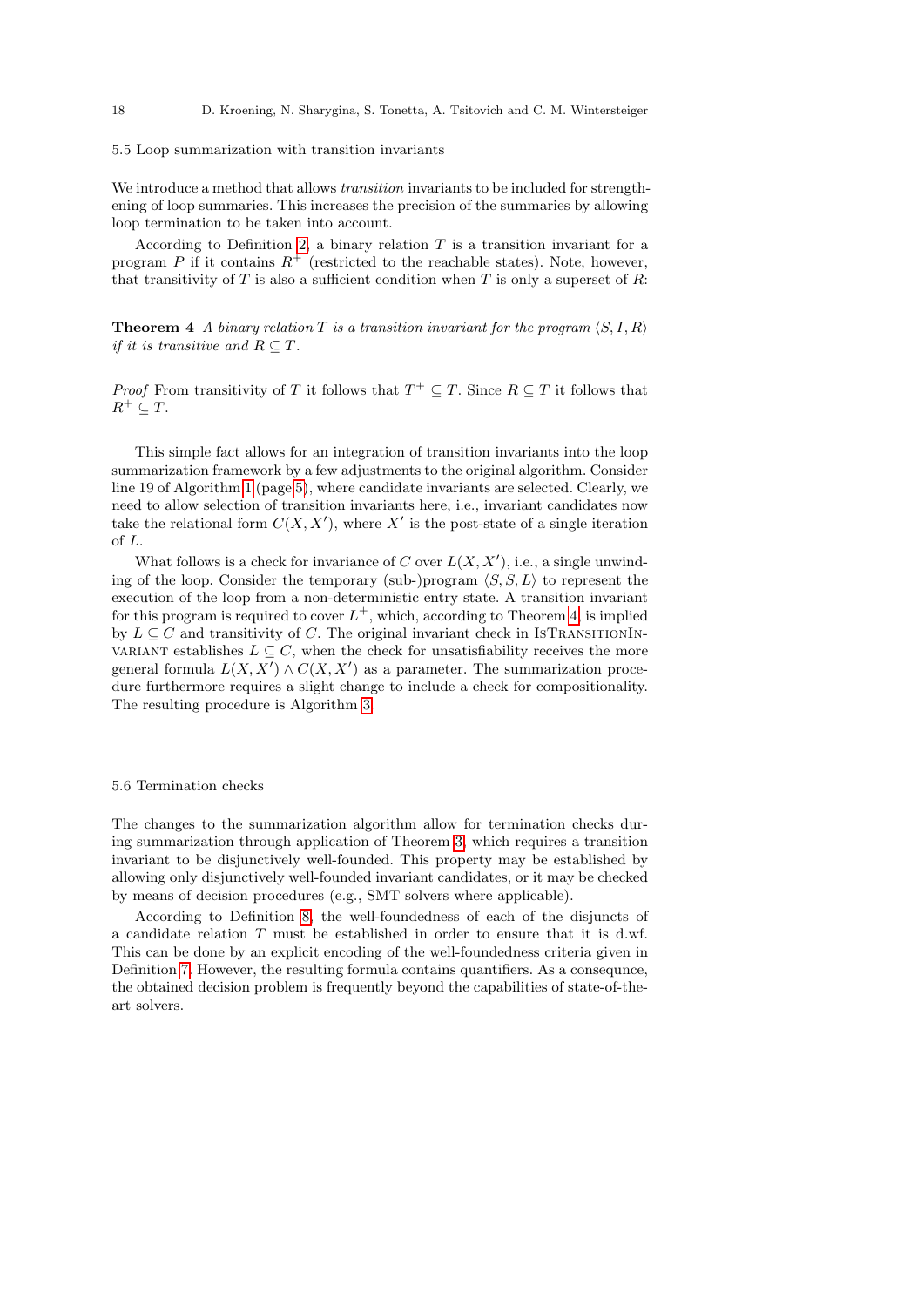Algorithm 3: Loop summarization with transition invariants.

```
1 SUMMARIZELOOP-TI(L)2 input: Single-loop program L with a set of variables X3 output: Loop summary
 4 begin
 5 \mid T := \top6 foreach Candidate C in PICKINVARIANTCANDIDATES(L) do
 7 if IsTRANSITIONINVARIANT(L, C) \wedge IsCOMPOSITIONAL(C) then
 \begin{array}{c|c|c|c|c} \mathbf{8} & \cdots & \cdots & T := T \wedge C \end{array}9 endif
10 end foreach
\begin{array}{ll} \texttt{11} & \texttt{return }\text{``}X^{pre} := X; \texttt{havoc}(X); \texttt{assume}(T(X^{pre},X)); \text{''} \end{array}12 end
13 ISTRANSITIONINVARIANT(L, C)14 input: Single-loop program L (with entry state X and post-iteration state
    X', invariant candidate C
15 output: TRUE if C is a transition invariant for L; FALSE otherwise
16 begin
17 | return \text{UNSAT}(\neg(L(X, X') \land C(X, X')) \Rightarrow C(X, X')))18 end
19 IsCompositional(C)20 input: Invariant candidate C(X, X')21 output: TRUE if C is compositional; FALSE otherwise
22 begin
23 return UNSAT(\neg(C(X, Y) \land C(Y, X')) \Rightarrow C(X, X'))24 end
```
<span id="page-18-0"></span>5.7 The difference between Terminator, CTA and loop summarization-based termination

The complexity of establishing well-foundedness of a transition invariant hints at the explanation of a major difference between our new algorithm and Terminator/CTA. The latter construct the transition invariant using the abstractionrefinement loop such that it is already disjunctively well-founded, while we allow any transition invariant to be discovered, though, later it needs to be checked for well-foundedness. Note that even if the discovered transition invariant is not wellfounded, it is still a valid transition invariant and can therefore be used to improve the precision of summaries.

However, the research in size-change termination for functional languages  $[5]^3$  $[5]^3$  $[5]^3$ suggests that a small set of templates for ranking relations is enough to cover many classes of programs. Besides, the expensive well-foundedness check can be completely omitted if we employ specialized abstract domains that produce only

<span id="page-18-1"></span><sup>3</sup>We discuss the relation of our method to size-change termination in Section [7.2.1.](#page-35-0)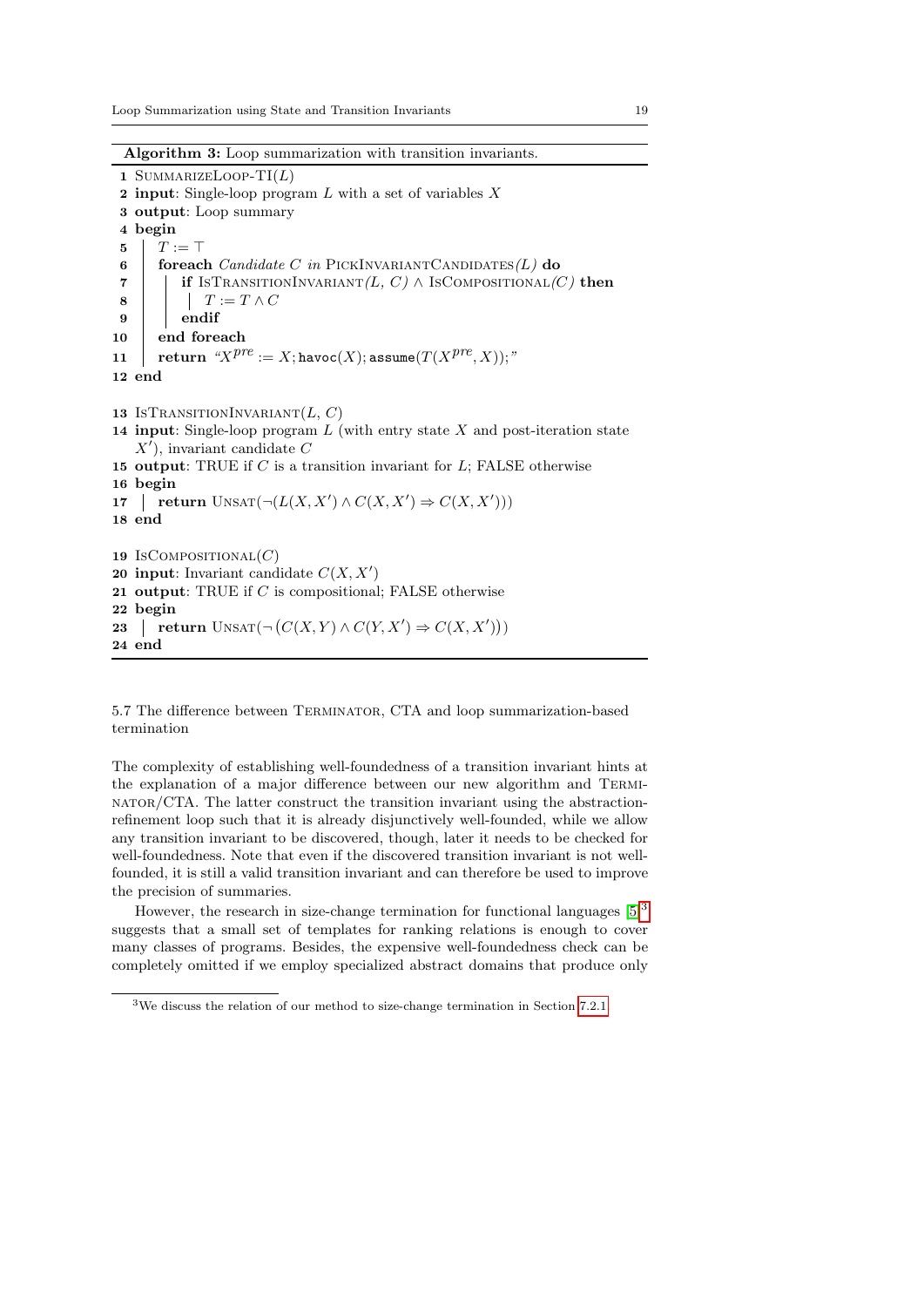<span id="page-19-1"></span>well-founded candidates for transition invariants. This is the approach we take in the following section.

Example 6 Consider the program in Figure [2.](#page-19-0) The symbolic transformer for the loop body is:  $\phi_L := x' = x + 1$ . Also consider the relation ">" for a pair  $x'$  and  $x$  as a candidate relation  $T_c$ .  $T_c$  is indeed a transition invariant if the following formula is unsatisfiable:

 $x++;$ Fig. 2: An example of a

<span id="page-19-0"></span>int  $x = 0$ ; while  $(x < 255)$ 

$$
x < 255 \land x' = x + 1 \land \neg(x' > x) \ .
$$

terminating loop with a strictly increasing iterator

The formula is UNSAT, i.e., the invariant holds, and  $x' > x$  is added to the symbolic transformer as a transition invariant. Since the relation is compositional and d.wf. (we explain the reason for this later), the loop is marked as terminating.

#### <span id="page-19-3"></span>5.8 Invariant candidate selection

We now propose a set of specialized candidate relations, which we find useful in practice, as demonstrated in the following section. We focus on transition invariants for machine-level integers (i.e., finite integers with overflows) for a bit-precise analysis of programs implemented in low-level languages such as ANSI-C.

In contrast to other work on termination proving with abstract domains  $(e.g., [6])$  $(e.g., [6])$  $(e.g., [6])$ , we do not aim for general domains like Octagons and Polyhedra. Although fast in computation, they are not designed for termination and d.wf. and compositionality checks for them can be costly. Instead we focus on domains that

- generate few, relatively simple candidate relations;
- allow for efficient d.wf. and compositionality checks.

Arithmetic operations on machine-level integers usually allow overflows, e.g., the instruction  $i = i+1$  for a pre-state  $i = 2<sup>k</sup> - 1$  results in a post-state  $i' = -2<sup>k-1</sup>$ (when represented in two's-complement). If termination of the loop depends on machine-level integers, establishing well-foundedness of a relation over it is not straightforward, as increasing/decreasing sequences of numbers of this kind can be affected by overflow/underflow. However, we can use the following theorem to simplify the discovery of a d.wf. transition invariant.

**Theorem 5** If  $T : K \times K$  is a strict order relation for a finite set  $K \subseteq S$  and is a transition invariant for the program  $\langle S, I, R \rangle$ , then T is well-founded.

*Proof* If T is a transition invariant, then for all pairs  $(k_1, k_2) \in K \times K$ . Thus, it is total over  $K$ . Non-empty finite totally-ordered sets always have a least element and, therefore, T is well-founded.

The proof uses the fact that, when checking  $T$  for being a transition invariant, we implicitly enumerated all the pairs of pre- and post-states to discover if any of them violates the order.

<span id="page-19-2"></span>A total strict-order relation is also transitive, which allows for an alternative (stronger) criterion than Theorem [3:](#page-15-1)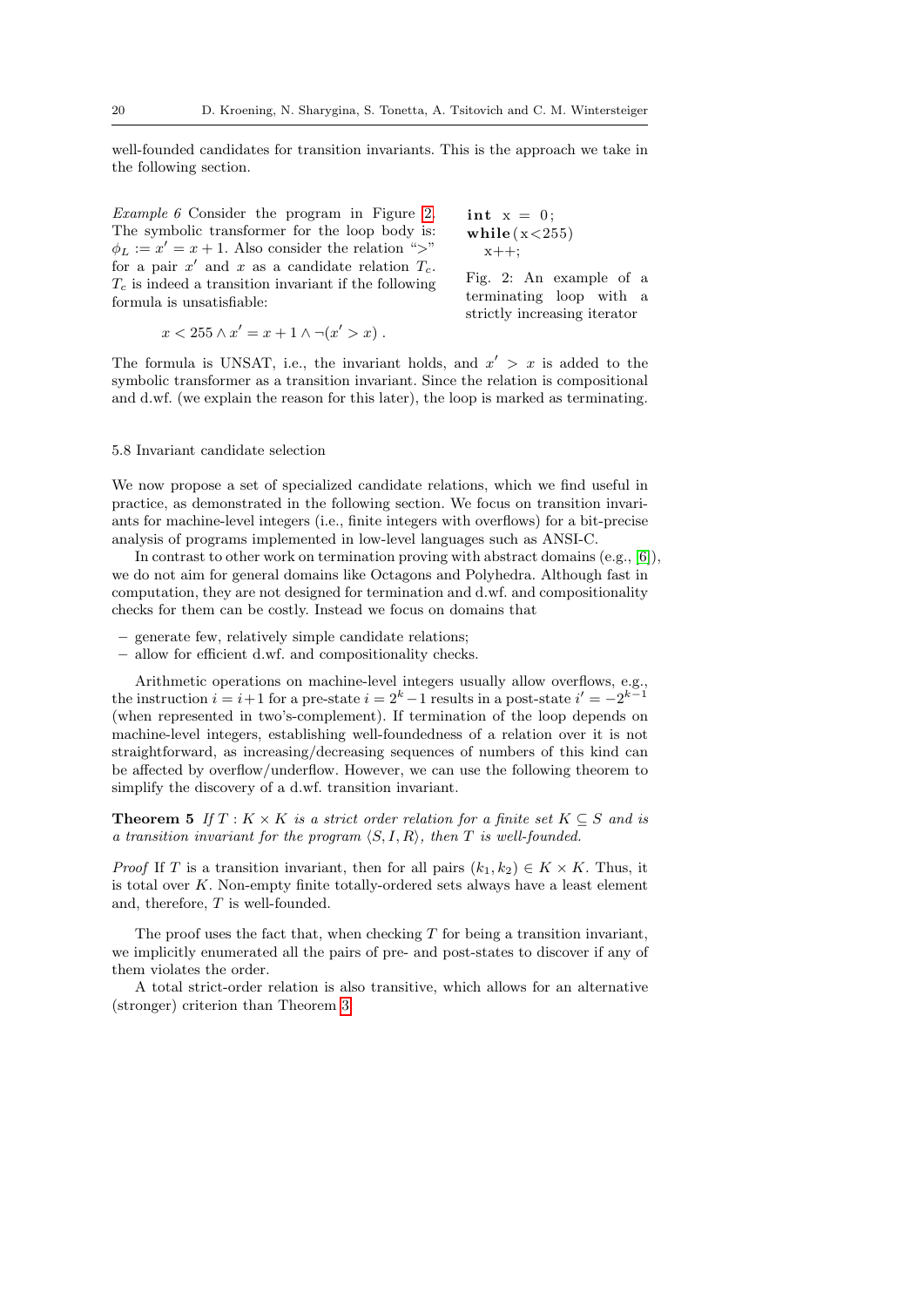**Corollary 2** A program terminates if it has a transition invariant  $T$  that is also a finite strict-order relation.

This corollary allows for a selection of invariant candidates that ensures (disjunctive) well-foundedness of transition invariants. An explicit check is therefore not required. An example of such a candidate appears in Example [6.](#page-19-1)

Note that strictly ordered and finite transition invariants exist for many programs in practice: machine-level integers or strings of fixed length have a finite number of possible distinct pairs and strict natural or lexicographical orders are defined for them as well.

# <span id="page-20-0"></span>6 Experimental Evaluation

This section first presents Loopfrog—a tool that implements loop summarization and serves as a basis for our experiments. Next, we evaluate the implementation to detect buffer overflows in ANSI-C programs. We finally demonstrate the applicability of loop summarization to termination analysis.

#### 6.1 The Loopfrog tool

The theoretical concept of symbolic abstract transformers is implemented and put to use by our tool Loopfrog. Its architecture is outlined in Figure [3.](#page-21-0) As input, LOOPFROG receives a model file, extracted from software sources by  $G$ OTO-CC<sup>[4](#page-20-1)</sup>. This model extractor features full ANSI-C support and simplifies verification of software projects that require complex build systems. It mimics the behavior of the compiler, and thus 'compiles' a model file using the original settings and options. Switching from compilation mode to verification mode is thus frequently achieved by changing a single option in the build system. As suggested by Figure [3,](#page-21-0) all other steps are fully automated.

The resulting model contains a control flow graph and a symbol table, i.e., it is an intermediate representation of the original program in a single file. For calls to system library functions, abstractions containing assertions (pre-condition checks) and assumptions (post-conditions) are inserted. Note that the model also can contain the properties to be checked in the form of assertions (calls to the ASSERT function).

Preprocessing The model, instrumented with assertions, is what is passed to the first stage of Loopfrog. In this preprocessing stage, the model is adjusted in various ways to increase performance and precision. First, irreducible control flow graphs are rewritten according to an algorithm due to Ashcroft and Manna [\[2\]](#page-39-3). Like a compiler, LOOPFROG inlines small functions, which increases the model size, but also improves the precision of subsequent analysis. Thereafter, it runs a field-sensitive pointer analysis. The information obtained this way is used to generate assertions over pointers, and to eliminate pointer variables in the program where possible. LOOPFROG automatically adds assertions to verify the correctness of pointer operations, array bounds, and arithmetic overflows.

<span id="page-20-1"></span><sup>4</sup><http://www.cprover.org/goto-cc/>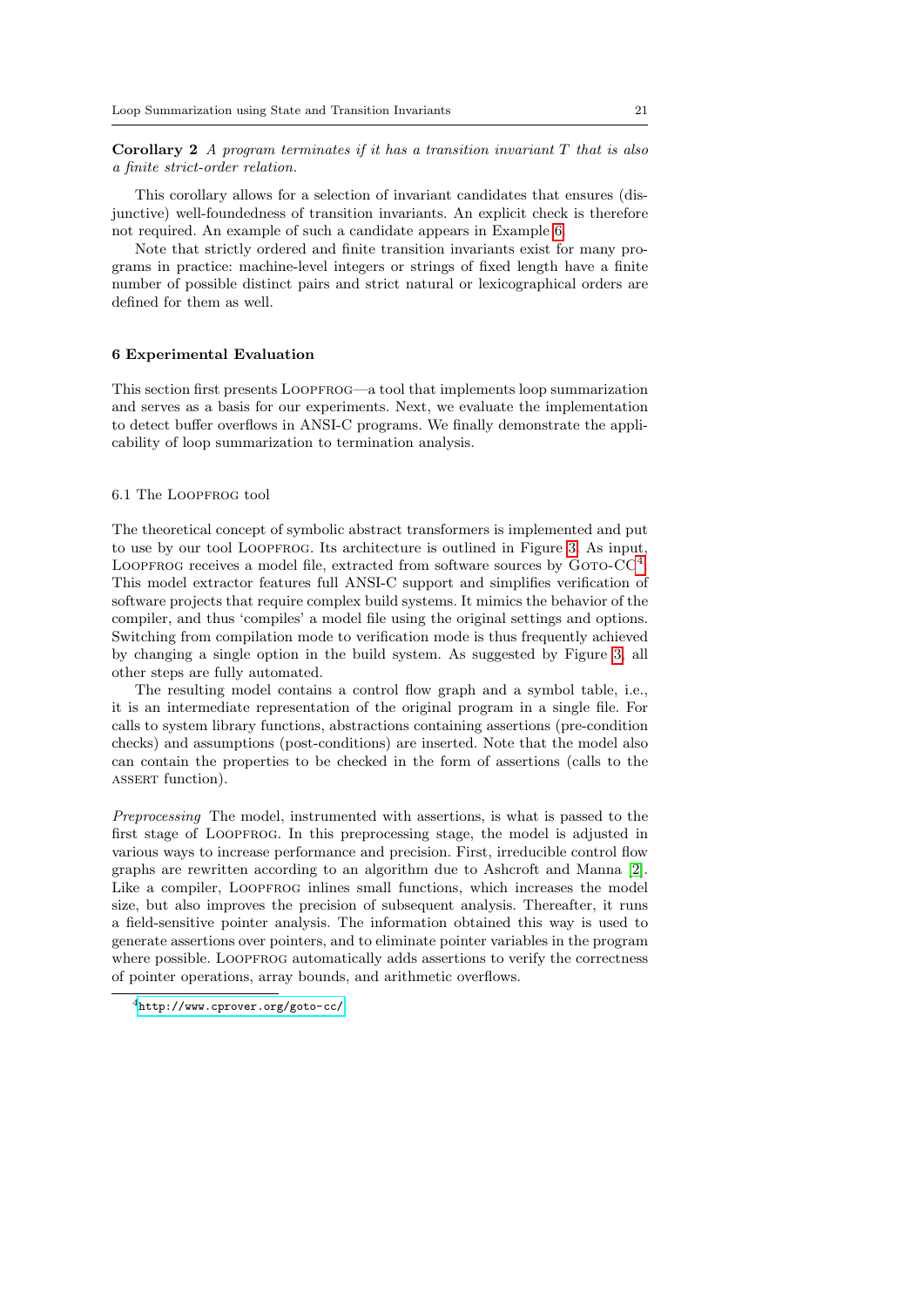<span id="page-21-0"></span>

Fig. 3: Architecture of LOOPFROG

Loop summarization Once the preprocessing is finished, LOOPFROG starts to replace loops in the program with summaries. These are shorter, loop-free program fragments that over-approximate the original program behavior. To accomplish this soundly, all loops are replaced with a loop-free piece of code that "havocs" the program state, i.e., it resets all variables that may be changed by the loop to unknown values. Additionally, a copy of the loop body is kept, such that assertions within the loop are preserved.

While this is already enough to prove some simple properties, much higher precision is required for more complex ones. As indicated in Fig. [3,](#page-21-0) LOOPFROG makes use of predefined abstract domains to achieve this. Every loop body of the model is passed to a set of abstract domains, through each of which a set of potential invariants of the loop is derived (heuristically).

The choice of the abstract domain for the loop summarization has a significant impact on the performance of the algorithm. A carefully selected domain generates fewer invariant candidates and thus speeds up the computation of a loop summary. The abstract domain has to be sufficiently expressive to retain enough of the semantics of the original loop to show the property.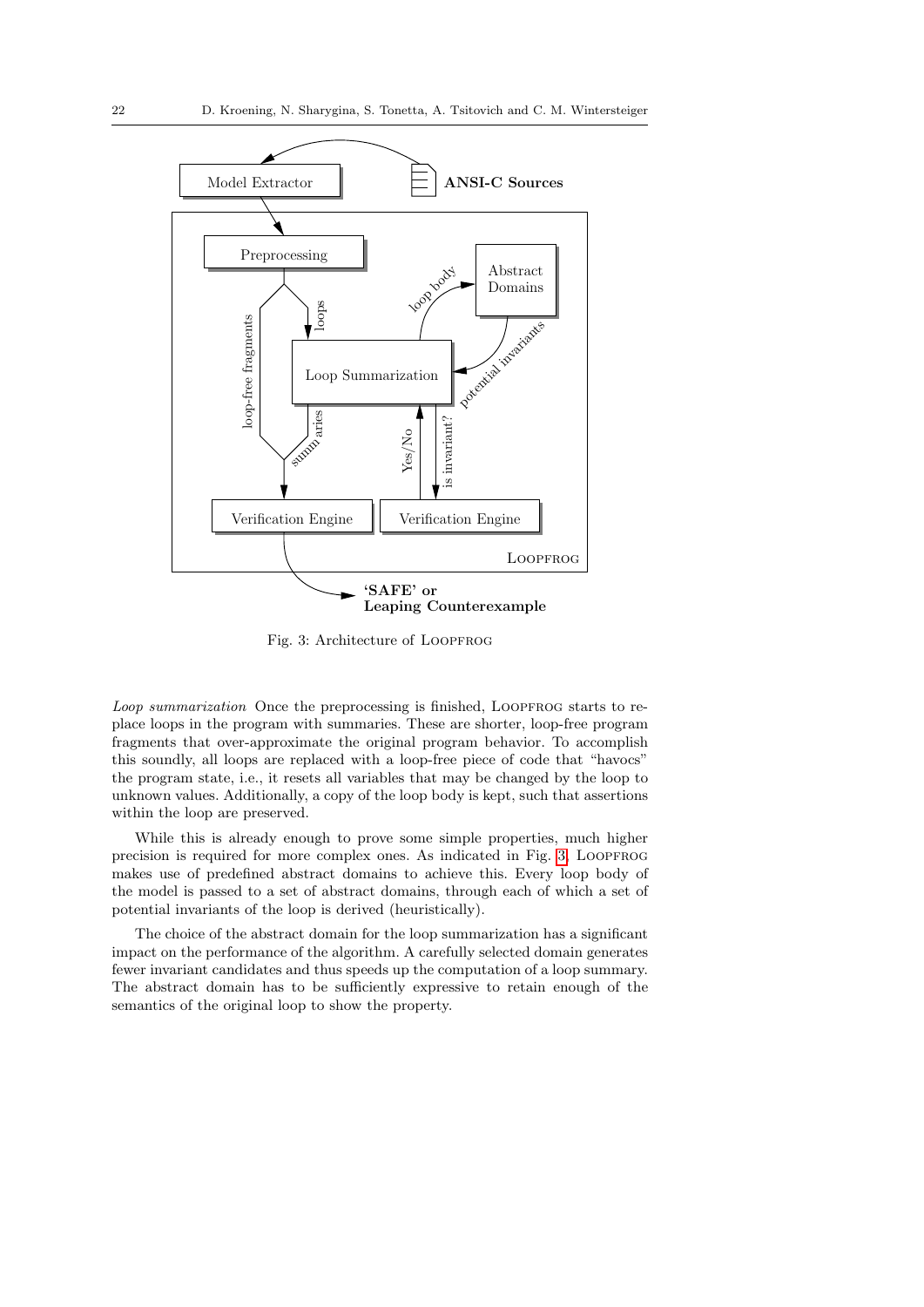<span id="page-22-0"></span>

| $^{\#}$        | Constraint                  | Meaning                                               |
|----------------|-----------------------------|-------------------------------------------------------|
|                | $ZT_s$                      | $\overline{\text{String}} s$ is zero-terminated       |
| 2              | $L_s < B_s$                 | Length of $s(L_s)$ is less than the size of the allo- |
|                |                             | cated buffer $(B_s)$                                  |
| 3              | $0 \leq i \leq L_s$         | Bounds on integer variables $i$ ( $i$ is              |
| $\overline{4}$ | $0 \leq i$                  | non-negative, $i$ is bounded by buffer                |
| 5              | $0 \le i \le B_s$           | size, etc.) $k$ is an arbitrary integer               |
| 6              | $0 \leq i < B_s - k$        | constant.                                             |
| $\overline{7}$ | $0 <$ offset $(p) \leq B_s$ | Pointer offset bounds                                 |
| 8              | valid(p)                    | Pointer p points to a valid object                    |

Table 1: Examples of abstract domains tailored to buffer-overflow analysis.

Checking invariant candidates All potential invariants obtained from abstract domains always constitute an abstract (post-)state of a loop body, which may or may not be correct in the original program. To ascertain that a potential invariant is an actual invariant, LOOPFROG makes use of a verification engine. In the current version, the symbolic execution engine of CBMC [\[14\]](#page-40-2) is used. This engine allows for bit-precise, symbolic reasoning without abstraction. In our context, it always gives a definite answer, since only loop-free program fragments are passed to it. It is only necessary to construct an intermediate program that assumes a potential invariant to be true, executes a loop body once and then checks if the potential invariant still holds. If the verification engine returns a counterexample, we know that a potential invariant does not hold; in the opposite case it can be a loop invariant and it is subsequently added to a loop summary, since even after the program state is havoced, the invariant still holds. Loopfrog starts this process from an innermost loop, and thus there is never an intermediate program that contains a loop. In case of nested loops, the inner loop is replaced with a summary before the outer loop is analyzed. Owing to this strategy and the small size of fragments checked (only a loop body), small formulas are given to the verification engine and an answer is obtained quickly.

Verifying the abstraction The result, after all loops have been summarized, is a loop-free abstraction of the input program. This abstract model is then handed to a verification engine once again. The verification time is much lower than that required for the original program, since the model does not contain loops. As indicated by Fig. [3,](#page-21-0) the verification engine used to check the assertions in the abstract model may be different from the one used to check potential invariants. In LOOPFROG, we choose to use the same engine (CBMC).

# 6.2 An abstract domain for safety analysis of string-manipulating programs

In order to demonstrate the benefits of our approach to static analysis of programs with buffer overflows, the first experiments with LOOPFROG were done with a set of abstract domains that are tailored to buffer-related properties. The constrains of the domains are listed in Table [1.](#page-22-0)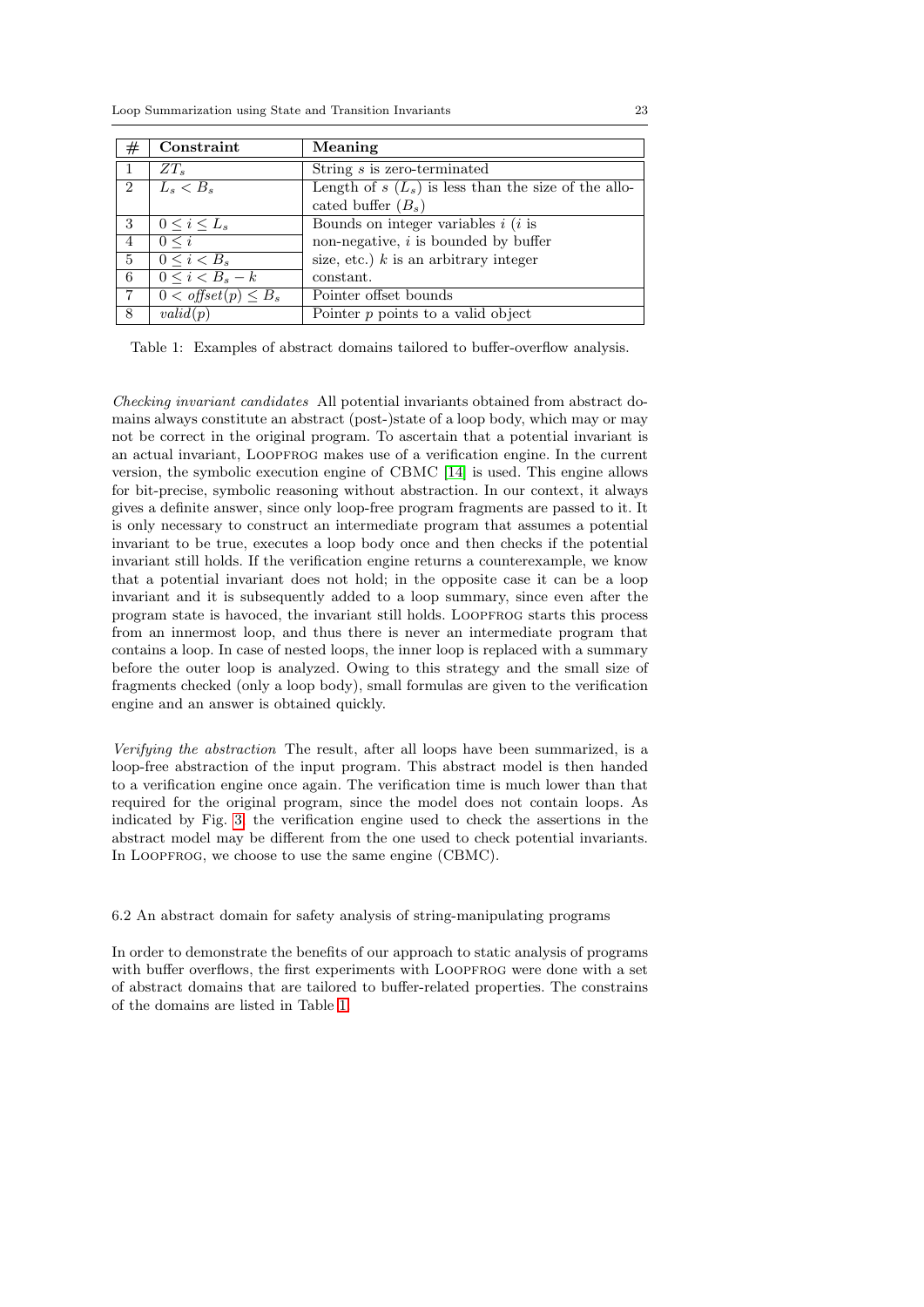We also make use of string-related abstract domains instrumented into the model similar to the approach by Dor et al. [\[25\]](#page-40-6): for each string buffer s, a Boolean value  $z_s$  and integers  $l_s$  and  $b_s$  are tracked. The Boolean  $z_s$  holds if s contains the zero character within the buffer size  $b_s$ . If so,  $l_s$  is the index of the first zero character, otherwise,  $l_s$  has no meaning.

The chosen domains are instantiated according to variables occurring in the code fragment taken into account. To lower the number of template instantiations, the following simple heuristics can be used:

- 1. Only variables of appropriate type are considered (we concentrate on string types).
- 2. Indices and string buffers are combined in one invariant only if they are used in the same expression, i.e., we detect instructions which contain  $p[i]$  and build invariants that combine  $i$  with all string buffers pointed to by  $p$ .

As shown in the next section these templates have proven to be effective in our experiments. Other applications likely require different abstract domains. However, new domain templates may be added quite easily: they usually can be implemented with less than a hundred lines of code.

# 6.3 Evaluation of loop summarization applied to static analysis of buffer-intensive programs

In this set of experiments we focus on ANSI-C programs: the extensive buffer manipulations in programs of this kind often give rise to buffer overruns. We apply the domains from Table [1](#page-22-0) to small programs collected in benchmarks suites and to real applications as well. All data was obtained on an 8-core Intel Xeon with 3.0 GHz. We limited the run-time to 4 hours and the memory per process to 4 GB. All experimental data, an in-depth description of Loopfrog, the tool itself, and all our benchmark files are available on-line for experimentation by other researchers<sup>[5](#page-23-0)</sup>.

#### 6.3.1 Evaluation on the benchmark suites

The experiments are performed on two recently published benchmark sets. The first one, by Zitser et al. [\[59\]](#page-42-6), contains 164 instances of buffer overflow problems, extracted from the original source code of sendmail, wu-ftpd, and bind. The test cases do not contain complete programs, but only those parts required to trigger the buffer overflow. According to Zitser et al., this was necessary because the tools in their study were all either unable to parse the test code, or the analysis used disproportionate resources before terminating with an error ([\[59\]](#page-42-6), pg. 99). In this set, 82 tests contain a buffer overflow, and the rest represent a fix of a buffer overflow.

We use metrics proposed by Zitser et al. [\[59\]](#page-42-6) to evaluate and compare the precision of our implementation. We report the *detection rate*  $R(d)$  (the percentage of correctly reported bugs) and the *false positive rate*  $R(f)$  (the percentage of incorrectly reported bugs in the fixed versions of the test cases). The discrimination

<span id="page-23-0"></span><sup>5</sup><http://www.cprover.org/loopfrog/>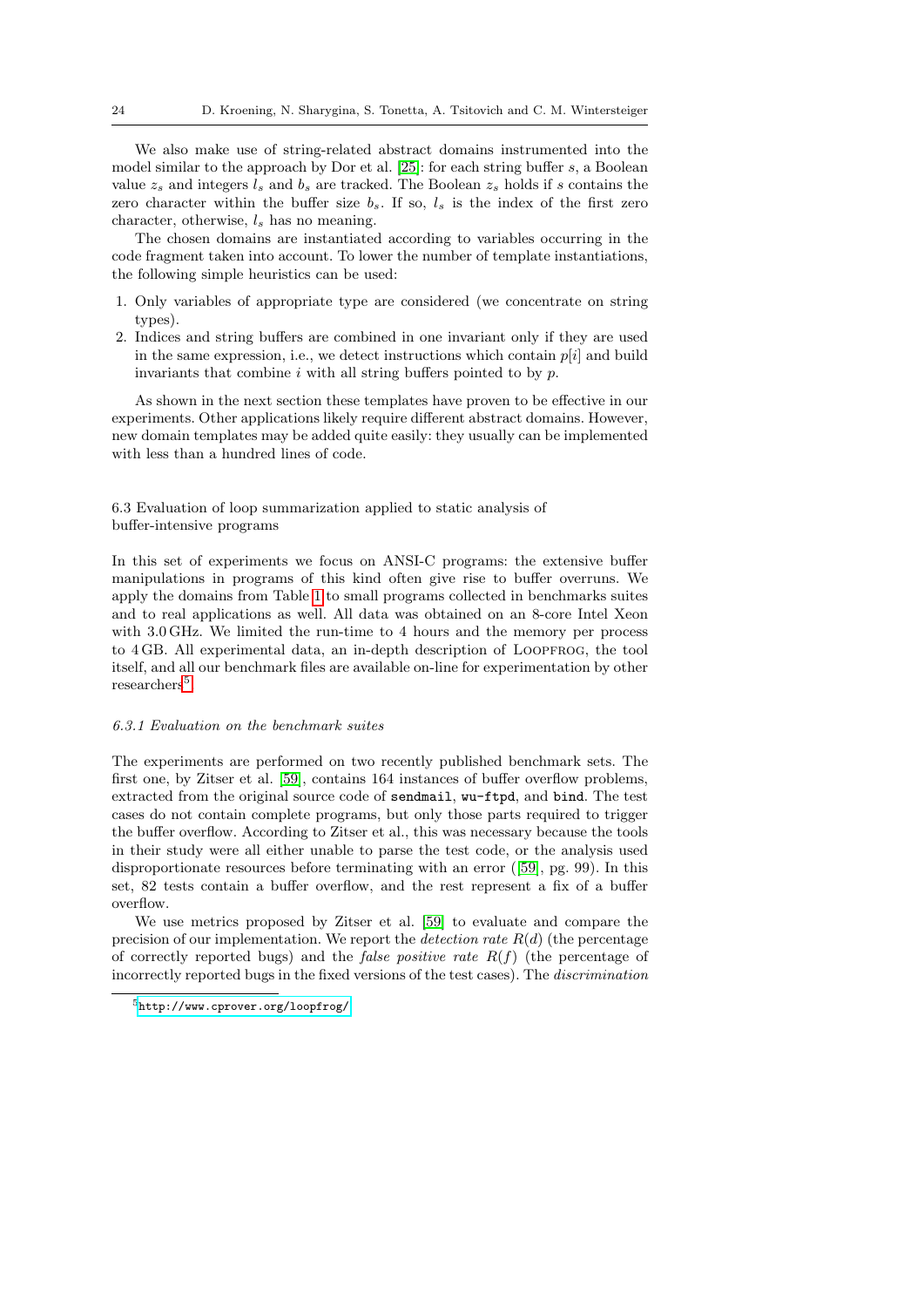rate  $R(\neg f|d)$  is defined as the ratio of test cases on which an error is correctly reported, while it is, also correctly, not reported in the corresponding fixed test case. Using this measure, tools are penalized for not finding a bug, but also for not reporting a fixed program as safe.

The results of a comparison with a wide selection of static analysis tools<sup>[6](#page-24-0)</sup> are summarized in Table [2.](#page-24-1) Almost all of the test cases involve array bounds violations. Even though Uno, Archer and BOON were designed to detect these type of bugs, they hardly report any errors. BOON abstracts all string manipulation using a pair of integers (number of allocated and used bytes) and performs flowinsensitive symbolic analysis over collected constraints. The three tools implement different approaches for the analy-

<span id="page-24-1"></span>

|                      | R(d) | R(f)     | $R(\neg f d)$ |
|----------------------|------|----------|---------------|
| LOOPFROG             | 1.00 | 0.38     | 0.62          |
| $=, \neq, \leq$      | 1.00 | 0.44     | 0.56          |
| Interval Domain      | 1.00 | 0.98     | 0.02          |
| Polyspace            | 0.87 | 0.50     | 0.37          |
| Splint               | 0.57 | 0.43     | 0.30          |
| Boon                 | 0.05 | 0.05     |               |
| Archer               | 0.01 | $\theta$ | $\mathcal{O}$ |
| Uno                  | 0    | 0        | $\mathcal{O}$ |
| LOOPFROG $[41]$      | 1.00 | 0.26     | 0.74          |
| $=, \neq, \leq [41]$ | 1.00 | 0.46     | 0.54          |

Table 2: Effectiveness of various static analysis tool in Zitser et al. [\[59\]](#page-42-6) and Ku et al. [\[41\]](#page-41-6) benchmarks: detection rate  $R(d)$ , false positive rate  $R(f)$ , and discrimination rate  $R(\neg f|d)$ .

sis. BOON and Archer perform a symbolic analysis while UNO uses Model Checking. Archer and UNO are flow-sensitive, BOON is not. All three are interprocedural. We observe that all three have a common problem—the approximation is too coarse and additional heuristics are applied in order to lower the false positive rate; as a result, only few of the complex bugs are detected. The source code of the test cases was not annotated, but nevertheless, the annotation-based Splint tool performs reasonably well on these benchmarks. Loopfrog and the implementation of the Interval Domain are the only entrants that report all buffer overflows correctly (a detection rate of  $R(d) = 1$ ). With 62%, LOOPFROG also has the highest discrimination rate among all the tools. It is also worth to note that our summarization technique performs quite well when only few relational domains are used (the second line of Table [2\)](#page-24-1). The third line in this table contains the data for a simple interval domain, not implemented in LOOPFROG, but as a abstract domain used in SatAbs model checker as a part of pre-processing; it reports almost all checks as unsafe.

The second set of benchmarks was proposed by Ku et al. [\[41\]](#page-41-6). It contains 568 test cases, of which 261 are fixed versions of buffer overflows. This set partly overlaps with the first one, but contains source code of a greater variety of applications, including the Apache HTTP server, Samba, and the NetBSD C system library. Again, the test programs are stripped down, and are partly simplified to enable current model checkers to parse them. Our results on this set confirm the results obtained using the first set; the corresponding numbers are given in the last two lines of Table [2.](#page-24-1) On this set the advantage of selecting property-specific domains is clearly visible, as a 20% increase in the discrimination rate over the simple relational domains is witnessed. Also, the performance of LOOPFROG is much better

<span id="page-24-0"></span><sup>&</sup>lt;sup>6</sup>The data for all tools but LOOPFROG, "=,  $\neq$ ,  $\leq$ ", and the Interval Domain is from [\[59\]](#page-42-6).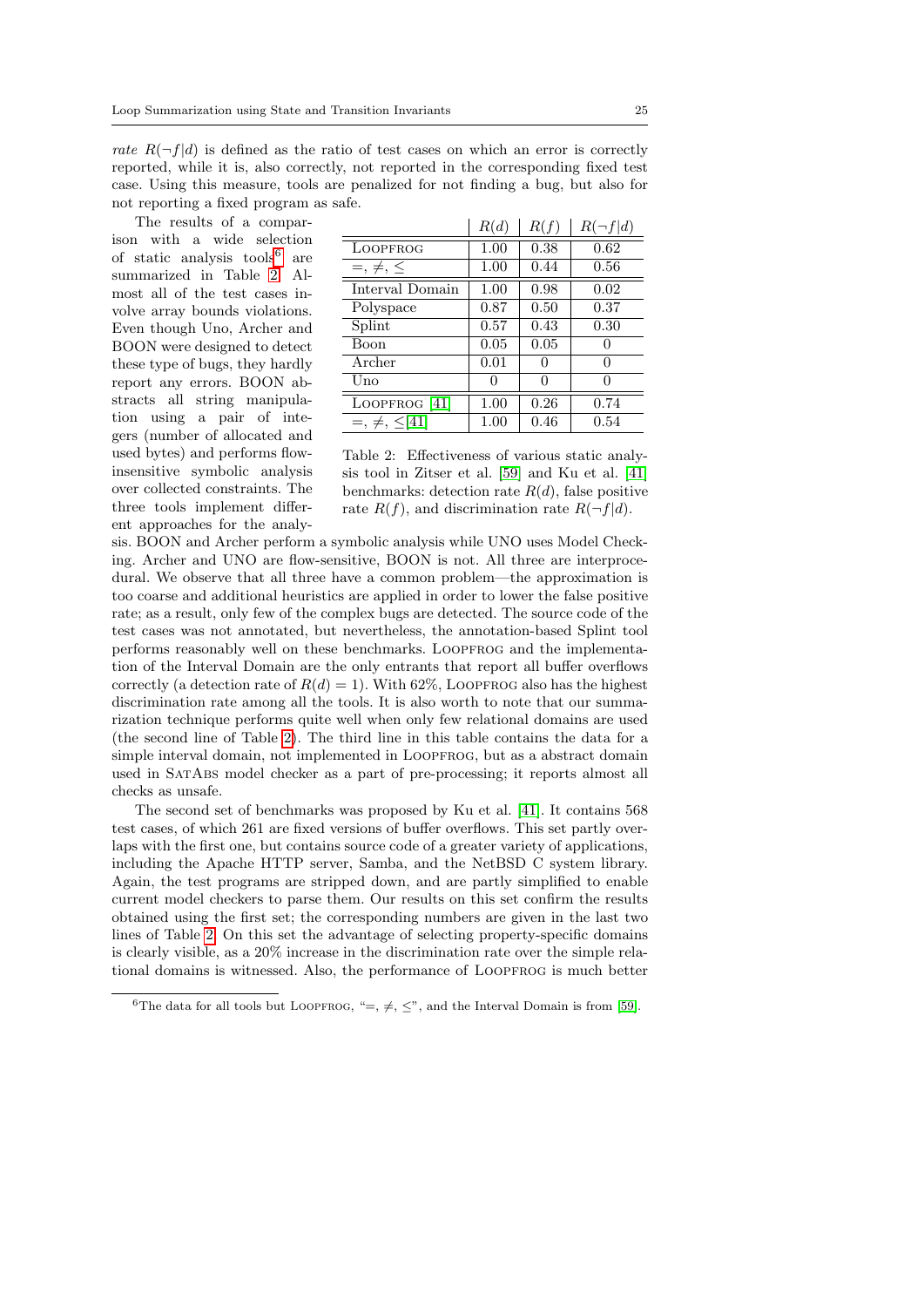<span id="page-25-1"></span>

|                 |                        |              |                 |                                     | Time                           |                |                |                         | Assertions     |                 |
|-----------------|------------------------|--------------|-----------------|-------------------------------------|--------------------------------|----------------|----------------|-------------------------|----------------|-----------------|
| Suite           | Program                | Instructions | Loops<br>#      | Summari-<br>$\overline{5}$<br>zatio | w<br>ssertion<br>Checking<br>∢ | $_{\rm Total}$ | Memory<br>Peak | Total                   | assed<br>Ñ     | Violated        |
| freecell-solver | aisleriot-board-2.8.12 | 347          | 26              | 10 <sub>s</sub>                     | 295s                           | 305s           | 111MB          | 358                     | 165            | 193             |
| freecell-solver | gnome-board-2.8.12     | 208          | 8               | 0s                                  | 3s                             | 4s             | 13MB           | 49                      | 16             | 33              |
| freecell-solver | microsoft-board-2.8.12 | 168          | $\overline{4}$  | 2s                                  | 9s                             | 11s            | 32MB           | 45                      | 19             | 26              |
| freecell-solver | $pi$ -ms-board-2.8.12  | 185          | $\overline{4}$  | 2s                                  | 10s                            | 13s            | 33MB           | 53                      | 27             | 26              |
| gnupg           | $make-dnscert-1.4.4$   | 232          | 5               | 0s                                  | 0s                             | 1s             | 9MB            | 12                      | 5              | $\overline{7}$  |
| gnupg           | $mk$ -tdata-1.4.4      | 117          | $\overline{1}$  | 0s                                  | 0 <sub>s</sub>                 | 0s             | 3MB            | $\overline{\mathbf{8}}$ | $\overline{7}$ | $\overline{1}$  |
| inn             | $encode-2.4.3$         | 155          | 3               | 0 <sub>s</sub>                      | 2s                             | 2s             | 6MB            | 88                      | 66             | 22              |
| inn             | $n$ inpaths-2.4.3      | 476          | 25              | 5s                                  | 40s                            | 45s            | 49MB           | 96                      | 47             | 49              |
| ncompress       | $compress-4.2.4$       | 806          | 12              | 45s                                 | 4060s                          | 4106s          | 345MB          | 306                     | 212            | 94              |
| texinfo         | ginstall-info-4.7      | 1265         | 46              | 21s                                 | 326s                           | 347s           | 127MB          | 304                     | 226            | 78              |
| texinfo         | makedoc-4.7            | 701          | $\overline{18}$ | 9s                                  | 6s                             | 16s            | 28MB           | 55                      | 33             | $\overline{22}$ |
| texinfo         | texindex-4.7           | 1341         | 44              | 415s                                | 9336s                          | 9757s          | 1021MB         | 604                     | 496            | 108             |
| wu-ftpd         | $ckconfig-2.5.0$       | 135          | $\theta$        | 0s                                  | 0 <sub>s</sub>                 | 0s             | 3MB            | 3                       | 3              | $\theta$        |
| wu-ftpd         | $ckconfig-2.6.2$       | 247          | 10              | 13s                                 | 43s                            | 57s            | 27MB           | 53                      | 10             | 43              |
| wu-ftpd         | $ft$ pcount- $2.5.0$   | 379          | 13              | 10 <sub>s</sub>                     | 32s                            | 42s            | 37MB           | 115                     | 41             | 74              |
| wu-ftpd         | $ft$ pcount-2.6.2      | 392          | 14              | 8s                                  | 24s                            | 32s            | 39MB           | 118                     | 42             | 76              |
| wu-ftpd         | $ftprestart-2.6.2$     | 372          | 23              | 48s                                 | 232s                           | 280s           | 55MB           | 142                     | 31             | 111             |
| wu-ftpd         | $ftpshut-2.5.0$        | 261          | 5               | 1 <sub>s</sub>                      | 9s                             | 10s            | 13MB           | 83                      | 29             | 54              |
| wu-ftpd         | $ftpshut-2.6.2$        | 503          | 26              | 27s                                 | 79s                            | 106s           | 503MB          | 232                     | 210            | 22              |
| wu-ftpd         | $ftpwho-2.5.0$         | 379          | 13              | 7s                                  | 23s                            | 30s            | 37MB           | 115                     | 41             | 74              |
| wu-ftpd         | $ftpwho-2.6.2$         | 392          | 14              | 8s                                  | 27s                            | 35s            | 39MB           | 118                     | 42             | 76              |
| wu-ftpd         | privatepw-2.6.2        | 353          | 9               | 4s                                  | 17s                            | 22s            | 32MB           | 80                      | 51             | 29              |

Table 3: Large-scale evaluation of LOOPFROG on the programs from wu-ftpd, texinfo, gnupg, inn, and freecell-solver tools suites.

if specialized domains are used, simply because there are fewer candidates for the invariants.

The leaping counterexamples computed by our algorithm are a valuable aid in the design of new abstract domains that decrease the number of false positives. Also, we observe that both test sets include instances labeled as unsafe that Loop-FROG reports to be safe  $(1 \text{ in } [59] \text{ and } 9 \text{ in } [41])$  $(1 \text{ in } [59] \text{ and } 9 \text{ in } [41])$  $(1 \text{ in } [59] \text{ and } 9 \text{ in } [41])$  $(1 \text{ in } [59] \text{ and } 9 \text{ in } [41])$  $(1 \text{ in } [59] \text{ and } 9 \text{ in } [41])$ . However, by manual inspection of the counterexamples for these cases, we find that our tool is correct, i.e., that the test cases are spurious.[7](#page-25-0) For most of the test cases in the benchmark suites, the time and memory requirements of LOOPFROG are negligible. On average, a test case finishes within a minute.

# 6.3.2 Evaluation on real programs

We also evaluated the performance of LOOPFROG on a set of large-scale benchmarks, that is, complete un-modified program suites. Table [3](#page-25-1) contains a selection of the results.

These experiments clearly show that the algorithm scales reasonably well in both memory and time, depending on the program size and the number of loops contained. The time required for summarization naturally depends on the complexity of the program, but also to a large degree on the selection of (potential) invariants. As experience has shown, unwisely chosen invariant templates may generate many useless potential invariants, each requiring a test by the SAT-solver.

In general, the results regarding the program assertions shown to hold are not surprising; for many programs (e.g., texindex, ftpshut, ginstall), our selection of

<span id="page-25-0"></span><sup>7</sup>We exclude those instances from our benchmarks.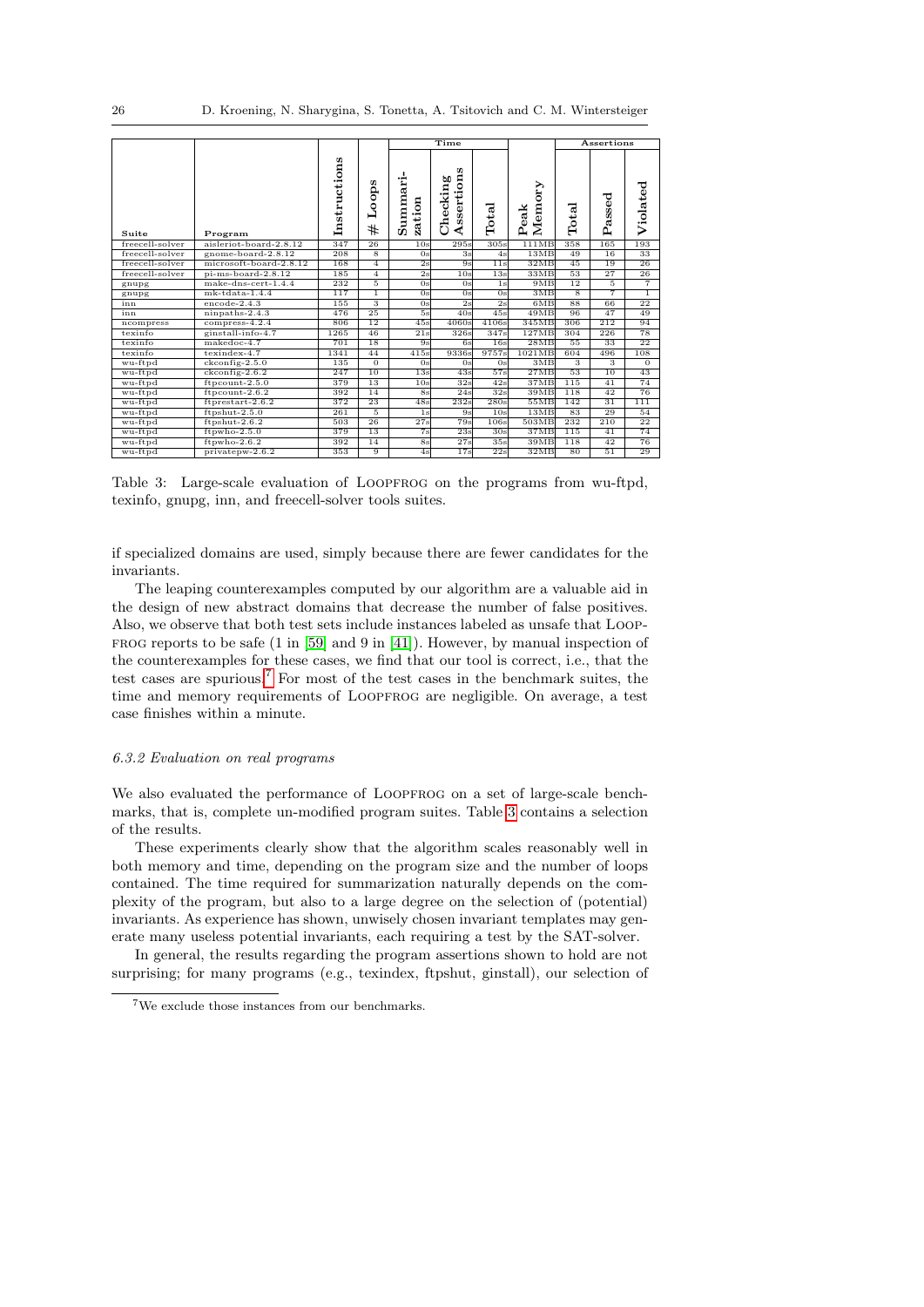<span id="page-26-1"></span>

|                 |                            |       | <b>LOOPFROG</b> |       | Interval Domain |       |
|-----------------|----------------------------|-------|-----------------|-------|-----------------|-------|
| Suite           | Benchmark                  | Total | Failed          | Ratio | Failed          | Ratio |
| bchunk          | bchunk                     | 96    | 8               | 0.08  | 34              | 0.35  |
| freecell-solver | make-gnome-freecell        | 145   | 40              | 0.28  | 140             | 0.97  |
| freecell-solver | make-microsoft-freecell    | 61    | 30              | 0.49  | 58              | 0.95  |
| freecell-solver | pi-make-microsoft-freecell | 65    | 30              | 0.46  | 58              | 0.89  |
| gnupg           | make-dns-cert              | 19    | 5               | 0.26  | 19              | 1.00  |
| gnupg           | mk-tdata                   | 6     | $\Omega$        | 0.00  | 6               | 1.00  |
| inn             | encode                     | 42    | 11              | 0.26  | 38              | 0.90  |
| inn             | ninpaths                   | 56    | 19              | 0.34  | 42              | 0.75  |
| ncompress       | compress                   | 204   | 38              | 0.19  | 167             | 0.82  |
| texinfo         | makedoc                    | 83    | 46              | 0.55  | 83              | 1.00  |
| wu-ftpd         | ckconfig                   |       |                 | 1.00  | 1               | 1.00  |
| wu-ftpd         | ftpcount                   | 61    | 7               | 0.11  | 47              | 0.77  |
| wu-ftpd         | ftpshut                    | 63    | 13              | 0.21  | 63              | 1.00  |
| wu-ftpd         | ftpwho                     | 61    | 7               | 0.11  | 47              | 0.77  |

Table 4: Comparison between Loopfrog and an interval domain: The column labeled 'Total' indicates the number of properties in the program, and 'Failed' shows how many of the properties were reported as failing; 'Ratio' is Failed/Total.

string-specific domains proved to be quite useful. It is also interesting to note that the results on the ftpshut program are very different on program versions 2.5.0 and 2.6.2: This program contains a number of known buffer-overflow problems in version 2.5.0, and considerable effort was spent on fixing these bugs for the 2.6.2 release; an effort clearly reflected in our statistics. Just like in this benchmark, many of the failures reported by LOOPFROG correspond to known bugs and the leaping counterexamples we obtain allow us to analyze those faults. Merely for reference we list CVE-2001-1413 (a buffer overflow in ncompress) and CVE-2006- 1168 (a buffer underflow in the same program), for which we are easily able to produce counterexamples.[8](#page-26-0) On the other hand, some other programs (such as the ones from the freecell-solver suite) clearly require different abstract domains, suitable for heap structures other than strings. The development of suitable domains and subsequent experiments, however, are left for future research.

# 6.3.3 Comparison with the interval domain

To highlight the applicability of LOOPFROG to large-scale software and to demonstrate its main advantage, we present a comparative evaluation against a simple interval domain, which tracks the bounds of buffer index variables, a technique often employed in static analysers. For this experiment, LOOPFROG was configured to use only two abstract domains, which capture the fact that an index is within the buffer bounds ( $#4$  and  $#5$  in Table [1\)](#page-22-0). As apparent from Table [4,](#page-26-1) the precision of Loopfrog in this experiment is far superior to that of the simple interval analysis.

To evaluate scalability, we applied other verification techniques to this example. CBMC [\[14\]](#page-40-2) tries to unwind all the loops, but fails, reaching the 2 GB memory limit. The same behavior is observed using SATABS [\[16\]](#page-40-7), where the underlying model checker (SMV) hits the memory limit.

<span id="page-26-0"></span><sup>8</sup>The corresponding bug reports may be obtained from <http://cve.mitre.org/>.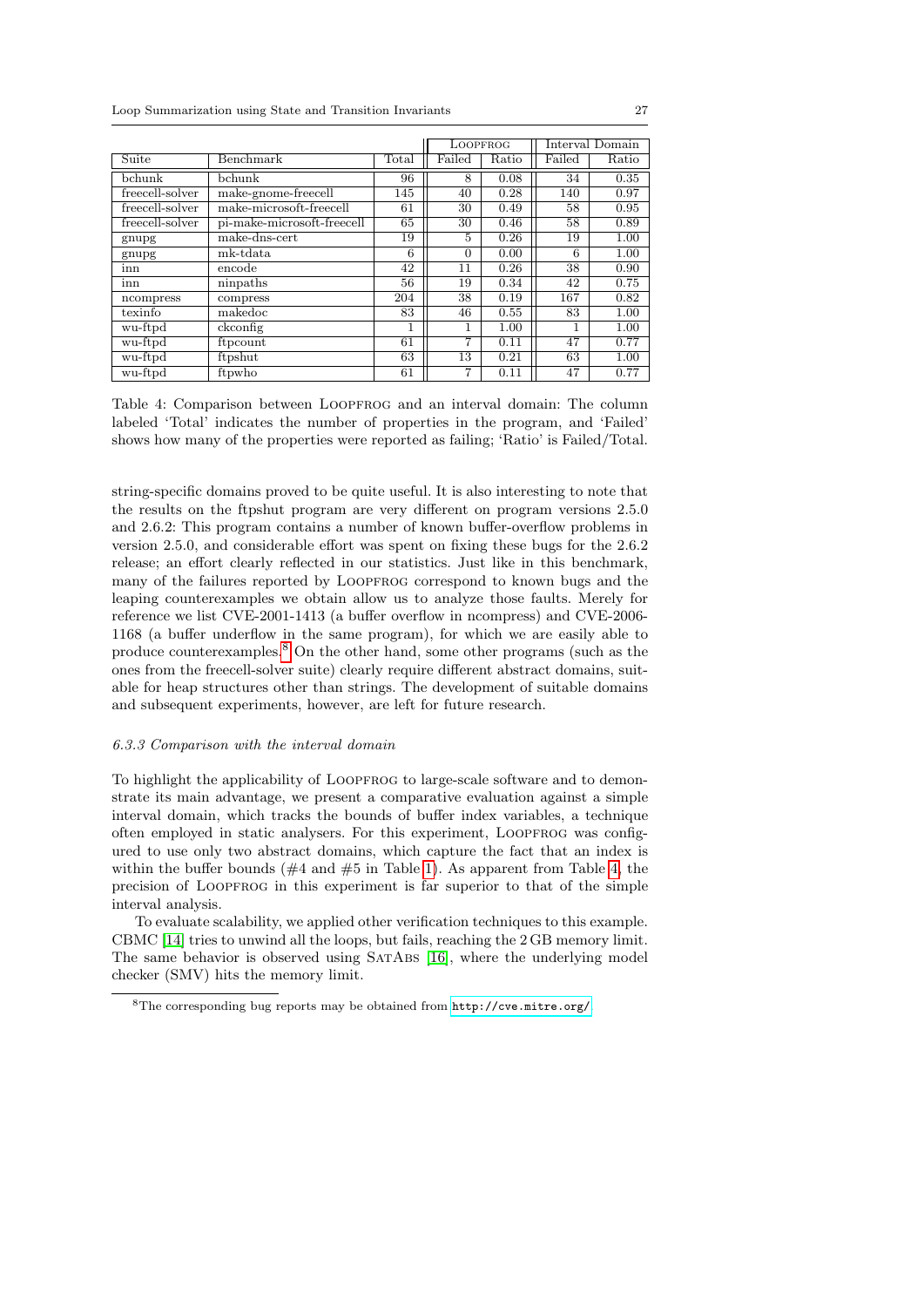<span id="page-27-0"></span>

| $^{\#}$        | Constraint                                                                                                                  | Meaning                                                                                                                  |
|----------------|-----------------------------------------------------------------------------------------------------------------------------|--------------------------------------------------------------------------------------------------------------------------|
| 1              | i' < i<br>i' > i                                                                                                            | A numeric variable <i>i</i> is strictly decreasing<br>(increasing).                                                      |
| $\mathfrak{D}$ | x' < x<br>x' > x                                                                                                            | Any loop variable $x$ is strictly decreasing<br>(increasing).                                                            |
| 3              | sum(x', y') < sum(x, y)<br>sum(x', y') > sum(x, y)                                                                          | Sum of all numeric loop variables is<br>strictly decreasing (increasing).                                                |
| 4              | max(x', y') < max(x, y)<br>max(x', y') > max(x, y)<br>min(x', y') < min(x, y)<br>min(x', y') > min(x, y)                    | Maximum or minimum of all numeric loop<br>variables is strictly decreasing (increas-<br>ing).                            |
| 5              | $(x' < x \wedge y' = y) \vee$<br>$(x' > x \wedge y' = y) \vee$<br>$(y' < y \wedge x' = x) \vee$<br>$(y' > y \wedge x' = x)$ | A combination of strict increase or de-<br>crease for one of loop variables while the<br>remaining ones are not updated. |

Table 5: Templates of abstract domains used to draw transition invariant candidates

6.4 Evaluation of loop summarization applied to termination analysis

For a proof of concept we have implemented loop termination analysis within our static analyzer LOOPFROG. As before, the tool operates on the program models produced by GOTO-CC model extractor; ANSI-C programs are the primary experimental target.

We implemented a number of domains based on strict-order numeric relations, thus, following Corollary [2,](#page-19-2) additional checks for compositionality and d.wf.-ness of candidate relations are not required. The domains are listed in Table [5.](#page-27-0) Here we report the results for the two most illustrative schemata:

- $-$  LOOPFROG 1: domain  $#3$  in Table [5.](#page-27-0) Expresses the fact that a sum of all numeric variables of a loop is strictly decreasing (increasing). This is the fastest approach, because it generates very few (but large) invariant candidates per loop.
- $-$  LOOPFROG 2: domain  $#1$  in Table [5.](#page-27-0) Expresses that numeric variables are strictly decreasing (increasing). Generates twice as many simple strict-order relations as there are variables in a loop.

As a reference point, we used a termination prover built upon the CBMC and SatAbs [\[16\]](#page-40-7) framework. This tool implements Compositional Termination Analysis (CTA) [\[40\]](#page-41-5) and the Binary Reachability Analysis used in the Termina-TOR algorithm [\[17\]](#page-40-3). For both the default ranking function synthesis methods were enabled—templates for relations on bit-vectors with SAT-based enumeration of coefficients; for more details see [\[21\]](#page-40-5).

We experimented with a large number of ANSI-C programs including: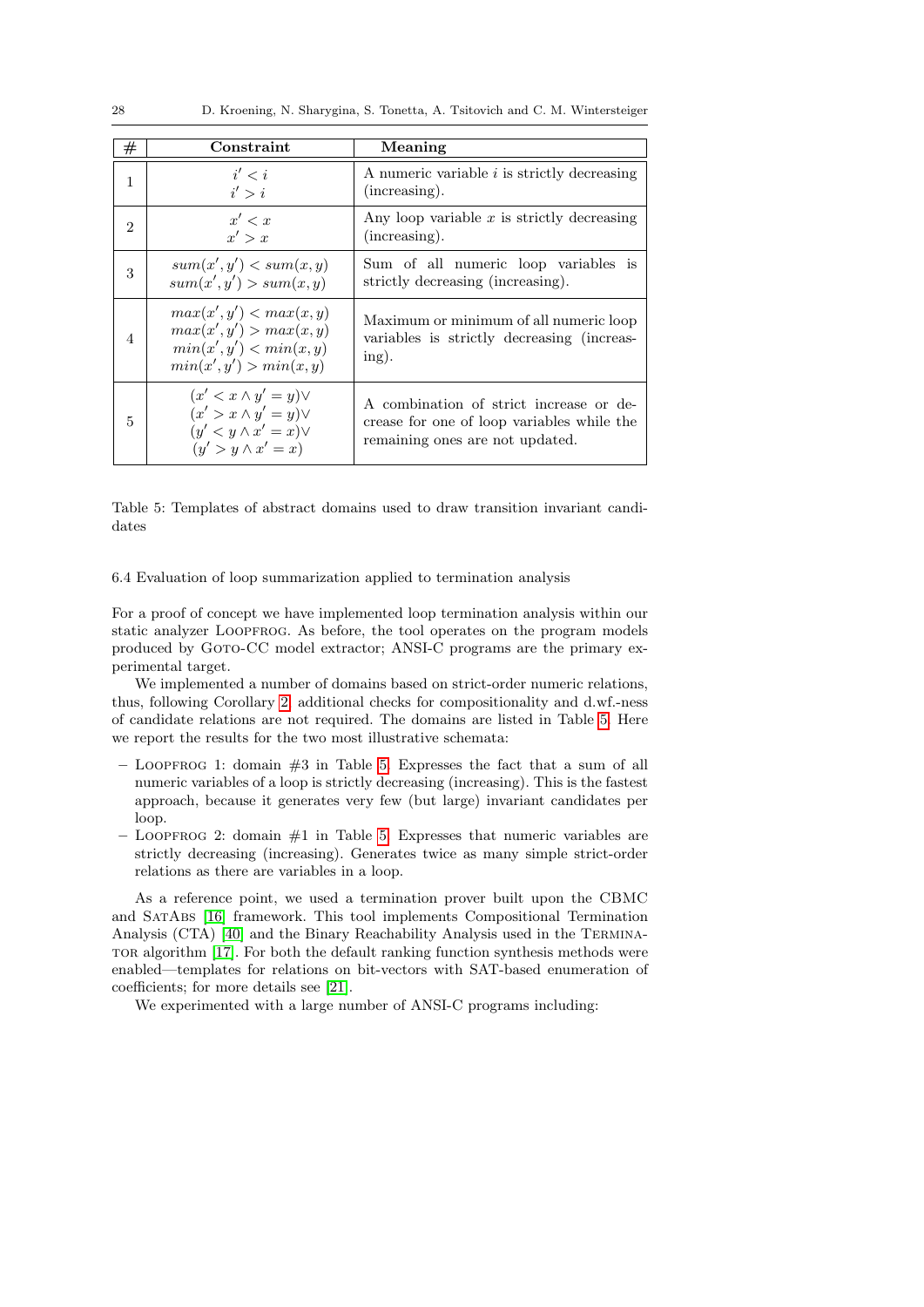<span id="page-28-0"></span>

| <b>Benchmark</b>                                                                                                                                                                                                                                                                                                                                                                | $\overline{\text{Method}}$                                                                                                                                                                                                                                                                                                                                                                                                                                                                                                                                                                                                                                                                                                                                                                                                                                                                                                                                                                                                                                                                                                                                            | т                  | $\overline{\text{NT}}$ | TO                                                                                                                                                                                                                                                                                                                                                                                                                                                                                                                                                                                                                                                                                                                                                                                                               | Time                             |
|---------------------------------------------------------------------------------------------------------------------------------------------------------------------------------------------------------------------------------------------------------------------------------------------------------------------------------------------------------------------------------|-----------------------------------------------------------------------------------------------------------------------------------------------------------------------------------------------------------------------------------------------------------------------------------------------------------------------------------------------------------------------------------------------------------------------------------------------------------------------------------------------------------------------------------------------------------------------------------------------------------------------------------------------------------------------------------------------------------------------------------------------------------------------------------------------------------------------------------------------------------------------------------------------------------------------------------------------------------------------------------------------------------------------------------------------------------------------------------------------------------------------------------------------------------------------|--------------------|------------------------|------------------------------------------------------------------------------------------------------------------------------------------------------------------------------------------------------------------------------------------------------------------------------------------------------------------------------------------------------------------------------------------------------------------------------------------------------------------------------------------------------------------------------------------------------------------------------------------------------------------------------------------------------------------------------------------------------------------------------------------------------------------------------------------------------------------|----------------------------------|
|                                                                                                                                                                                                                                                                                                                                                                                 | LOOPFROG 1                                                                                                                                                                                                                                                                                                                                                                                                                                                                                                                                                                                                                                                                                                                                                                                                                                                                                                                                                                                                                                                                                                                                                            | 8                  | 3                      | $\overline{0}$                                                                                                                                                                                                                                                                                                                                                                                                                                                                                                                                                                                                                                                                                                                                                                                                   | 59.66                            |
| adpcm                                                                                                                                                                                                                                                                                                                                                                           | LOOPFROG <sub>2</sub>                                                                                                                                                                                                                                                                                                                                                                                                                                                                                                                                                                                                                                                                                                                                                                                                                                                                                                                                                                                                                                                                                                                                                 | $\overline{10}$    | 1                      | $\overline{0}$                                                                                                                                                                                                                                                                                                                                                                                                                                                                                                                                                                                                                                                                                                                                                                                                   | 162.75                           |
| 11 loops                                                                                                                                                                                                                                                                                                                                                                        | CTA                                                                                                                                                                                                                                                                                                                                                                                                                                                                                                                                                                                                                                                                                                                                                                                                                                                                                                                                                                                                                                                                                                                                                                   | 8                  | 3                      | 0                                                                                                                                                                                                                                                                                                                                                                                                                                                                                                                                                                                                                                                                                                                                                                                                                | 101.30                           |
|                                                                                                                                                                                                                                                                                                                                                                                 |                                                                                                                                                                                                                                                                                                                                                                                                                                                                                                                                                                                                                                                                                                                                                                                                                                                                                                                                                                                                                                                                                                                                                                       | 6                  | $\overline{2}$         | 3                                                                                                                                                                                                                                                                                                                                                                                                                                                                                                                                                                                                                                                                                                                                                                                                                | 94.45<br>$^{+}$                  |
|                                                                                                                                                                                                                                                                                                                                                                                 | LOOPFROG 1                                                                                                                                                                                                                                                                                                                                                                                                                                                                                                                                                                                                                                                                                                                                                                                                                                                                                                                                                                                                                                                                                                                                                            | 0                  | $\overline{2}$         | 0                                                                                                                                                                                                                                                                                                                                                                                                                                                                                                                                                                                                                                                                                                                                                                                                                | 2.63                             |
| bcnt                                                                                                                                                                                                                                                                                                                                                                            | LOOPFROG <sub>2</sub>                                                                                                                                                                                                                                                                                                                                                                                                                                                                                                                                                                                                                                                                                                                                                                                                                                                                                                                                                                                                                                                                                                                                                 | $\overline{0}$     | $\overline{2}$         | $\overline{0}$                                                                                                                                                                                                                                                                                                                                                                                                                                                                                                                                                                                                                                                                                                                                                                                                   | 2.82                             |
| 2 loops                                                                                                                                                                                                                                                                                                                                                                         | $\overline{\text{CTA}}$                                                                                                                                                                                                                                                                                                                                                                                                                                                                                                                                                                                                                                                                                                                                                                                                                                                                                                                                                                                                                                                                                                                                               | 0                  | $\overline{2}$         | 0                                                                                                                                                                                                                                                                                                                                                                                                                                                                                                                                                                                                                                                                                                                                                                                                                |                                  |
|                                                                                                                                                                                                                                                                                                                                                                                 |                                                                                                                                                                                                                                                                                                                                                                                                                                                                                                                                                                                                                                                                                                                                                                                                                                                                                                                                                                                                                                                                                                                                                                       | $\overline{0}$     |                        | $\overline{0}$                                                                                                                                                                                                                                                                                                                                                                                                                                                                                                                                                                                                                                                                                                                                                                                                   | 0.30                             |
|                                                                                                                                                                                                                                                                                                                                                                                 | LOOPFROG 1                                                                                                                                                                                                                                                                                                                                                                                                                                                                                                                                                                                                                                                                                                                                                                                                                                                                                                                                                                                                                                                                                                                                                            | 0                  | 4                      | $\overline{0}$                                                                                                                                                                                                                                                                                                                                                                                                                                                                                                                                                                                                                                                                                                                                                                                                   | 0.16                             |
| blit                                                                                                                                                                                                                                                                                                                                                                            | LOOPFROG <sub>2</sub>                                                                                                                                                                                                                                                                                                                                                                                                                                                                                                                                                                                                                                                                                                                                                                                                                                                                                                                                                                                                                                                                                                                                                 | 3                  | 1                      | $\overline{0}$                                                                                                                                                                                                                                                                                                                                                                                                                                                                                                                                                                                                                                                                                                                                                                                                   | 0.05                             |
| 4 loops                                                                                                                                                                                                                                                                                                                                                                         |                                                                                                                                                                                                                                                                                                                                                                                                                                                                                                                                                                                                                                                                                                                                                                                                                                                                                                                                                                                                                                                                                                                                                                       |                    | 1                      | $\overline{0}$                                                                                                                                                                                                                                                                                                                                                                                                                                                                                                                                                                                                                                                                                                                                                                                                   | 5.95                             |
|                                                                                                                                                                                                                                                                                                                                                                                 |                                                                                                                                                                                                                                                                                                                                                                                                                                                                                                                                                                                                                                                                                                                                                                                                                                                                                                                                                                                                                                                                                                                                                                       |                    |                        |                                                                                                                                                                                                                                                                                                                                                                                                                                                                                                                                                                                                                                                                                                                                                                                                                  |                                  |
|                                                                                                                                                                                                                                                                                                                                                                                 | LOOPFROG 1                                                                                                                                                                                                                                                                                                                                                                                                                                                                                                                                                                                                                                                                                                                                                                                                                                                                                                                                                                                                                                                                                                                                                            | 5                  | 13                     | $\overline{0}$                                                                                                                                                                                                                                                                                                                                                                                                                                                                                                                                                                                                                                                                                                                                                                                                   | 3.13                             |
| compress                                                                                                                                                                                                                                                                                                                                                                        | LOOPFROG <sub>2</sub>                                                                                                                                                                                                                                                                                                                                                                                                                                                                                                                                                                                                                                                                                                                                                                                                                                                                                                                                                                                                                                                                                                                                                 | $\overline{6}$     |                        | 0                                                                                                                                                                                                                                                                                                                                                                                                                                                                                                                                                                                                                                                                                                                                                                                                                |                                  |
| 18 loops                                                                                                                                                                                                                                                                                                                                                                        |                                                                                                                                                                                                                                                                                                                                                                                                                                                                                                                                                                                                                                                                                                                                                                                                                                                                                                                                                                                                                                                                                                                                                                       | 5                  |                        | 1                                                                                                                                                                                                                                                                                                                                                                                                                                                                                                                                                                                                                                                                                                                                                                                                                | 699.00<br>$^+$                   |
|                                                                                                                                                                                                                                                                                                                                                                                 |                                                                                                                                                                                                                                                                                                                                                                                                                                                                                                                                                                                                                                                                                                                                                                                                                                                                                                                                                                                                                                                                                                                                                                       | 7                  | 10                     | 1                                                                                                                                                                                                                                                                                                                                                                                                                                                                                                                                                                                                                                                                                                                                                                                                                | $^{+}$                           |
|                                                                                                                                                                                                                                                                                                                                                                                 | LOOPFROG 1                                                                                                                                                                                                                                                                                                                                                                                                                                                                                                                                                                                                                                                                                                                                                                                                                                                                                                                                                                                                                                                                                                                                                            | 1                  |                        | $\overline{0}$                                                                                                                                                                                                                                                                                                                                                                                                                                                                                                                                                                                                                                                                                                                                                                                                   | 0.15                             |
| $_{\rm crc}$                                                                                                                                                                                                                                                                                                                                                                    | LOOPFROG <sub>2</sub>                                                                                                                                                                                                                                                                                                                                                                                                                                                                                                                                                                                                                                                                                                                                                                                                                                                                                                                                                                                                                                                                                                                                                 | $\overline{2}$     | 1                      | 0                                                                                                                                                                                                                                                                                                                                                                                                                                                                                                                                                                                                                                                                                                                                                                                                                |                                  |
| 3 loops                                                                                                                                                                                                                                                                                                                                                                         |                                                                                                                                                                                                                                                                                                                                                                                                                                                                                                                                                                                                                                                                                                                                                                                                                                                                                                                                                                                                                                                                                                                                                                       | 1                  | 1                      |                                                                                                                                                                                                                                                                                                                                                                                                                                                                                                                                                                                                                                                                                                                                                                                                                  | $^{+}$                           |
|                                                                                                                                                                                                                                                                                                                                                                                 |                                                                                                                                                                                                                                                                                                                                                                                                                                                                                                                                                                                                                                                                                                                                                                                                                                                                                                                                                                                                                                                                                                                                                                       |                    |                        |                                                                                                                                                                                                                                                                                                                                                                                                                                                                                                                                                                                                                                                                                                                                                                                                                  |                                  |
|                                                                                                                                                                                                                                                                                                                                                                                 | LOOPFROG 1                                                                                                                                                                                                                                                                                                                                                                                                                                                                                                                                                                                                                                                                                                                                                                                                                                                                                                                                                                                                                                                                                                                                                            | $\boldsymbol{0}$   | 6                      | 0                                                                                                                                                                                                                                                                                                                                                                                                                                                                                                                                                                                                                                                                                                                                                                                                                | 2.40                             |
| engine                                                                                                                                                                                                                                                                                                                                                                          | LOOPFROG <sub>2</sub>                                                                                                                                                                                                                                                                                                                                                                                                                                                                                                                                                                                                                                                                                                                                                                                                                                                                                                                                                                                                                                                                                                                                                 | $\overline{2}$     | $\overline{4}$         | $\overline{0}$                                                                                                                                                                                                                                                                                                                                                                                                                                                                                                                                                                                                                                                                                                                                                                                                   |                                  |
| 6 loops                                                                                                                                                                                                                                                                                                                                                                         |                                                                                                                                                                                                                                                                                                                                                                                                                                                                                                                                                                                                                                                                                                                                                                                                                                                                                                                                                                                                                                                                                                                                                                       | $\overline{2}$     | 4                      | 0                                                                                                                                                                                                                                                                                                                                                                                                                                                                                                                                                                                                                                                                                                                                                                                                                |                                  |
|                                                                                                                                                                                                                                                                                                                                                                                 |                                                                                                                                                                                                                                                                                                                                                                                                                                                                                                                                                                                                                                                                                                                                                                                                                                                                                                                                                                                                                                                                                                                                                                       |                    |                        | 0.79<br>$\overline{0}$<br>3.67<br>33.92<br>474.36<br>0.21<br>1<br>0.33<br>14.58<br>$\overline{0}$<br>9.88<br>16.20<br>$\overline{0}$<br>4.88<br>5.99<br>0<br>21.59<br>$\overline{0}$<br>2957.06<br>0<br>193.91<br>1<br>$\overline{0}$<br>1.57<br>$\overline{0}$<br>6.05<br>256.90<br>1<br>206.85<br>1<br>24.37<br>$\overline{0}$<br>$\overline{0}$<br>94.61<br>16.35<br>1<br>52.32<br>0<br>8.37<br>$\overline{0}$<br>32.90<br>$\overline{0}$<br>2279.13<br>$\overline{0}$<br>$\overline{0}$<br>2121.36<br>2.07<br>$\overline{0}$<br>6.91<br>0<br>10.39<br>$\overline{0}$<br>$\overline{2}$<br>1557.57<br>3.56<br>0<br>$\overline{0}$<br>11.67<br>30.77<br>0<br>$\overline{2}$<br>0.00<br>0.79<br>0<br>2.06<br>0<br>1<br>71.73<br>51.08<br>$\mathbf 1$<br>0<br>82.84<br>2587.22<br>0<br>73.57<br>0<br>335.69<br>0 |                                  |
|                                                                                                                                                                                                                                                                                                                                                                                 | LOOPFROG 1                                                                                                                                                                                                                                                                                                                                                                                                                                                                                                                                                                                                                                                                                                                                                                                                                                                                                                                                                                                                                                                                                                                                                            |                    |                        |                                                                                                                                                                                                                                                                                                                                                                                                                                                                                                                                                                                                                                                                                                                                                                                                                  |                                  |
| fir                                                                                                                                                                                                                                                                                                                                                                             | LOOPFROG <sub>2</sub>                                                                                                                                                                                                                                                                                                                                                                                                                                                                                                                                                                                                                                                                                                                                                                                                                                                                                                                                                                                                                                                                                                                                                 |                    |                        |                                                                                                                                                                                                                                                                                                                                                                                                                                                                                                                                                                                                                                                                                                                                                                                                                  |                                  |
|                                                                                                                                                                                                                                                                                                                                                                                 |                                                                                                                                                                                                                                                                                                                                                                                                                                                                                                                                                                                                                                                                                                                                                                                                                                                                                                                                                                                                                                                                                                                                                                       | 6                  |                        |                                                                                                                                                                                                                                                                                                                                                                                                                                                                                                                                                                                                                                                                                                                                                                                                                  |                                  |
|                                                                                                                                                                                                                                                                                                                                                                                 |                                                                                                                                                                                                                                                                                                                                                                                                                                                                                                                                                                                                                                                                                                                                                                                                                                                                                                                                                                                                                                                                                                                                                                       |                    |                        |                                                                                                                                                                                                                                                                                                                                                                                                                                                                                                                                                                                                                                                                                                                                                                                                                  | $\overline{+}$                   |
| $\overline{2}$<br><b>TERMINATOR</b><br>$\overline{4}$<br>$\overline{2}$<br>7<br>$\overline{6}$<br>3<br>$\overline{\overline{3}}$<br>CTA<br>9 loops<br>$\overline{2}$<br><b>TERMINATOR</b><br>6<br>1<br>6<br>LOOPFROG 1<br>ī<br>$\overline{6}$<br>LOOPFROG <sub>2</sub><br>g3fax<br>CTA<br>1<br>5<br>7 loops<br><b>TERMINATOR</b><br>$\overline{5}$<br>1<br>LOOPFROG 1<br>3<br>8 |                                                                                                                                                                                                                                                                                                                                                                                                                                                                                                                                                                                                                                                                                                                                                                                                                                                                                                                                                                                                                                                                                                                                                                       |                    |                        |                                                                                                                                                                                                                                                                                                                                                                                                                                                                                                                                                                                                                                                                                                                                                                                                                  |                                  |
|                                                                                                                                                                                                                                                                                                                                                                                 |                                                                                                                                                                                                                                                                                                                                                                                                                                                                                                                                                                                                                                                                                                                                                                                                                                                                                                                                                                                                                                                                                                                                                                       |                    |                        |                                                                                                                                                                                                                                                                                                                                                                                                                                                                                                                                                                                                                                                                                                                                                                                                                  |                                  |
|                                                                                                                                                                                                                                                                                                                                                                                 | <b>TERMINATOR</b><br>$\overline{2}$<br><b>TERMINATOR</b><br>CTA<br>$\overline{\overline{3}}$<br>$\overline{3}$<br><b>TERMINATOR</b><br>ī<br>$\overline{12}$<br>CTA<br>$\overline{12}$<br>TERMINATOR<br>$\overline{2}$<br>CTA<br>$\overline{2}$<br>TERMINATOR<br>1<br>CTA<br>8<br>3<br>LOOPFROG <sub>2</sub><br>3<br>CTA<br>7<br><b>TERMINATOR</b><br>7<br>$\overline{4}$<br>$\overline{2}$<br>21<br>LOOPFROG 1<br>LOOPFROG <sub>2</sub><br>16<br>7<br>$\overline{\text{CTA}}$<br>$\overline{15}$<br>8<br><b>TERMINATOR</b><br>$\overline{15}$<br>8<br>3<br>LOOPFROG 1<br>9<br>3<br>LOOPFROG <sub>2</sub><br>9<br>$\overline{3}$<br>CTA<br>$\overline{9}$<br>7<br>$\overline{\overline{3}}$<br><b>TERMINATOR</b><br>$\overline{2}$<br>LOOPFROG 1<br>0<br>LOOPFROG <sub>2</sub><br>1<br>1<br>$\overline{\text{CTA}}$<br>1<br>1<br>TERMINATOR<br>$\overline{0}$<br>$\overline{0}$<br>14<br>LOOPFROG 1<br>1<br>LOOPFROG <sub>2</sub><br>$\overline{2}$<br>$\overline{13}$<br>CTA<br>$\overline{2}$<br>12<br>$\overline{5}$<br><b>TERMINATOR</b><br>9<br>12<br>LOOPFROG 1<br>0<br>LOOPFROG <sub>2</sub><br>0<br>12<br>CTA<br>$\overline{12}$<br>0<br>TERMINATOR<br>1<br>11 | $\hspace{0.1mm} +$ |                        |                                                                                                                                                                                                                                                                                                                                                                                                                                                                                                                                                                                                                                                                                                                                                                                                                  |                                  |
|                                                                                                                                                                                                                                                                                                                                                                                 |                                                                                                                                                                                                                                                                                                                                                                                                                                                                                                                                                                                                                                                                                                                                                                                                                                                                                                                                                                                                                                                                                                                                                                       |                    |                        |                                                                                                                                                                                                                                                                                                                                                                                                                                                                                                                                                                                                                                                                                                                                                                                                                  | $^{+}$                           |
|                                                                                                                                                                                                                                                                                                                                                                                 |                                                                                                                                                                                                                                                                                                                                                                                                                                                                                                                                                                                                                                                                                                                                                                                                                                                                                                                                                                                                                                                                                                                                                                       |                    |                        |                                                                                                                                                                                                                                                                                                                                                                                                                                                                                                                                                                                                                                                                                                                                                                                                                  |                                  |
| huff                                                                                                                                                                                                                                                                                                                                                                            |                                                                                                                                                                                                                                                                                                                                                                                                                                                                                                                                                                                                                                                                                                                                                                                                                                                                                                                                                                                                                                                                                                                                                                       |                    |                        |                                                                                                                                                                                                                                                                                                                                                                                                                                                                                                                                                                                                                                                                                                                                                                                                                  |                                  |
| 11 loops                                                                                                                                                                                                                                                                                                                                                                        |                                                                                                                                                                                                                                                                                                                                                                                                                                                                                                                                                                                                                                                                                                                                                                                                                                                                                                                                                                                                                                                                                                                                                                       |                    |                        |                                                                                                                                                                                                                                                                                                                                                                                                                                                                                                                                                                                                                                                                                                                                                                                                                  | $\hspace{0.1mm} +$               |
|                                                                                                                                                                                                                                                                                                                                                                                 |                                                                                                                                                                                                                                                                                                                                                                                                                                                                                                                                                                                                                                                                                                                                                                                                                                                                                                                                                                                                                                                                                                                                                                       |                    |                        |                                                                                                                                                                                                                                                                                                                                                                                                                                                                                                                                                                                                                                                                                                                                                                                                                  |                                  |
|                                                                                                                                                                                                                                                                                                                                                                                 |                                                                                                                                                                                                                                                                                                                                                                                                                                                                                                                                                                                                                                                                                                                                                                                                                                                                                                                                                                                                                                                                                                                                                                       |                    |                        |                                                                                                                                                                                                                                                                                                                                                                                                                                                                                                                                                                                                                                                                                                                                                                                                                  |                                  |
| jpeg                                                                                                                                                                                                                                                                                                                                                                            |                                                                                                                                                                                                                                                                                                                                                                                                                                                                                                                                                                                                                                                                                                                                                                                                                                                                                                                                                                                                                                                                                                                                                                       |                    |                        |                                                                                                                                                                                                                                                                                                                                                                                                                                                                                                                                                                                                                                                                                                                                                                                                                  |                                  |
| 23 loops                                                                                                                                                                                                                                                                                                                                                                        |                                                                                                                                                                                                                                                                                                                                                                                                                                                                                                                                                                                                                                                                                                                                                                                                                                                                                                                                                                                                                                                                                                                                                                       |                    |                        |                                                                                                                                                                                                                                                                                                                                                                                                                                                                                                                                                                                                                                                                                                                                                                                                                  |                                  |
|                                                                                                                                                                                                                                                                                                                                                                                 |                                                                                                                                                                                                                                                                                                                                                                                                                                                                                                                                                                                                                                                                                                                                                                                                                                                                                                                                                                                                                                                                                                                                                                       |                    |                        |                                                                                                                                                                                                                                                                                                                                                                                                                                                                                                                                                                                                                                                                                                                                                                                                                  |                                  |
|                                                                                                                                                                                                                                                                                                                                                                                 |                                                                                                                                                                                                                                                                                                                                                                                                                                                                                                                                                                                                                                                                                                                                                                                                                                                                                                                                                                                                                                                                                                                                                                       |                    |                        |                                                                                                                                                                                                                                                                                                                                                                                                                                                                                                                                                                                                                                                                                                                                                                                                                  |                                  |
| pocsag                                                                                                                                                                                                                                                                                                                                                                          |                                                                                                                                                                                                                                                                                                                                                                                                                                                                                                                                                                                                                                                                                                                                                                                                                                                                                                                                                                                                                                                                                                                                                                       |                    |                        |                                                                                                                                                                                                                                                                                                                                                                                                                                                                                                                                                                                                                                                                                                                                                                                                                  |                                  |
| 12 loops                                                                                                                                                                                                                                                                                                                                                                        |                                                                                                                                                                                                                                                                                                                                                                                                                                                                                                                                                                                                                                                                                                                                                                                                                                                                                                                                                                                                                                                                                                                                                                       |                    |                        |                                                                                                                                                                                                                                                                                                                                                                                                                                                                                                                                                                                                                                                                                                                                                                                                                  |                                  |
|                                                                                                                                                                                                                                                                                                                                                                                 |                                                                                                                                                                                                                                                                                                                                                                                                                                                                                                                                                                                                                                                                                                                                                                                                                                                                                                                                                                                                                                                                                                                                                                       |                    |                        |                                                                                                                                                                                                                                                                                                                                                                                                                                                                                                                                                                                                                                                                                                                                                                                                                  | $^{+}$                           |
|                                                                                                                                                                                                                                                                                                                                                                                 |                                                                                                                                                                                                                                                                                                                                                                                                                                                                                                                                                                                                                                                                                                                                                                                                                                                                                                                                                                                                                                                                                                                                                                       |                    |                        |                                                                                                                                                                                                                                                                                                                                                                                                                                                                                                                                                                                                                                                                                                                                                                                                                  |                                  |
| qurt                                                                                                                                                                                                                                                                                                                                                                            |                                                                                                                                                                                                                                                                                                                                                                                                                                                                                                                                                                                                                                                                                                                                                                                                                                                                                                                                                                                                                                                                                                                                                                       |                    |                        |                                                                                                                                                                                                                                                                                                                                                                                                                                                                                                                                                                                                                                                                                                                                                                                                                  |                                  |
| 2 loops                                                                                                                                                                                                                                                                                                                                                                         |                                                                                                                                                                                                                                                                                                                                                                                                                                                                                                                                                                                                                                                                                                                                                                                                                                                                                                                                                                                                                                                                                                                                                                       |                    |                        |                                                                                                                                                                                                                                                                                                                                                                                                                                                                                                                                                                                                                                                                                                                                                                                                                  |                                  |
|                                                                                                                                                                                                                                                                                                                                                                                 |                                                                                                                                                                                                                                                                                                                                                                                                                                                                                                                                                                                                                                                                                                                                                                                                                                                                                                                                                                                                                                                                                                                                                                       |                    |                        |                                                                                                                                                                                                                                                                                                                                                                                                                                                                                                                                                                                                                                                                                                                                                                                                                  |                                  |
|                                                                                                                                                                                                                                                                                                                                                                                 |                                                                                                                                                                                                                                                                                                                                                                                                                                                                                                                                                                                                                                                                                                                                                                                                                                                                                                                                                                                                                                                                                                                                                                       |                    |                        |                                                                                                                                                                                                                                                                                                                                                                                                                                                                                                                                                                                                                                                                                                                                                                                                                  |                                  |
| ucbqsort                                                                                                                                                                                                                                                                                                                                                                        |                                                                                                                                                                                                                                                                                                                                                                                                                                                                                                                                                                                                                                                                                                                                                                                                                                                                                                                                                                                                                                                                                                                                                                       |                    |                        |                                                                                                                                                                                                                                                                                                                                                                                                                                                                                                                                                                                                                                                                                                                                                                                                                  |                                  |
| 15 loops                                                                                                                                                                                                                                                                                                                                                                        |                                                                                                                                                                                                                                                                                                                                                                                                                                                                                                                                                                                                                                                                                                                                                                                                                                                                                                                                                                                                                                                                                                                                                                       |                    |                        |                                                                                                                                                                                                                                                                                                                                                                                                                                                                                                                                                                                                                                                                                                                                                                                                                  | $\hspace{0.1mm} +\hspace{0.1mm}$ |
|                                                                                                                                                                                                                                                                                                                                                                                 |                                                                                                                                                                                                                                                                                                                                                                                                                                                                                                                                                                                                                                                                                                                                                                                                                                                                                                                                                                                                                                                                                                                                                                       |                    |                        |                                                                                                                                                                                                                                                                                                                                                                                                                                                                                                                                                                                                                                                                                                                                                                                                                  | $^{+}$                           |
|                                                                                                                                                                                                                                                                                                                                                                                 |                                                                                                                                                                                                                                                                                                                                                                                                                                                                                                                                                                                                                                                                                                                                                                                                                                                                                                                                                                                                                                                                                                                                                                       |                    |                        |                                                                                                                                                                                                                                                                                                                                                                                                                                                                                                                                                                                                                                                                                                                                                                                                                  |                                  |
| v42                                                                                                                                                                                                                                                                                                                                                                             |                                                                                                                                                                                                                                                                                                                                                                                                                                                                                                                                                                                                                                                                                                                                                                                                                                                                                                                                                                                                                                                                                                                                                                       |                    |                        |                                                                                                                                                                                                                                                                                                                                                                                                                                                                                                                                                                                                                                                                                                                                                                                                                  |                                  |
| 12 loops                                                                                                                                                                                                                                                                                                                                                                        |                                                                                                                                                                                                                                                                                                                                                                                                                                                                                                                                                                                                                                                                                                                                                                                                                                                                                                                                                                                                                                                                                                                                                                       |                    |                        |                                                                                                                                                                                                                                                                                                                                                                                                                                                                                                                                                                                                                                                                                                                                                                                                                  |                                  |
|                                                                                                                                                                                                                                                                                                                                                                                 |                                                                                                                                                                                                                                                                                                                                                                                                                                                                                                                                                                                                                                                                                                                                                                                                                                                                                                                                                                                                                                                                                                                                                                       |                    |                        |                                                                                                                                                                                                                                                                                                                                                                                                                                                                                                                                                                                                                                                                                                                                                                                                                  |                                  |

Table 6: Powerstone benchmark suite

Columns 3 to 5 state number of loops proven to terminate (T), possibly non-terminate (NT) and time-out (TO) for each benchmark. Time is computed only for loops noted in T and NT; '+' is used to denote testcases cases where at least one time-outed loop occurred.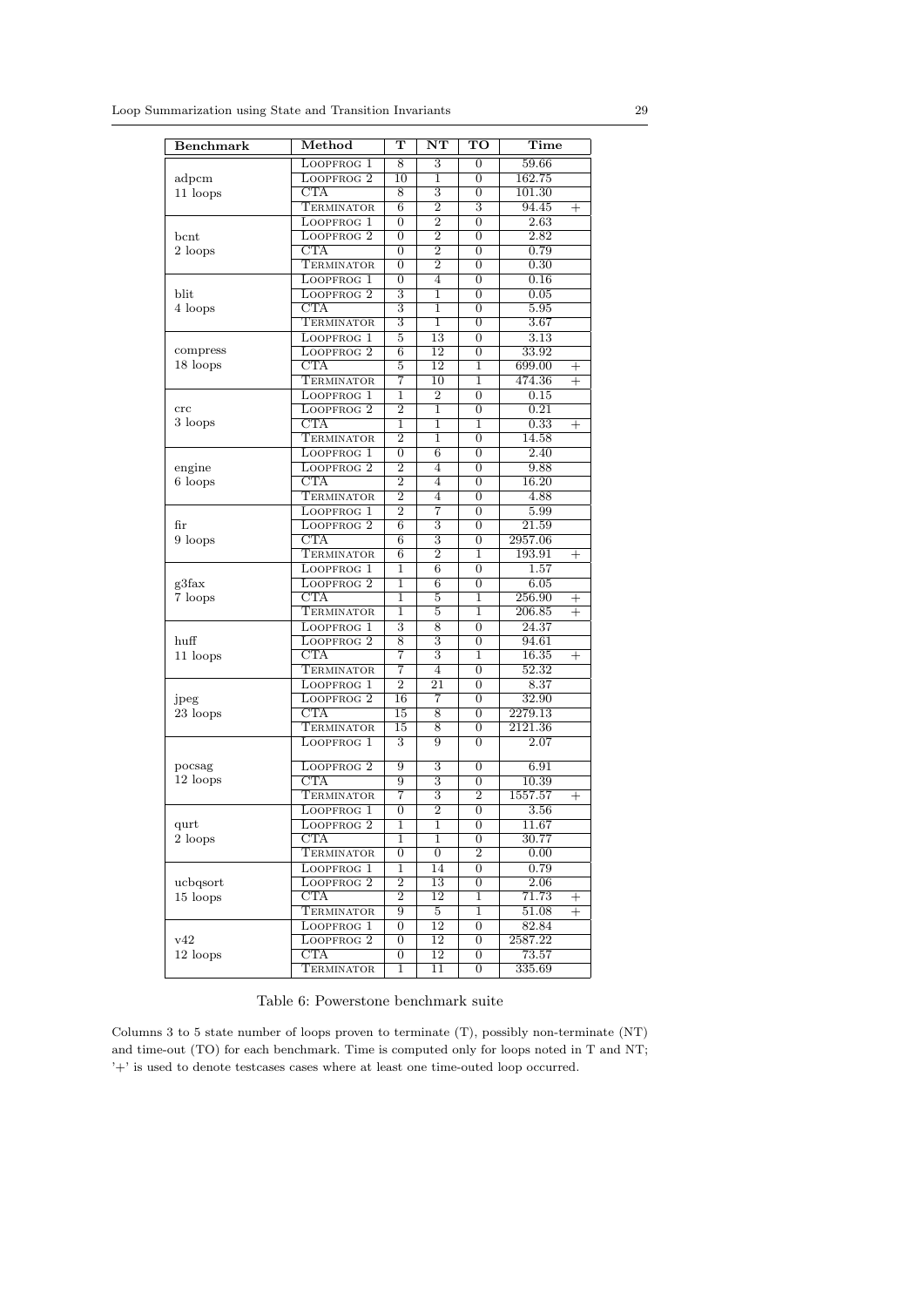<span id="page-29-0"></span>

| <b>Benchmark</b>                                                                                                                                                                                                                                                                                                                                                                                                                                                                                                                                                                                                                                                                                                                                                                                                                                                                                                                                                                                                                                                                                                                                                              | Method                                                                                                                                                                                                                                                                                                                                                                                                                                                                                                                                                                                                                                                                                                                                                                                                                                                                                                                                                                                                                                                                                                                                                                                                                                                                                                                                                                                                                                         | т                   | NT                                          | $\overline{\text{TO}}$ | Time                     |
|-------------------------------------------------------------------------------------------------------------------------------------------------------------------------------------------------------------------------------------------------------------------------------------------------------------------------------------------------------------------------------------------------------------------------------------------------------------------------------------------------------------------------------------------------------------------------------------------------------------------------------------------------------------------------------------------------------------------------------------------------------------------------------------------------------------------------------------------------------------------------------------------------------------------------------------------------------------------------------------------------------------------------------------------------------------------------------------------------------------------------------------------------------------------------------|------------------------------------------------------------------------------------------------------------------------------------------------------------------------------------------------------------------------------------------------------------------------------------------------------------------------------------------------------------------------------------------------------------------------------------------------------------------------------------------------------------------------------------------------------------------------------------------------------------------------------------------------------------------------------------------------------------------------------------------------------------------------------------------------------------------------------------------------------------------------------------------------------------------------------------------------------------------------------------------------------------------------------------------------------------------------------------------------------------------------------------------------------------------------------------------------------------------------------------------------------------------------------------------------------------------------------------------------------------------------------------------------------------------------------------------------|---------------------|---------------------------------------------|------------------------|--------------------------|
|                                                                                                                                                                                                                                                                                                                                                                                                                                                                                                                                                                                                                                                                                                                                                                                                                                                                                                                                                                                                                                                                                                                                                                               | LOOPFROG 1                                                                                                                                                                                                                                                                                                                                                                                                                                                                                                                                                                                                                                                                                                                                                                                                                                                                                                                                                                                                                                                                                                                                                                                                                                                                                                                                                                                                                                     | 13                  | 5                                           | $\overline{0}$         | 470.05                   |
| adpcm-test                                                                                                                                                                                                                                                                                                                                                                                                                                                                                                                                                                                                                                                                                                                                                                                                                                                                                                                                                                                                                                                                                                                                                                    | LOOPFROG <sub>2</sub>                                                                                                                                                                                                                                                                                                                                                                                                                                                                                                                                                                                                                                                                                                                                                                                                                                                                                                                                                                                                                                                                                                                                                                                                                                                                                                                                                                                                                          | $\overline{17}$     | 1                                           | $\overline{0}$         | 644.09                   |
| 18 loops                                                                                                                                                                                                                                                                                                                                                                                                                                                                                                                                                                                                                                                                                                                                                                                                                                                                                                                                                                                                                                                                                                                                                                      | CTA                                                                                                                                                                                                                                                                                                                                                                                                                                                                                                                                                                                                                                                                                                                                                                                                                                                                                                                                                                                                                                                                                                                                                                                                                                                                                                                                                                                                                                            | 13                  | 3                                           | $\overline{2}$         | 260.98<br>$^+$           |
|                                                                                                                                                                                                                                                                                                                                                                                                                                                                                                                                                                                                                                                                                                                                                                                                                                                                                                                                                                                                                                                                                                                                                                               | TERMINATOR                                                                                                                                                                                                                                                                                                                                                                                                                                                                                                                                                                                                                                                                                                                                                                                                                                                                                                                                                                                                                                                                                                                                                                                                                                                                                                                                                                                                                                     | $\overline{12}$     | $\overline{2}$                              | $\overline{4}$         | 165.67<br>$^{+}$         |
|                                                                                                                                                                                                                                                                                                                                                                                                                                                                                                                                                                                                                                                                                                                                                                                                                                                                                                                                                                                                                                                                                                                                                                               | LOOPFROG 1                                                                                                                                                                                                                                                                                                                                                                                                                                                                                                                                                                                                                                                                                                                                                                                                                                                                                                                                                                                                                                                                                                                                                                                                                                                                                                                                                                                                                                     | $\overline{0}$      | 1                                           | $\overline{0}$         | 0.05                     |
| bs                                                                                                                                                                                                                                                                                                                                                                                                                                                                                                                                                                                                                                                                                                                                                                                                                                                                                                                                                                                                                                                                                                                                                                            | LOOPFROG <sub>2</sub>                                                                                                                                                                                                                                                                                                                                                                                                                                                                                                                                                                                                                                                                                                                                                                                                                                                                                                                                                                                                                                                                                                                                                                                                                                                                                                                                                                                                                          | $\overline{0}$      | 1                                           | $\overline{0}$         | 0.12                     |
| 1 loop                                                                                                                                                                                                                                                                                                                                                                                                                                                                                                                                                                                                                                                                                                                                                                                                                                                                                                                                                                                                                                                                                                                                                                        | CTA                                                                                                                                                                                                                                                                                                                                                                                                                                                                                                                                                                                                                                                                                                                                                                                                                                                                                                                                                                                                                                                                                                                                                                                                                                                                                                                                                                                                                                            | $\overline{0}$      | $\overline{1}$                              | $\overline{0}$         | 12.22                    |
|                                                                                                                                                                                                                                                                                                                                                                                                                                                                                                                                                                                                                                                                                                                                                                                                                                                                                                                                                                                                                                                                                                                                                                               | TERMINATOR                                                                                                                                                                                                                                                                                                                                                                                                                                                                                                                                                                                                                                                                                                                                                                                                                                                                                                                                                                                                                                                                                                                                                                                                                                                                                                                                                                                                                                     | $\Omega$            | ī                                           | $\Omega$               | 18.47                    |
|                                                                                                                                                                                                                                                                                                                                                                                                                                                                                                                                                                                                                                                                                                                                                                                                                                                                                                                                                                                                                                                                                                                                                                               | LOOPFROG 1                                                                                                                                                                                                                                                                                                                                                                                                                                                                                                                                                                                                                                                                                                                                                                                                                                                                                                                                                                                                                                                                                                                                                                                                                                                                                                                                                                                                                                     | 1                   | $\overline{2}$                              | $\overline{0}$         | 0.17                     |
| $_{\rm{crc}}$                                                                                                                                                                                                                                                                                                                                                                                                                                                                                                                                                                                                                                                                                                                                                                                                                                                                                                                                                                                                                                                                                                                                                                 | LOOPFROG <sub>2</sub>                                                                                                                                                                                                                                                                                                                                                                                                                                                                                                                                                                                                                                                                                                                                                                                                                                                                                                                                                                                                                                                                                                                                                                                                                                                                                                                                                                                                                          | $\overline{2}$      | 1                                           | $\overline{0}$         | 0.26                     |
| 3 loops                                                                                                                                                                                                                                                                                                                                                                                                                                                                                                                                                                                                                                                                                                                                                                                                                                                                                                                                                                                                                                                                                                                                                                       | CTA                                                                                                                                                                                                                                                                                                                                                                                                                                                                                                                                                                                                                                                                                                                                                                                                                                                                                                                                                                                                                                                                                                                                                                                                                                                                                                                                                                                                                                            | 1                   | 1                                           | 1                      | 0.21<br>$^{+}$           |
|                                                                                                                                                                                                                                                                                                                                                                                                                                                                                                                                                                                                                                                                                                                                                                                                                                                                                                                                                                                                                                                                                                                                                                               | <b>TERMINATOR</b>                                                                                                                                                                                                                                                                                                                                                                                                                                                                                                                                                                                                                                                                                                                                                                                                                                                                                                                                                                                                                                                                                                                                                                                                                                                                                                                                                                                                                              | $\overline{2}$      | 1                                           | $\overline{0}$         | 13.88                    |
|                                                                                                                                                                                                                                                                                                                                                                                                                                                                                                                                                                                                                                                                                                                                                                                                                                                                                                                                                                                                                                                                                                                                                                               | LOOPFROG 1                                                                                                                                                                                                                                                                                                                                                                                                                                                                                                                                                                                                                                                                                                                                                                                                                                                                                                                                                                                                                                                                                                                                                                                                                                                                                                                                                                                                                                     | $\overline{2}$      | 5                                           | $\overline{0}$         | 0.36                     |
| fft1k                                                                                                                                                                                                                                                                                                                                                                                                                                                                                                                                                                                                                                                                                                                                                                                                                                                                                                                                                                                                                                                                                                                                                                         |                                                                                                                                                                                                                                                                                                                                                                                                                                                                                                                                                                                                                                                                                                                                                                                                                                                                                                                                                                                                                                                                                                                                                                                                                                                                                                                                                                                                                                                |                     |                                             |                        |                          |
| 7 loops                                                                                                                                                                                                                                                                                                                                                                                                                                                                                                                                                                                                                                                                                                                                                                                                                                                                                                                                                                                                                                                                                                                                                                       |                                                                                                                                                                                                                                                                                                                                                                                                                                                                                                                                                                                                                                                                                                                                                                                                                                                                                                                                                                                                                                                                                                                                                                                                                                                                                                                                                                                                                                                |                     |                                             |                        |                          |
|                                                                                                                                                                                                                                                                                                                                                                                                                                                                                                                                                                                                                                                                                                                                                                                                                                                                                                                                                                                                                                                                                                                                                                               |                                                                                                                                                                                                                                                                                                                                                                                                                                                                                                                                                                                                                                                                                                                                                                                                                                                                                                                                                                                                                                                                                                                                                                                                                                                                                                                                                                                                                                                |                     |                                             |                        |                          |
|                                                                                                                                                                                                                                                                                                                                                                                                                                                                                                                                                                                                                                                                                                                                                                                                                                                                                                                                                                                                                                                                                                                                                                               |                                                                                                                                                                                                                                                                                                                                                                                                                                                                                                                                                                                                                                                                                                                                                                                                                                                                                                                                                                                                                                                                                                                                                                                                                                                                                                                                                                                                                                                |                     |                                             |                        |                          |
| fft1                                                                                                                                                                                                                                                                                                                                                                                                                                                                                                                                                                                                                                                                                                                                                                                                                                                                                                                                                                                                                                                                                                                                                                          |                                                                                                                                                                                                                                                                                                                                                                                                                                                                                                                                                                                                                                                                                                                                                                                                                                                                                                                                                                                                                                                                                                                                                                                                                                                                                                                                                                                                                                                |                     |                                             |                        |                          |
| 11 loops                                                                                                                                                                                                                                                                                                                                                                                                                                                                                                                                                                                                                                                                                                                                                                                                                                                                                                                                                                                                                                                                                                                                                                      |                                                                                                                                                                                                                                                                                                                                                                                                                                                                                                                                                                                                                                                                                                                                                                                                                                                                                                                                                                                                                                                                                                                                                                                                                                                                                                                                                                                                                                                |                     |                                             |                        |                          |
|                                                                                                                                                                                                                                                                                                                                                                                                                                                                                                                                                                                                                                                                                                                                                                                                                                                                                                                                                                                                                                                                                                                                                                               |                                                                                                                                                                                                                                                                                                                                                                                                                                                                                                                                                                                                                                                                                                                                                                                                                                                                                                                                                                                                                                                                                                                                                                                                                                                                                                                                                                                                                                                |                     |                                             |                        |                          |
|                                                                                                                                                                                                                                                                                                                                                                                                                                                                                                                                                                                                                                                                                                                                                                                                                                                                                                                                                                                                                                                                                                                                                                               |                                                                                                                                                                                                                                                                                                                                                                                                                                                                                                                                                                                                                                                                                                                                                                                                                                                                                                                                                                                                                                                                                                                                                                                                                                                                                                                                                                                                                                                |                     |                                             |                        |                          |
|                                                                                                                                                                                                                                                                                                                                                                                                                                                                                                                                                                                                                                                                                                                                                                                                                                                                                                                                                                                                                                                                                                                                                                               |                                                                                                                                                                                                                                                                                                                                                                                                                                                                                                                                                                                                                                                                                                                                                                                                                                                                                                                                                                                                                                                                                                                                                                                                                                                                                                                                                                                                                                                |                     |                                             |                        |                          |
|                                                                                                                                                                                                                                                                                                                                                                                                                                                                                                                                                                                                                                                                                                                                                                                                                                                                                                                                                                                                                                                                                                                                                                               |                                                                                                                                                                                                                                                                                                                                                                                                                                                                                                                                                                                                                                                                                                                                                                                                                                                                                                                                                                                                                                                                                                                                                                                                                                                                                                                                                                                                                                                |                     |                                             |                        | $^{+}$                   |
|                                                                                                                                                                                                                                                                                                                                                                                                                                                                                                                                                                                                                                                                                                                                                                                                                                                                                                                                                                                                                                                                                                                                                                               |                                                                                                                                                                                                                                                                                                                                                                                                                                                                                                                                                                                                                                                                                                                                                                                                                                                                                                                                                                                                                                                                                                                                                                                                                                                                                                                                                                                                                                                |                     |                                             |                        |                          |
|                                                                                                                                                                                                                                                                                                                                                                                                                                                                                                                                                                                                                                                                                                                                                                                                                                                                                                                                                                                                                                                                                                                                                                               |                                                                                                                                                                                                                                                                                                                                                                                                                                                                                                                                                                                                                                                                                                                                                                                                                                                                                                                                                                                                                                                                                                                                                                                                                                                                                                                                                                                                                                                |                     |                                             |                        |                          |
|                                                                                                                                                                                                                                                                                                                                                                                                                                                                                                                                                                                                                                                                                                                                                                                                                                                                                                                                                                                                                                                                                                                                                                               |                                                                                                                                                                                                                                                                                                                                                                                                                                                                                                                                                                                                                                                                                                                                                                                                                                                                                                                                                                                                                                                                                                                                                                                                                                                                                                                                                                                                                                                |                     |                                             |                        |                          |
|                                                                                                                                                                                                                                                                                                                                                                                                                                                                                                                                                                                                                                                                                                                                                                                                                                                                                                                                                                                                                                                                                                                                                                               |                                                                                                                                                                                                                                                                                                                                                                                                                                                                                                                                                                                                                                                                                                                                                                                                                                                                                                                                                                                                                                                                                                                                                                                                                                                                                                                                                                                                                                                |                     |                                             |                        |                          |
|                                                                                                                                                                                                                                                                                                                                                                                                                                                                                                                                                                                                                                                                                                                                                                                                                                                                                                                                                                                                                                                                                                                                                                               |                                                                                                                                                                                                                                                                                                                                                                                                                                                                                                                                                                                                                                                                                                                                                                                                                                                                                                                                                                                                                                                                                                                                                                                                                                                                                                                                                                                                                                                |                     |                                             |                        |                          |
|                                                                                                                                                                                                                                                                                                                                                                                                                                                                                                                                                                                                                                                                                                                                                                                                                                                                                                                                                                                                                                                                                                                                                                               |                                                                                                                                                                                                                                                                                                                                                                                                                                                                                                                                                                                                                                                                                                                                                                                                                                                                                                                                                                                                                                                                                                                                                                                                                                                                                                                                                                                                                                                |                     |                                             |                        |                          |
|                                                                                                                                                                                                                                                                                                                                                                                                                                                                                                                                                                                                                                                                                                                                                                                                                                                                                                                                                                                                                                                                                                                                                                               |                                                                                                                                                                                                                                                                                                                                                                                                                                                                                                                                                                                                                                                                                                                                                                                                                                                                                                                                                                                                                                                                                                                                                                                                                                                                                                                                                                                                                                                |                     |                                             |                        |                          |
|                                                                                                                                                                                                                                                                                                                                                                                                                                                                                                                                                                                                                                                                                                                                                                                                                                                                                                                                                                                                                                                                                                                                                                               |                                                                                                                                                                                                                                                                                                                                                                                                                                                                                                                                                                                                                                                                                                                                                                                                                                                                                                                                                                                                                                                                                                                                                                                                                                                                                                                                                                                                                                                |                     |                                             |                        |                          |
|                                                                                                                                                                                                                                                                                                                                                                                                                                                                                                                                                                                                                                                                                                                                                                                                                                                                                                                                                                                                                                                                                                                                                                               |                                                                                                                                                                                                                                                                                                                                                                                                                                                                                                                                                                                                                                                                                                                                                                                                                                                                                                                                                                                                                                                                                                                                                                                                                                                                                                                                                                                                                                                |                     |                                             |                        |                          |
| $\overline{2}$<br>LOOPFROG <sub>2</sub><br>$\overline{6}$<br>$\overline{0}$<br>fir<br>CTA<br>$\overline{2}$<br>6<br>$\overline{0}$<br>8 loops<br><b>TERMINATOR</b><br>6<br>1<br>1<br>LOOPFROG <sub>1</sub><br>$\overline{2}$<br>0<br>$\overline{0}$<br>LOOPFROG <sub>2</sub><br>ī<br>ī<br>$\overline{0}$<br>insertsort<br>$\overline{\text{CTA}}$<br>1<br>1<br>$\overline{0}$<br>2 loops<br><b>TERMINATOR</b><br>1<br>1<br>$\overline{0}$<br>LOOPFROG 1<br>3<br>0<br>$\overline{0}$<br>3<br>LOOPFROG <sub>2</sub><br>$\overline{0}$<br>$\overline{0}$<br>jfdctint<br>CTA<br>3<br>$\overline{0}$<br>$\overline{0}$<br>3 loops<br>$\overline{\overline{3}}$<br>TERMINATOR<br>$\overline{0}$<br>$\overline{0}$<br>3<br>7<br>LOOPFROG 1<br>$\overline{0}$<br>LOOPFROG <sub>2</sub><br>$\overline{6}$<br>4<br>$\overline{0}$<br>lms<br>CTA<br>6<br>4<br>$\overline{0}$<br>10 loops<br><b>TERMINATOR</b><br>3<br>6<br>1<br>11<br>LOOPFROG 1<br>$\overline{0}$<br>$\overline{0}$<br>LOOPFROG <sub>2</sub><br>5<br>6<br>$\overline{0}$<br>ludcmp<br>CTA<br>3<br>$\overline{5}$<br>3<br>11 loops<br>TERMINATOR<br>3<br>8<br>$\overline{0}$<br>LOOPFROG 1<br>5<br>$\boldsymbol{0}$<br>0 |                                                                                                                                                                                                                                                                                                                                                                                                                                                                                                                                                                                                                                                                                                                                                                                                                                                                                                                                                                                                                                                                                                                                                                                                                                                                                                                                                                                                                                                |                     |                                             |                        |                          |
|                                                                                                                                                                                                                                                                                                                                                                                                                                                                                                                                                                                                                                                                                                                                                                                                                                                                                                                                                                                                                                                                                                                                                                               |                                                                                                                                                                                                                                                                                                                                                                                                                                                                                                                                                                                                                                                                                                                                                                                                                                                                                                                                                                                                                                                                                                                                                                                                                                                                                                                                                                                                                                                |                     |                                             |                        |                          |
|                                                                                                                                                                                                                                                                                                                                                                                                                                                                                                                                                                                                                                                                                                                                                                                                                                                                                                                                                                                                                                                                                                                                                                               |                                                                                                                                                                                                                                                                                                                                                                                                                                                                                                                                                                                                                                                                                                                                                                                                                                                                                                                                                                                                                                                                                                                                                                                                                                                                                                                                                                                                                                                |                     |                                             |                        | $^{+}$                   |
|                                                                                                                                                                                                                                                                                                                                                                                                                                                                                                                                                                                                                                                                                                                                                                                                                                                                                                                                                                                                                                                                                                                                                                               |                                                                                                                                                                                                                                                                                                                                                                                                                                                                                                                                                                                                                                                                                                                                                                                                                                                                                                                                                                                                                                                                                                                                                                                                                                                                                                                                                                                                                                                |                     |                                             |                        |                          |
|                                                                                                                                                                                                                                                                                                                                                                                                                                                                                                                                                                                                                                                                                                                                                                                                                                                                                                                                                                                                                                                                                                                                                                               |                                                                                                                                                                                                                                                                                                                                                                                                                                                                                                                                                                                                                                                                                                                                                                                                                                                                                                                                                                                                                                                                                                                                                                                                                                                                                                                                                                                                                                                |                     |                                             |                        | 112.81                   |
|                                                                                                                                                                                                                                                                                                                                                                                                                                                                                                                                                                                                                                                                                                                                                                                                                                                                                                                                                                                                                                                                                                                                                                               |                                                                                                                                                                                                                                                                                                                                                                                                                                                                                                                                                                                                                                                                                                                                                                                                                                                                                                                                                                                                                                                                                                                                                                                                                                                                                                                                                                                                                                                |                     |                                             |                        | 3.26<br>$^{+}$           |
|                                                                                                                                                                                                                                                                                                                                                                                                                                                                                                                                                                                                                                                                                                                                                                                                                                                                                                                                                                                                                                                                                                                                                                               |                                                                                                                                                                                                                                                                                                                                                                                                                                                                                                                                                                                                                                                                                                                                                                                                                                                                                                                                                                                                                                                                                                                                                                                                                                                                                                                                                                                                                                                |                     |                                             |                        | 94.66                    |
|                                                                                                                                                                                                                                                                                                                                                                                                                                                                                                                                                                                                                                                                                                                                                                                                                                                                                                                                                                                                                                                                                                                                                                               |                                                                                                                                                                                                                                                                                                                                                                                                                                                                                                                                                                                                                                                                                                                                                                                                                                                                                                                                                                                                                                                                                                                                                                                                                                                                                                                                                                                                                                                |                     |                                             |                        | 0.15                     |
| matmul                                                                                                                                                                                                                                                                                                                                                                                                                                                                                                                                                                                                                                                                                                                                                                                                                                                                                                                                                                                                                                                                                                                                                                        | LOOPFROG <sub>2</sub>                                                                                                                                                                                                                                                                                                                                                                                                                                                                                                                                                                                                                                                                                                                                                                                                                                                                                                                                                                                                                                                                                                                                                                                                                                                                                                                                                                                                                          | 5                   | $\overline{0}$                              | $\overline{0}$         | 0.09                     |
| 5 loops                                                                                                                                                                                                                                                                                                                                                                                                                                                                                                                                                                                                                                                                                                                                                                                                                                                                                                                                                                                                                                                                                                                                                                       | <b>CTA</b>                                                                                                                                                                                                                                                                                                                                                                                                                                                                                                                                                                                                                                                                                                                                                                                                                                                                                                                                                                                                                                                                                                                                                                                                                                                                                                                                                                                                                                     | 3                   | $\overline{2}$                              | 0                      | 1.97                     |
|                                                                                                                                                                                                                                                                                                                                                                                                                                                                                                                                                                                                                                                                                                                                                                                                                                                                                                                                                                                                                                                                                                                                                                               | TERMINATOR                                                                                                                                                                                                                                                                                                                                                                                                                                                                                                                                                                                                                                                                                                                                                                                                                                                                                                                                                                                                                                                                                                                                                                                                                                                                                                                                                                                                                                     | $\overline{3}$      | $\overline{2}$                              | $\overline{0}$         | 2.15                     |
|                                                                                                                                                                                                                                                                                                                                                                                                                                                                                                                                                                                                                                                                                                                                                                                                                                                                                                                                                                                                                                                                                                                                                                               | LOOPFROG 1                                                                                                                                                                                                                                                                                                                                                                                                                                                                                                                                                                                                                                                                                                                                                                                                                                                                                                                                                                                                                                                                                                                                                                                                                                                                                                                                                                                                                                     | 1                   | 16                                          | $\overline{0}$         | 2.57                     |
| minver                                                                                                                                                                                                                                                                                                                                                                                                                                                                                                                                                                                                                                                                                                                                                                                                                                                                                                                                                                                                                                                                                                                                                                        |                                                                                                                                                                                                                                                                                                                                                                                                                                                                                                                                                                                                                                                                                                                                                                                                                                                                                                                                                                                                                                                                                                                                                                                                                                                                                                                                                                                                                                                |                     | 1                                           |                        |                          |
| 17 loops                                                                                                                                                                                                                                                                                                                                                                                                                                                                                                                                                                                                                                                                                                                                                                                                                                                                                                                                                                                                                                                                                                                                                                      | CTA                                                                                                                                                                                                                                                                                                                                                                                                                                                                                                                                                                                                                                                                                                                                                                                                                                                                                                                                                                                                                                                                                                                                                                                                                                                                                                                                                                                                                                            | 14                  | 1                                           | 2                      | 105.26<br>$^+$           |
|                                                                                                                                                                                                                                                                                                                                                                                                                                                                                                                                                                                                                                                                                                                                                                                                                                                                                                                                                                                                                                                                                                                                                                               |                                                                                                                                                                                                                                                                                                                                                                                                                                                                                                                                                                                                                                                                                                                                                                                                                                                                                                                                                                                                                                                                                                                                                                                                                                                                                                                                                                                                                                                | 14                  |                                             |                        | $^{+}$                   |
|                                                                                                                                                                                                                                                                                                                                                                                                                                                                                                                                                                                                                                                                                                                                                                                                                                                                                                                                                                                                                                                                                                                                                                               |                                                                                                                                                                                                                                                                                                                                                                                                                                                                                                                                                                                                                                                                                                                                                                                                                                                                                                                                                                                                                                                                                                                                                                                                                                                                                                                                                                                                                                                |                     |                                             |                        |                          |
| qsort-exam                                                                                                                                                                                                                                                                                                                                                                                                                                                                                                                                                                                                                                                                                                                                                                                                                                                                                                                                                                                                                                                                                                                                                                    |                                                                                                                                                                                                                                                                                                                                                                                                                                                                                                                                                                                                                                                                                                                                                                                                                                                                                                                                                                                                                                                                                                                                                                                                                                                                                                                                                                                                                                                |                     |                                             |                        |                          |
| 6 loops                                                                                                                                                                                                                                                                                                                                                                                                                                                                                                                                                                                                                                                                                                                                                                                                                                                                                                                                                                                                                                                                                                                                                                       |                                                                                                                                                                                                                                                                                                                                                                                                                                                                                                                                                                                                                                                                                                                                                                                                                                                                                                                                                                                                                                                                                                                                                                                                                                                                                                                                                                                                                                                |                     |                                             |                        | $^{+}$                   |
|                                                                                                                                                                                                                                                                                                                                                                                                                                                                                                                                                                                                                                                                                                                                                                                                                                                                                                                                                                                                                                                                                                                                                                               |                                                                                                                                                                                                                                                                                                                                                                                                                                                                                                                                                                                                                                                                                                                                                                                                                                                                                                                                                                                                                                                                                                                                                                                                                                                                                                                                                                                                                                                |                     |                                             |                        | $^{+}$                   |
|                                                                                                                                                                                                                                                                                                                                                                                                                                                                                                                                                                                                                                                                                                                                                                                                                                                                                                                                                                                                                                                                                                                                                                               |                                                                                                                                                                                                                                                                                                                                                                                                                                                                                                                                                                                                                                                                                                                                                                                                                                                                                                                                                                                                                                                                                                                                                                                                                                                                                                                                                                                                                                                |                     |                                             |                        |                          |
| qurt                                                                                                                                                                                                                                                                                                                                                                                                                                                                                                                                                                                                                                                                                                                                                                                                                                                                                                                                                                                                                                                                                                                                                                          | LOOPFROG <sub>2</sub><br>$\overline{2}$<br>0.67<br>5<br>$\overline{0}$<br>CTA<br>$\overline{2}$<br>141.18<br>5<br>$\overline{0}$<br>116.81<br><b>TERMINATOR</b><br>$\overline{2}$<br>5<br>$\overline{0}$<br>$\overline{\overline{3}}$<br>8<br>3.68<br>LOOPFROG 1<br>$\Omega$<br>LOOPFROG <sub>2</sub><br>4.98<br>7<br>$\overline{4}$<br>$\overline{0}$<br>7<br>CTA<br>4<br>441.94<br>$\overline{0}$<br><b>TERMINATOR</b><br>427.36<br>7<br>4<br>$\overline{0}$<br>LOOPFROG 1<br>$\overline{2}$<br>6<br>$\overline{0}$<br>2.90<br>8.48<br>2817.08<br>236.70<br>0.05<br>0.06<br>226.45<br>209.12<br>5.61<br>0.05<br>1.24<br>0.98<br>2.86<br>10.49<br>2923.12<br>251.03<br>96.73<br>16<br>$\overline{0}$<br>7.66<br>LOOPFROG <sub>2</sub><br><b>TERMINATOR</b><br>1<br>$\overline{2}$<br>87.09<br>$\boldsymbol{0}$<br>LOOPFROG 1<br>6<br>0<br>0.67<br>$\overline{0}$<br>$\overline{6}$<br>$\overline{0}$<br>3.96<br>LOOPFROG <sub>2</sub><br>CTA<br>$\overline{0}$<br>$\overline{5}$<br>45.92<br>1<br><b>TERMINATOR</b><br>$\overline{5}$<br>2530.58<br>0<br>1<br>LOOPFROG 1<br>$\boldsymbol{0}$<br>1<br>0<br>8.02<br>13.82<br>LOOPFROG <sub>2</sub><br>1<br>$\boldsymbol{0}$<br>0<br>CTA<br>1<br>$\overline{0}$<br>$\overline{0}$<br>55.65<br><b>TERMINATOR</b><br>0<br>$\boldsymbol{0}$<br>1<br>0.00<br>$\overline{0}$<br>$\boldsymbol{0}$<br>0.55<br>LOOPFROG 1<br>$\overline{4}$<br>LOOPFROG <sub>2</sub><br>0<br>$\overline{4}$<br>0<br>3.56 |                     |                                             |                        |                          |
| 1 loop                                                                                                                                                                                                                                                                                                                                                                                                                                                                                                                                                                                                                                                                                                                                                                                                                                                                                                                                                                                                                                                                                                                                                                        |                                                                                                                                                                                                                                                                                                                                                                                                                                                                                                                                                                                                                                                                                                                                                                                                                                                                                                                                                                                                                                                                                                                                                                                                                                                                                                                                                                                                                                                |                     |                                             |                        |                          |
|                                                                                                                                                                                                                                                                                                                                                                                                                                                                                                                                                                                                                                                                                                                                                                                                                                                                                                                                                                                                                                                                                                                                                                               |                                                                                                                                                                                                                                                                                                                                                                                                                                                                                                                                                                                                                                                                                                                                                                                                                                                                                                                                                                                                                                                                                                                                                                                                                                                                                                                                                                                                                                                |                     |                                             |                        |                          |
|                                                                                                                                                                                                                                                                                                                                                                                                                                                                                                                                                                                                                                                                                                                                                                                                                                                                                                                                                                                                                                                                                                                                                                               |                                                                                                                                                                                                                                                                                                                                                                                                                                                                                                                                                                                                                                                                                                                                                                                                                                                                                                                                                                                                                                                                                                                                                                                                                                                                                                                                                                                                                                                |                     |                                             |                        |                          |
| select                                                                                                                                                                                                                                                                                                                                                                                                                                                                                                                                                                                                                                                                                                                                                                                                                                                                                                                                                                                                                                                                                                                                                                        | CTA                                                                                                                                                                                                                                                                                                                                                                                                                                                                                                                                                                                                                                                                                                                                                                                                                                                                                                                                                                                                                                                                                                                                                                                                                                                                                                                                                                                                                                            |                     |                                             |                        |                          |
| 4 loops                                                                                                                                                                                                                                                                                                                                                                                                                                                                                                                                                                                                                                                                                                                                                                                                                                                                                                                                                                                                                                                                                                                                                                       | <b>TERMINATOR</b>                                                                                                                                                                                                                                                                                                                                                                                                                                                                                                                                                                                                                                                                                                                                                                                                                                                                                                                                                                                                                                                                                                                                                                                                                                                                                                                                                                                                                              | 0<br>$\overline{0}$ | $\overline{\overline{3}}$<br>$\overline{3}$ | 1<br>1                 | 32.60<br>$^{+}$<br>28.12 |
|                                                                                                                                                                                                                                                                                                                                                                                                                                                                                                                                                                                                                                                                                                                                                                                                                                                                                                                                                                                                                                                                                                                                                                               | LOOPFROG 1                                                                                                                                                                                                                                                                                                                                                                                                                                                                                                                                                                                                                                                                                                                                                                                                                                                                                                                                                                                                                                                                                                                                                                                                                                                                                                                                                                                                                                     | 0                   | 1                                           |                        | $^{+}$                   |
|                                                                                                                                                                                                                                                                                                                                                                                                                                                                                                                                                                                                                                                                                                                                                                                                                                                                                                                                                                                                                                                                                                                                                                               | LOOPFROG <sub>2</sub>                                                                                                                                                                                                                                                                                                                                                                                                                                                                                                                                                                                                                                                                                                                                                                                                                                                                                                                                                                                                                                                                                                                                                                                                                                                                                                                                                                                                                          | 1                   | $\overline{0}$                              | 0<br>$\overline{0}$    | 0.60<br>5.10             |
| sqrt<br>1 loop                                                                                                                                                                                                                                                                                                                                                                                                                                                                                                                                                                                                                                                                                                                                                                                                                                                                                                                                                                                                                                                                                                                                                                | <b>CTA</b>                                                                                                                                                                                                                                                                                                                                                                                                                                                                                                                                                                                                                                                                                                                                                                                                                                                                                                                                                                                                                                                                                                                                                                                                                                                                                                                                                                                                                                     | 1                   | $\boldsymbol{0}$                            | 0                      | 15.28                    |
|                                                                                                                                                                                                                                                                                                                                                                                                                                                                                                                                                                                                                                                                                                                                                                                                                                                                                                                                                                                                                                                                                                                                                                               | TERMINATOR                                                                                                                                                                                                                                                                                                                                                                                                                                                                                                                                                                                                                                                                                                                                                                                                                                                                                                                                                                                                                                                                                                                                                                                                                                                                                                                                                                                                                                     | $\overline{0}$      | $\overline{0}$                              | 1                      | 0.00                     |
|                                                                                                                                                                                                                                                                                                                                                                                                                                                                                                                                                                                                                                                                                                                                                                                                                                                                                                                                                                                                                                                                                                                                                                               |                                                                                                                                                                                                                                                                                                                                                                                                                                                                                                                                                                                                                                                                                                                                                                                                                                                                                                                                                                                                                                                                                                                                                                                                                                                                                                                                                                                                                                                |                     |                                             |                        |                          |

Table 7: SNU real-time benchmarks suite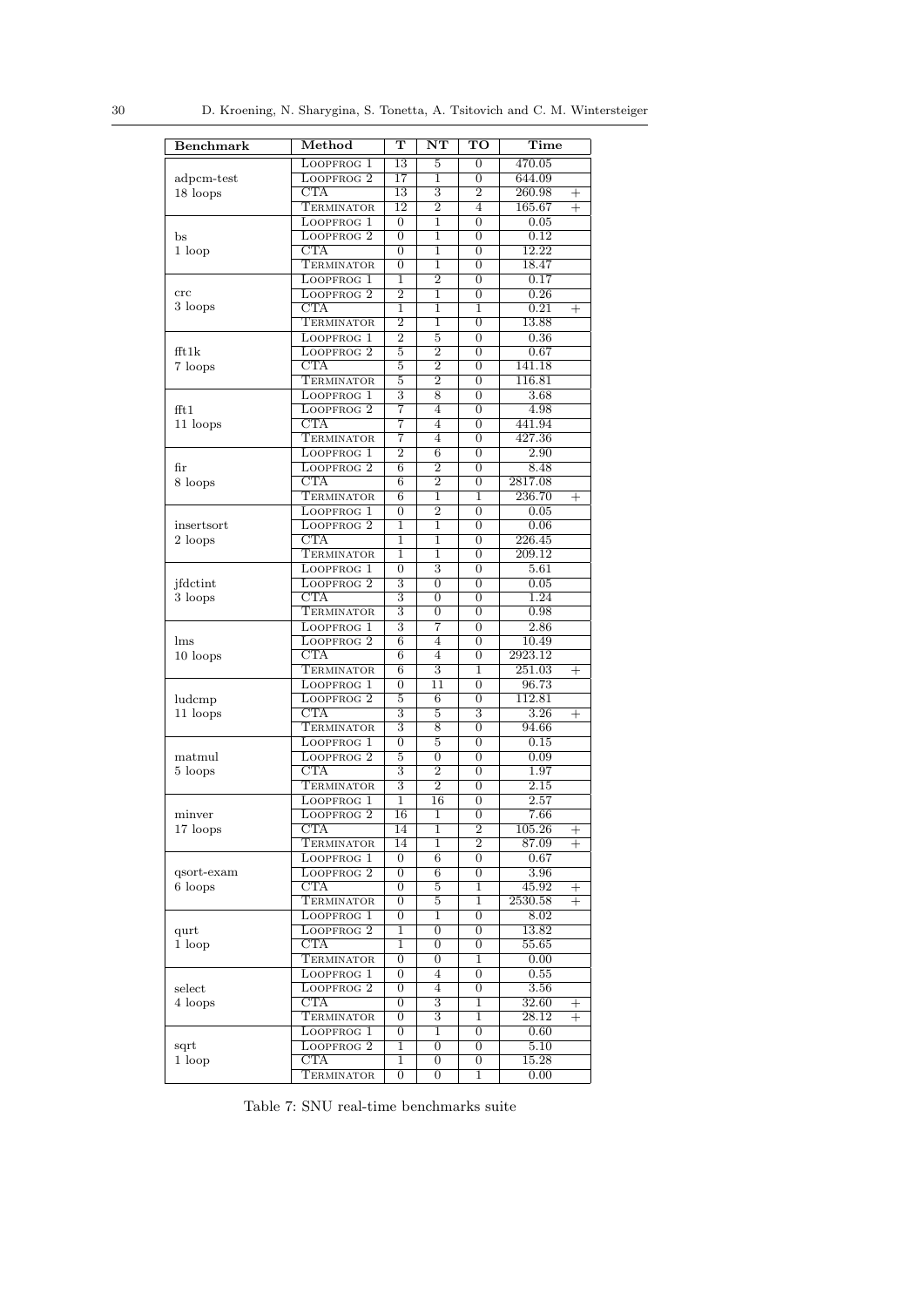<span id="page-30-1"></span>

| Benchmark | Method     |          | $_{\rm NT}$ | TО | Time   |
|-----------|------------|----------|-------------|----|--------|
|           | LOOPFROG 1 |          |             |    | 23.78  |
| ihead     | LOOPFROG 2 |          |             |    | 78.93  |
| loops     |            | ാ        | 5           |    | 42.38  |
|           | TERMINATOR | $\Omega$ |             |    | 208.78 |

Table 8: Jhead-2.6 utility

|                    | Method     |    | $\bf N T$ | тΩ | Time    |
|--------------------|------------|----|-----------|----|---------|
|                    | LOOPFROG 1 | 33 | 211       |    | 11.38   |
| $244$ loops in 160 | LOOPFROG 2 | 44 | 200       |    | 22.49   |
| benchmarks         | CTA        | 34 | 208       |    | 1207.62 |
|                    | Terminator | 40 | 204       |    | 4040.53 |

Table 9: Aggregated data on Verisec 0.2 suite

| Benchmark | Method     |        | $\bf\rm{N}$ T | то | Time  |
|-----------|------------|--------|---------------|----|-------|
|           | LOOPFROG 1 |        |               |    | 1.67  |
| bchunk    | LOOPFROG 2 | २      |               |    |       |
| 9 loops   |            | ຕ<br>u |               |    | 53.03 |
|           | TERMINATOR |        |               |    |       |

Table 10: Bchunk 1.2.0 utility

- The SNU real-time benchmark suite that contains small C programs used for worst-case execution time analysis<sup>[9](#page-30-0)</sup>;
- The Powerstone benchmark suite as an example set of C programs for embedded systems [\[53\]](#page-42-7);
- The Verisec 0.2 benchmark suite [\[41\]](#page-41-6);
- The Jhead 2.6 utility;
- The Bchunk 1.2.0 utility;
- Windows device drivers (from the Windows Device Driver Kit 6.0).

All experiments were run on an Ubuntu server equipped with Dual-Core 2 GHz Opteron 2212 CPU and 4 GB of memory. The analysis was set to run with a timeout of 120 minutes for all loops at once (Loopfrog) or of 60 minutes per loop (CTA and TERMINATOR).

The results for Powerstone, SNU, Jhead and Bchunk are presented in Tables [6,](#page-28-0) [7,](#page-29-0) [8](#page-30-1) and [10.](#page-30-1) Each table in columns 3 to 5 reports the quantity of loops that were proven as terminating (T), potentially non-terminating (NT) and time-out (TO) for each of the compared techniques.

The time in column 6 is computed only for loops noted in T and NT; loops with timeout are not included in the total time. Instead, '+' is used to denote the cases where at least one time-out occurred.

The results for the Verisec 0.2 benchmark suite are given in aggregated form in Table [9.](#page-30-1) The suite consists of a large number of stripped C programs that correspond to known security bugs. Although each program has very few loops, the variety of loop types is fairly broad and, thus, is interesting for analysis.

<span id="page-30-0"></span> $^{9}$ <http://archi.snu.ac.kr/realtime/benchmark/>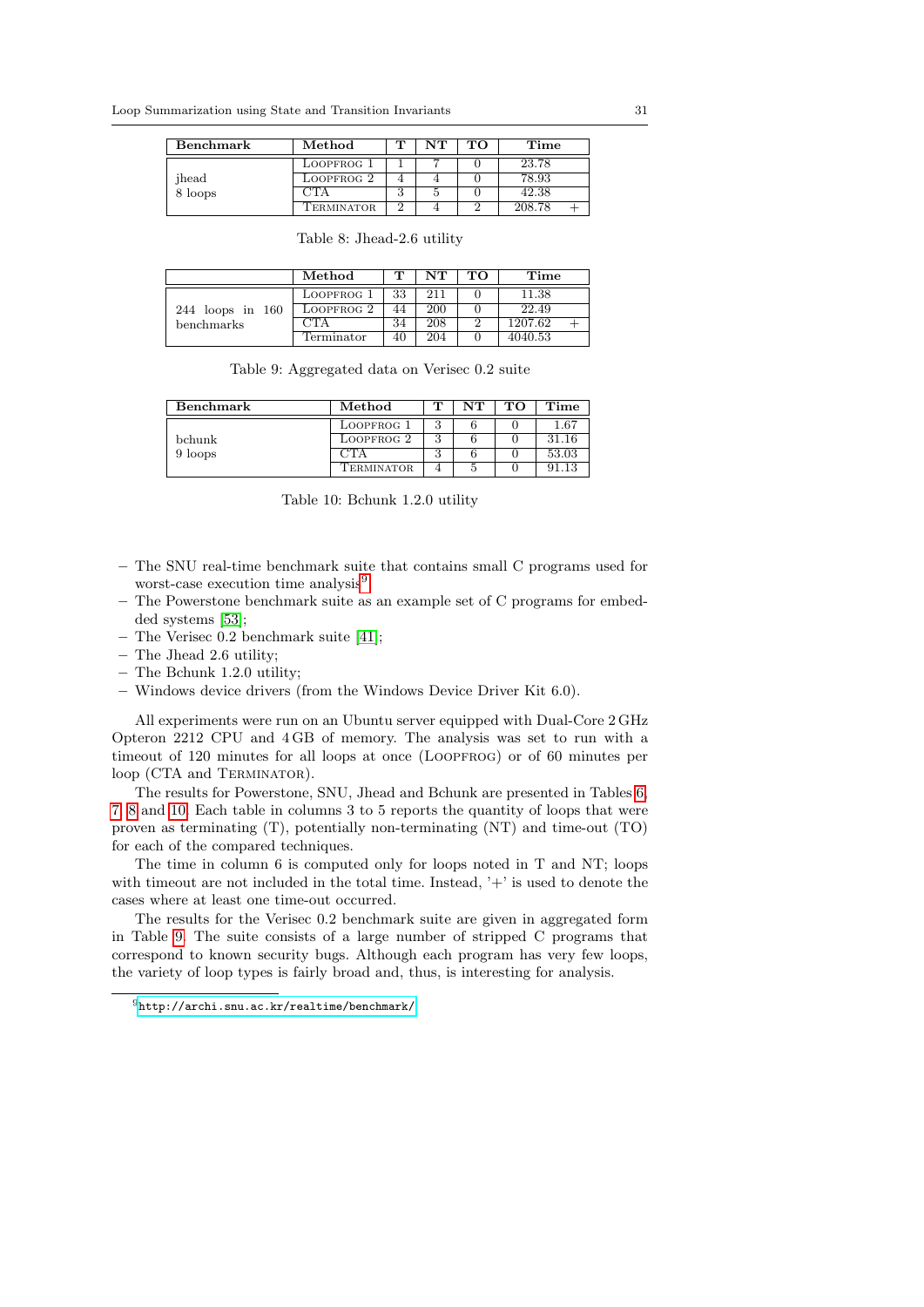32 D. Kroening, N. Sharygina, S. Tonetta, A. Tsitovich and C. M. Wintersteiger

<span id="page-31-0"></span>

| Benchmark group                                      | Method                  | $\overline{\text{T}}$                                                                                                                               | $\overline{\text{NT}}$                                                                                                                                                  | $\overline{\text{TO}}$ | Time             |
|------------------------------------------------------|-------------------------|-----------------------------------------------------------------------------------------------------------------------------------------------------|-------------------------------------------------------------------------------------------------------------------------------------------------------------------------|------------------------|------------------|
| SDV FLAT DISPATCH HARNESS                            | LOOPFROG 1              | 135                                                                                                                                                 | 389                                                                                                                                                                     | 33                     | 1752.1           |
| 557 loops in 30 benchmarks                           | LOOPFROG <sub>2</sub>   | $\overline{215}$                                                                                                                                    | $\overline{201}$                                                                                                                                                        | 141                    | 10584.4          |
|                                                      | CTA                     | 166                                                                                                                                                 | 160                                                                                                                                                                     | 231                    | 25399.5          |
| SDV FLAT DISPATCH STARTIO                            | LOOPFROG 1              | 135                                                                                                                                                 | 389                                                                                                                                                                     | $\overline{33}$        | 1396.0           |
| <b>HARNESS</b>                                       | LOOPFROG <sub>2</sub>   | 215                                                                                                                                                 | 201                                                                                                                                                                     | 141                    | 9265.8           |
| 557 loops in 30 benchmarks                           | CTA                     | 166                                                                                                                                                 | 160                                                                                                                                                                     | 231                    | 28033.3          |
| <b>SDV FLAT HARNESS</b>                              | LOOPFROG 1              | 170                                                                                                                                                 | 416                                                                                                                                                                     | 49                     | 1323.0           |
| 635 loops in 45 benchmarks                           | LOOPFROG <sub>2</sub>   | 239                                                                                                                                                 | 205                                                                                                                                                                     | 191                    | 6816.4           |
|                                                      | $\overline{\text{CTA}}$ | $\overline{201}$                                                                                                                                    | 186                                                                                                                                                                     | 248                    | 31003.2          |
| SDV FLAT SIMPLE HARNESS                              | LOOPFROG 1              | 135                                                                                                                                                 | 398                                                                                                                                                                     | 40                     | 1510.0           |
|                                                      | LOOPFROG <sub>2</sub>   | 200                                                                                                                                                 | 191                                                                                                                                                                     | 182                    | 6814.0           |
| 573 loops in 31 benchmarks                           | CTA                     | 166                                                                                                                                                 | 169                                                                                                                                                                     | 238                    | 30292.7          |
|                                                      | LOOPFROG 1              | $\mathbf{1}$                                                                                                                                        | 8                                                                                                                                                                       | $\Omega$               | $0.\overline{1}$ |
| SDV HARNESS DRIVER CREATE<br>9 loops in 5 benchmarks | LOOPFROG <sub>2</sub>   | ī                                                                                                                                                   | $\overline{8}$                                                                                                                                                          | $\overline{0}$         | $\overline{0.2}$ |
|                                                      | CTA                     | ī                                                                                                                                                   | $\overline{8}$                                                                                                                                                          | $\overline{0}$         | 151.8            |
| SDV HARNESS PNP DEFERRED                             | LOOPFROG 1              | 22                                                                                                                                                  | 98                                                                                                                                                                      | $\overline{57}$        | 47.9             |
| <b>IO REQUESTS</b>                                   | LOOPFROG <sub>2</sub>   | 66                                                                                                                                                  | 54                                                                                                                                                                      | 57                     | 617.4            |
| 177 loops in 31 benchmarks                           | <b>CTA</b>              | 80                                                                                                                                                  | 94                                                                                                                                                                      | 3                      | 44645.0          |
| SDV HARNESS PNP IO<br>$RE-$                          | LOOPFROG 1              | 25                                                                                                                                                  | 94                                                                                                                                                                      | 54                     | 46.6             |
| <b>QUESTS</b>                                        | LOOPFROG <sub>2</sub>   | 68                                                                                                                                                  | $\overline{51}$                                                                                                                                                         | 54                     | 568.7            |
| 173 loops in 31 benchmarks                           | CTA                     | 85                                                                                                                                                  | 86                                                                                                                                                                      | $\overline{2}$         | 15673.9          |
| SDV PNP HARNESS SMALL                                | LOOPFROG 1              | 172                                                                                                                                                 | 417                                                                                                                                                                     | 29                     | 8209.5           |
|                                                      | LOOPFROG <sub>2</sub>   | 261                                                                                                                                                 | 231                                                                                                                                                                     | 126                    | 12373.2          |
| 618 loops in 44 benchmarks                           | CTA                     | $\overline{200}$                                                                                                                                    | 177<br>241<br>426<br>$\overline{36}$<br>230<br>144<br>186<br>248<br>355<br>23<br>129<br>188<br>130<br>239<br>125<br>20<br>91<br>$\overline{20}$<br>95<br>$\overline{4}$ | 26613.7                |                  |
| <b>SDV PNP HARNESS</b>                               | LOOPFROG <sub>1</sub>   | 173                                                                                                                                                 |                                                                                                                                                                         |                        | 7402.2           |
|                                                      | LOOPFROG <sub>2</sub>   | 261                                                                                                                                                 |                                                                                                                                                                         |                        | 13500.2          |
| 635 loops in 45 benchmarks                           | CTA                     | 201<br>128<br>LOOPFROG 1<br>189<br>LOOPFROG <sub>2</sub><br>CTA<br>$\overline{137}$<br>27<br>LOOPFROG 1<br>LOOPFROG <sub>2</sub><br>61<br>CTA<br>73 |                                                                                                                                                                         | 41566.6                |                  |
| SDV PNP HARNESS UNLOAD                               |                         |                                                                                                                                                     |                                                                                                                                                                         |                        | 8082.5           |
| 506 loops in 41 benchmarks                           |                         |                                                                                                                                                     |                                                                                                                                                                         |                        | 13584.6          |
|                                                      |                         |                                                                                                                                                     |                                                                                                                                                                         |                        | 20967.8          |
| SDV WDF FLAT SIMPLE HAR-                             |                         |                                                                                                                                                     |                                                                                                                                                                         |                        | 30.3             |
| <b>NESS</b>                                          |                         |                                                                                                                                                     |                                                                                                                                                                         |                        | 202.0            |
| 172 loops in 18 benchmarks                           |                         |                                                                                                                                                     |                                                                                                                                                                         |                        | 70663.0          |

Table 11: Aggregated data of the comparison between LOOPFROG and CTA on Windows device drivers

The aggregated data on experiments with Windows device drivers is provided in Table [11.](#page-31-0) The benchmarks are grouped according to the harness used upon extraction of a model with GOTO-CC. Note that we skip the benchmarks where no loops are detected. Thus, the groups in Table [11](#page-31-0) may differ in the numbers of benchmarks/loops. Furthermore, we do not report Terminator results here, as it was shown in [\[40\]](#page-41-5) that CTA outperforms it on this benchmark set.

Discussion Note that direct comparison of LOOPFROG in time with iterative techniques like CTA and Terminator is not fair. The latter methods are complete at least for finite-state programs, relative to the completeness of ranking synthesis method (which is not complete by default in the current CTA/Terminator implementation for scalability reasons). Our loop summarization technique on the other hand is a static analysis which aims only for conservative abstractions. In particular, it does not try to prove unreachability of a loop or of preconditions that lead to non-termination.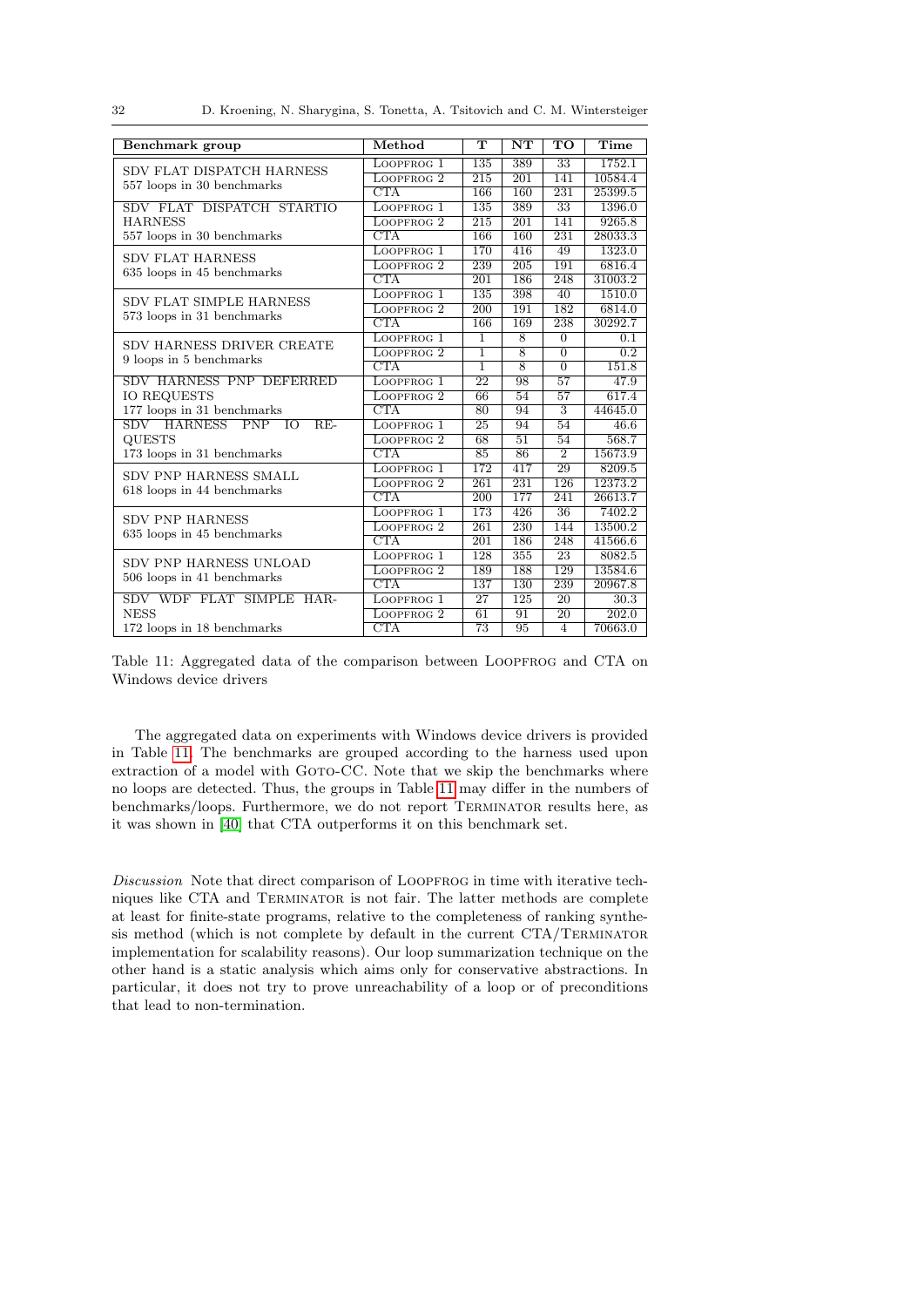The timing information provided here serves as a reference that allows to compare efforts of achieving the same result. Note that:

- Loopfrog spends time enumerating invariant candidates, provided by the chosen abstract domain, against a path of one loop iteration. Compositionality and d.wf. checks are not required for the chosen domains.
- CTA spends time 1) unwinding loop iterations, 2) discovering a ranking function for each unwounded path and 3) checking compositionality of a discovered relation.
- Terminator spends time 1) enumerating all paths through the loop and 2) discovering a ranking function for each path.

The techniques can greatly vary in time of dealing with a particular loop/program. CTA and Terminator give up on a loop once a they hit a path on which ranking synthesis fails. LOOPFROG gives up on a loop if it runs out of transition invariant candidates to try. In a few tests this leads to an advantage for Terminator (huff and engine in Table [6\)](#page-28-0), however, we observe in almost all other tests that the Loopfrog technique is generally cheaper (often in orders of magnitude) in computational efforts required for building a termination argument.

Tables [7,](#page-29-0) [6](#page-28-0) and [8](#page-30-1) show that loop summarization is able to prove termination for the same number of loops as CTA and Terminator, but does so with less resource requirements. In particular it demonstrates that a simple strict order relation for all numeric variables of the loop (Table [5,](#page-27-0) domain  $#1$ ) is, in practice, as effective as CTA with default ranking functions. The results on the considerably larger Windows device drivers (Table [11\)](#page-31-0) lead to similar conclusions.

The comparison demonstrates some weak points of the iterative analysis:

- Enumeration of all paths through the loop can require many iterations or even can be infinite for infinite state systems (as are most of realistic programs).
- The ranking procedures can often fail to produce a ranking argument; but if it succeeds, a very simple relation is often sufficient.
- The search for a compositional transition invariant sometimes results in an exponential growth of the number of loop unrollings (in case of CTA).

LOOPFROG does not suffer from the first problem: the analysis of each loop requires a finite number of calls to a decision procedure. The second issue is leveraged by relative simplicity of adding new abstract domain over implementing complex ranking function method. The third issue is transformed into generation of suitable invariant candidates, which, in general, may generate many candidates, which slows the procedure down. However, we can control the order of candidates by prioritizing some domains over the others, and thus, can expect simple ranking arguments to be discovered first.

The complete results of these experiments as well as the LOOPFROG tool are available at <www.verify.inf.usi.ch/loopfrog/termination>.

# <span id="page-32-0"></span>7 Related Work

This section is divided into two parts: the first covers research related to summarization while the second one relates our work to other termination analysis techniques.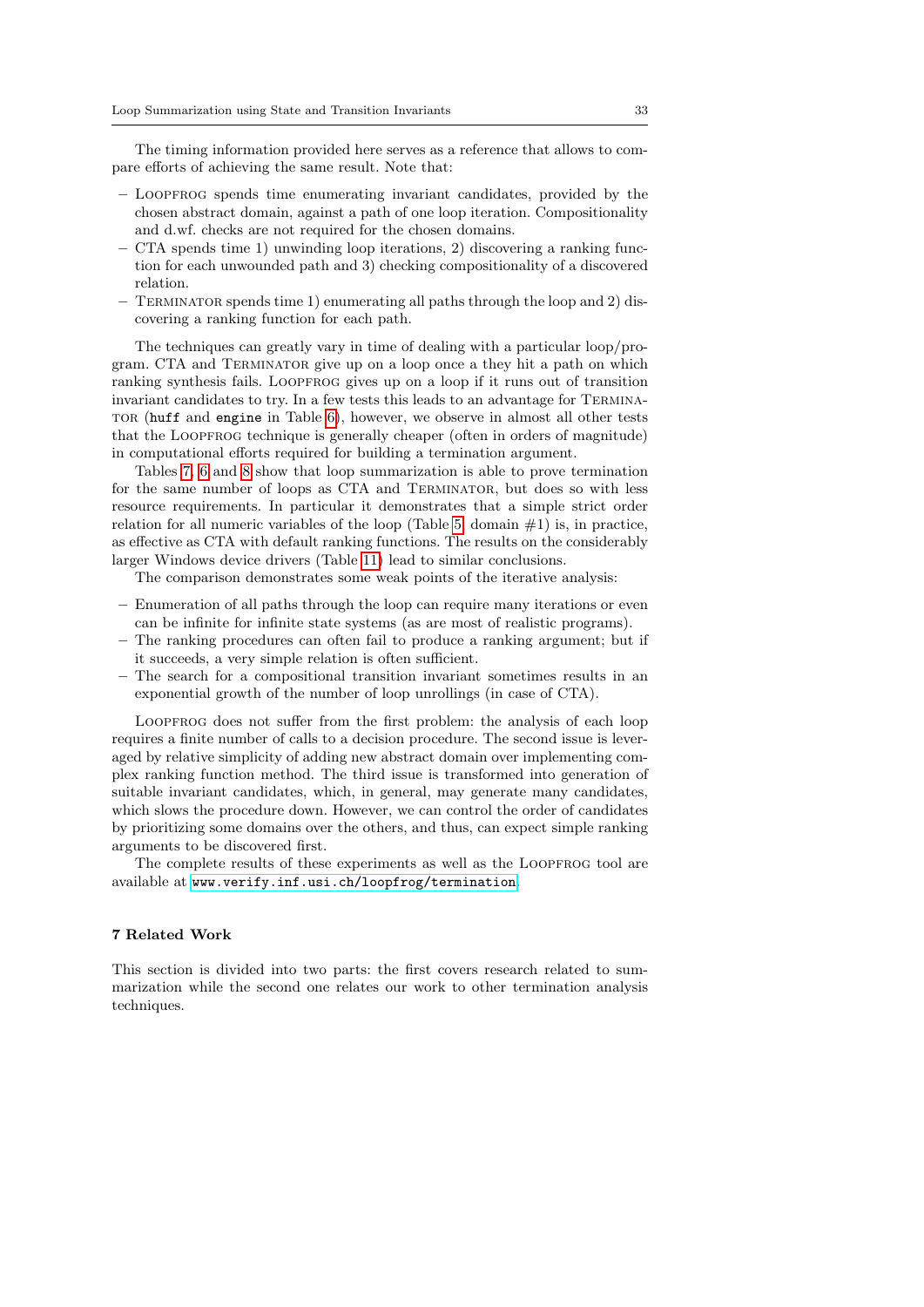#### 7.1 Work related to loop summarization

The body of work on analysis using summaries of functions is extensive (see a nice survey in [\[29\]](#page-41-7)) and dates back to Cousot and Halbwachs [\[23\]](#page-40-8), and Sharir and Pnueli [\[54\]](#page-42-8). In a lot of projects, function summaries are created for alias analysis or points-to analysis, or are intended for the analysis of program fragments. As a result, these algorithms are either specialized to particular problems and deal with fairly simple abstract domains or are restricted to analysis of parts of the program. An instance is the summarization of library functions in [\[29\]](#page-41-7). In contrast, our technique aims at computing a summary for the entire program, and is applicable to complex abstract domains.

The same practical motivation, sound analysis of ANSI-C programs, drives our work and the work behind Frama-C project<sup>[10](#page-33-0)</sup>. In particular, the PhD work of Moy [\[48\]](#page-42-9) even targets, among others, the same set of benchmarks—Verisec [\[41\]](#page-41-6) and Zitser's [\[59\]](#page-42-6) test suites. To tackle them with the Frama-C tools, Moy employs a number of techniques that discover pre- and post-conditions for loops as well as loop invariants. He combines abstract interpretation-based invariant inference with weakest precondition-based iterative methods such as the Suzuki-Ishihata algorithm [\[55\]](#page-42-10). The latter one, induction iteration, applies weakest precondition computation to a candidate loop invariant iteratively until an inductive invariant is found. Thus, loop summarization can be seen as 1-step application of the induction-iteration method, in which "weakest precondition" is replaced with "strongest postcondition"<sup>[11](#page-33-1)</sup>.

Note that application of the Suzuki-Ishihata algorithm to string operationintensive programs (as our benchmarks are) often leads to non-terminating iterative computation since there is no guarantee to obtain an inductive invariant from a candidate. To avoid this uncertainty, we are interested only in those candidates that can be proven to be an inductive invariant in a single step. We claim that a careful choice of candidates would contribute more to precision and scalability of analysis. In fact, our results on the aforementioned benchmark suites support this claim. We analyze Zitser's benchmark suite in a matter of seconds and are able to discharge 62% of bug-free instances, while Frama-C does not complete any of test cases within a 1 hour limit. When applied to a smaller programs of the Verisec test suite both tools are able to discharge 74% of bug-free test cases; Loopfrog required almost no time for this analysis.

LOOPFROG shares a lot of its concept and architecture with Houdini, an annotation assistant for ESC/Java [\[27\]](#page-40-9). Houdini was first created as a helper to ESC/- Java; the goal was to lower the burden of manual program annotation (sufficient annotation is critical for the application of ESC/Java). Similar to loop summarization, Houdini "magically" guesses a set of candidate relations between program variables and then discharges or verifies them one by one using the ESC/Java as a refuter. Verified candidates are added to the program as annotations and are used later by the main ESC/Java chec in the same way as symbolic execution makes use of summaries when it runs over a loop-free program. However, there are also numerous differences between the two tools. Houdini is designed to be applied to any

<span id="page-33-1"></span><span id="page-33-0"></span> $10$ <http://frama-c.com/>

<sup>11</sup>However, the choice of transformer, i.e., "pre-condition" or "post-condition", is irrelevant if only one step is performed.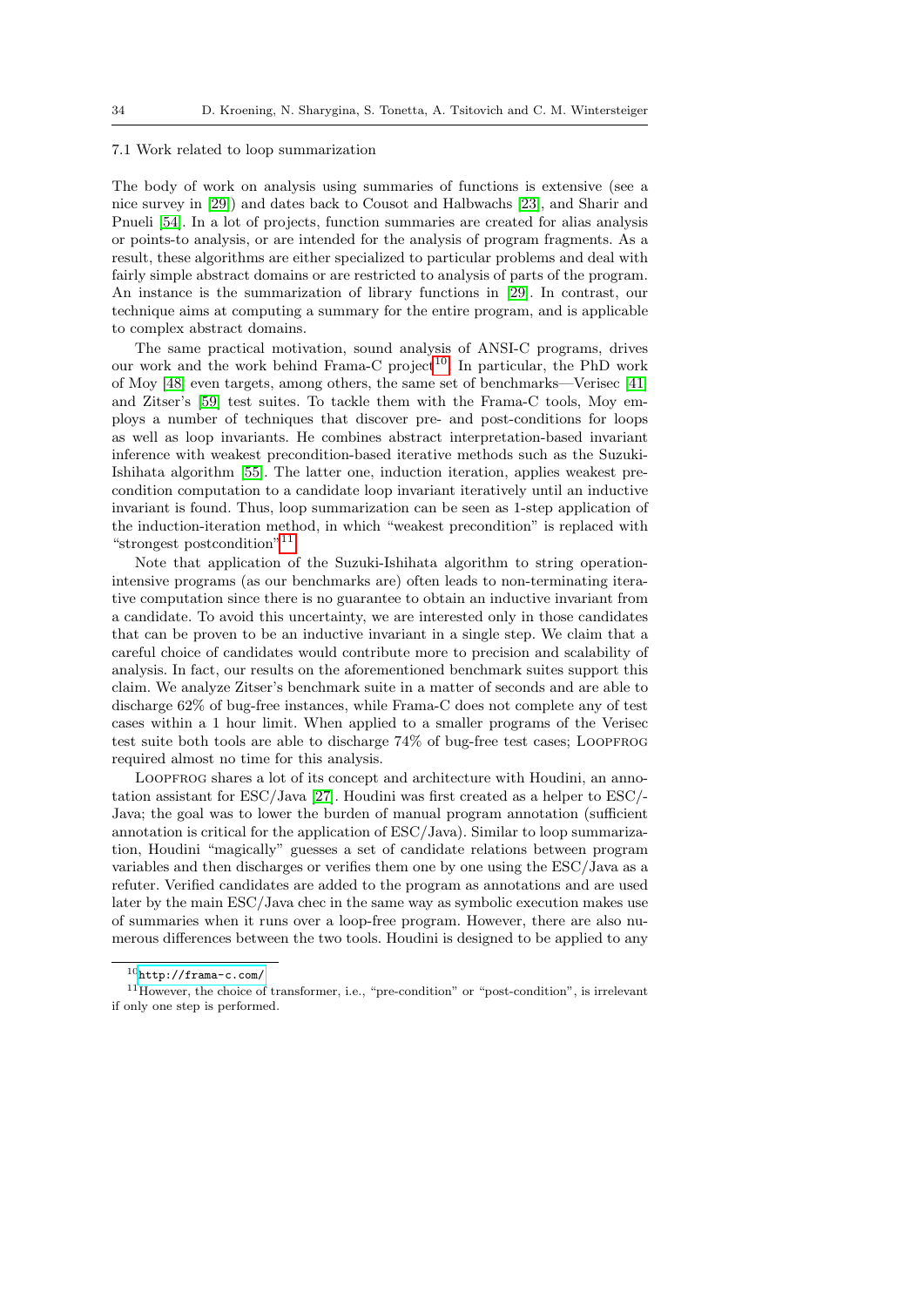program module or a routine in a library while our summarization concentrates deliberately on loops. Houdini adds annotations to the program, while LOOPFROG replaces each loop with the summary, thus keeping the cost of analysis for every consecutive loop as low as for the inner-most one.

Houdini as well as LOOPFROG generate a lot of candidates that help to address buffer access checks. For instance, it generates 6 different comparison relations for each integral type and a constant in a program. While experimenting with Loopfrog, we found such an abstract domain of arbitrary relations to be effective, though very expensive. The result are too many useless candidates. Therefore we prefer problem-tailored domains that generate fewer candidates.

Furthermore, as we show in Section [5,](#page-13-0) LOOPFROG extends candidates selection to those that relate two different valuations of the same program variable, e.g., before and after a loop iteration. This allows discovering not only safety, but also liveness-related loop invariants; in particular loop termination can be proven with the help of this addition.

A series of work by Gulwani et al. [\[33,](#page-41-8) [34\]](#page-41-9) uses loop invariant discovery for the purpose of worst-case execution time (WCET) analysis. One of the approaches (reported as the most effective in practice) employs template-based generation of invariant candidates. Starting from the inner-most loop, a bound of the loop's maximal resources usage is computed. Therefore, it can be seen as a loop summarization with domains tuned for WCET-analysis rather then string-operations as in LOOPFROG.

The Saturn tool [\[1\]](#page-39-6) computes a summary of a function with respect to an abstract domain using a SAT-based approach to improve scalability. However, summaries of loop-bodies are not created. In favor of scalability, Saturn simply unwinds loops a constant number of times, and thus, is unsound as bugs that require more iterations are missed.

SAT-solvers, SAT-based decision procedures, and constraint solvers are frequently applied in program verification. Notable instances are Jackson's Alloy tool [\[38\]](#page-41-10) and CBMC [\[14\]](#page-40-2). The SAT-based approach is also suitable for computing abstractions, as, for example, in [\[1,](#page-39-6) [15,](#page-40-1) [52\]](#page-42-1) (see detailed discussion in Sec. [4.2\)](#page-7-1). The technique reported here also uses the flexibility of a SAT-based decision procedure for a combination of theories to compute loop summaries.

Our technique can be used for checking buffer overruns and class-string vulnerabilities. There exist a large number of static analysis tools focusing on these particular problems. In this respect, the principal difference of our technique is that it is a general purpose abstraction-based checker which is not limited to special classes of faults.

A major benefit of our approach is its ability to generate diagnostic information for failed properties. This is usually considered a distinguishing feature of model checking [\[13\]](#page-40-10) and, sometimes, extended static checking [\[28\]](#page-40-11), but rarely found in tools based on abstract interpretation. Most model checkers for programs implement a CEGAR approach [\[4,](#page-39-7) [36\]](#page-41-11), which combines model checking with counterexample-guided abstraction refinement. The best-known instance is SLAM [\[4\]](#page-39-7), and other implementations are BLAST [\[36\]](#page-41-11), MAGIC [\[10\]](#page-39-8), and Sat-ABS [\[16\]](#page-40-7), which implement predicate abstraction.

Recently, a number of projects applied counterexample-guided refinement to refine abstract domains other than predicate abstraction. Manevich et al. [\[47\]](#page-42-11) formalize CEGAR for general powerset domains; Beyer et al. [\[7\]](#page-39-9) integrate the TVLA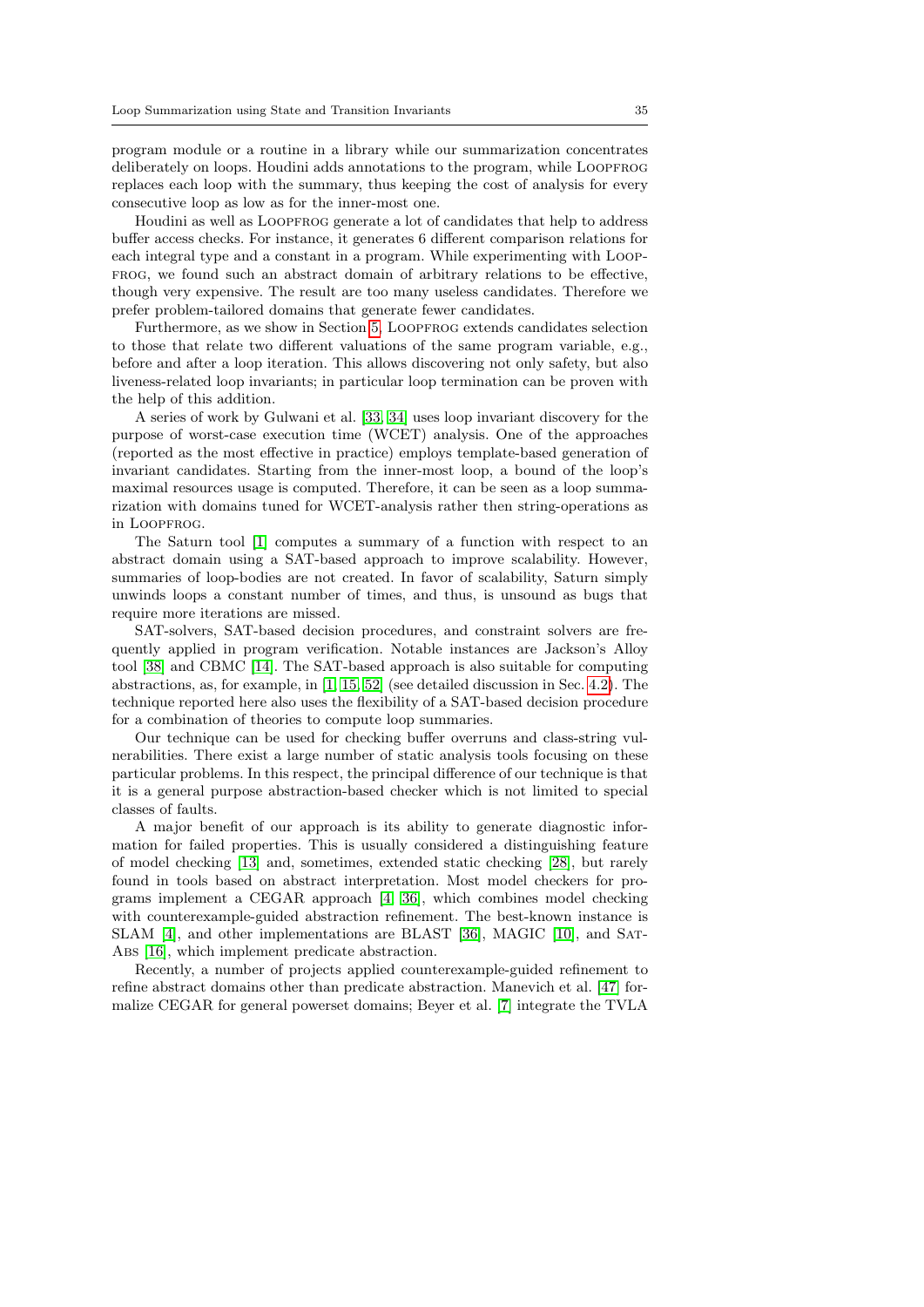system [\[46\]](#page-42-12) into BLAST and use counterexamples to refine 3-valued structures to make shape analysis more scalable; Gulavani and Rajamani devised an algorithm for refining any abstract interpretations [\[31,](#page-41-12) [32\]](#page-41-13) by combining widening with interpolation. Our procedure is also able to generate counterexamples with respect to the abstract domain and could be integrated into a CEGAR loop for automatic refinement. As LOOPFROG does not perform domain refinement, but instead computes an abstraction for a given domain using SAT, it is more closely related to the work on computing abstractions with abstract conflict driven clause learning (ACDCL) [\[26\]](#page-40-12).

# 7.2 Work related to termination

Although the field of program termination analysis is relatively old and the first results date back to Turing [\[58\]](#page-42-4), recent years have seen a tremendous increase in practical applications of termination proving. Two directions of research enabled the efficacy of termination provers in practice:

- transition invariants by Podelski and Rybalchenko [\[49\]](#page-42-0), and
- the size-change termination principle (SCT) by Lee, Jones and Ben-Amram [\[44\]](#page-42-13),

where the latter has its roots in previous research on termination of declarative programs. Until very recently, these two lines of research did not intersect much. The first systematic attempt to understand their common traits is a recent publication by Heizmann et al. [\[35\]](#page-41-14).

## <span id="page-35-0"></span>7.2.1 Relation to size-change termination principle

Termination analysis based on the SCT principle usually involves two steps:

- 1. construction of an abstract model of the original program in the form of sizechange graphs (SC-graphs) and
- 2. analysis of the SC-graphs for termination.

SC-graphs contain abstract program values as nodes and use two types of edges, along which values of variables must decrease, or decrease or stay the same. No edge between nodes means that none of the relations can be ensured. Graphs G which are closed under composition with itself, are called *idempotent*, i.e.,  $G$ ;  $G = G$ .<sup>[12](#page-35-1)</sup>

Lee et al. [\[44\]](#page-42-13) identify two termination criteria based on a size-change graph:

- 1. The SC-graph is well-founded, or
- 2. The idempotent components of an SC-graph are well-founded.

An SC-graph can be related to transition invariants as follows. Each sub-graph corresponds to a conjunction of relations, which constitutes a transition invariant. The whole graph forms a disjunction, resulting in a termination criterion very similar to that presented as Theorem [3:](#page-15-1) if an SC-graph is well-founded then there exists a d.wf. transition invariant. Indeed, Heizmann et al. [\[35\]](#page-41-14) identify the SCT criterion as strictly stronger than the argument via transition invariants [\[49\]](#page-42-0). In

<span id="page-35-1"></span><sup>12</sup>In this discussion we omit introducing the notation necessary for a formal description of SCT; see Lee et al. [\[44,](#page-42-13) [35\]](#page-41-14) for more detail.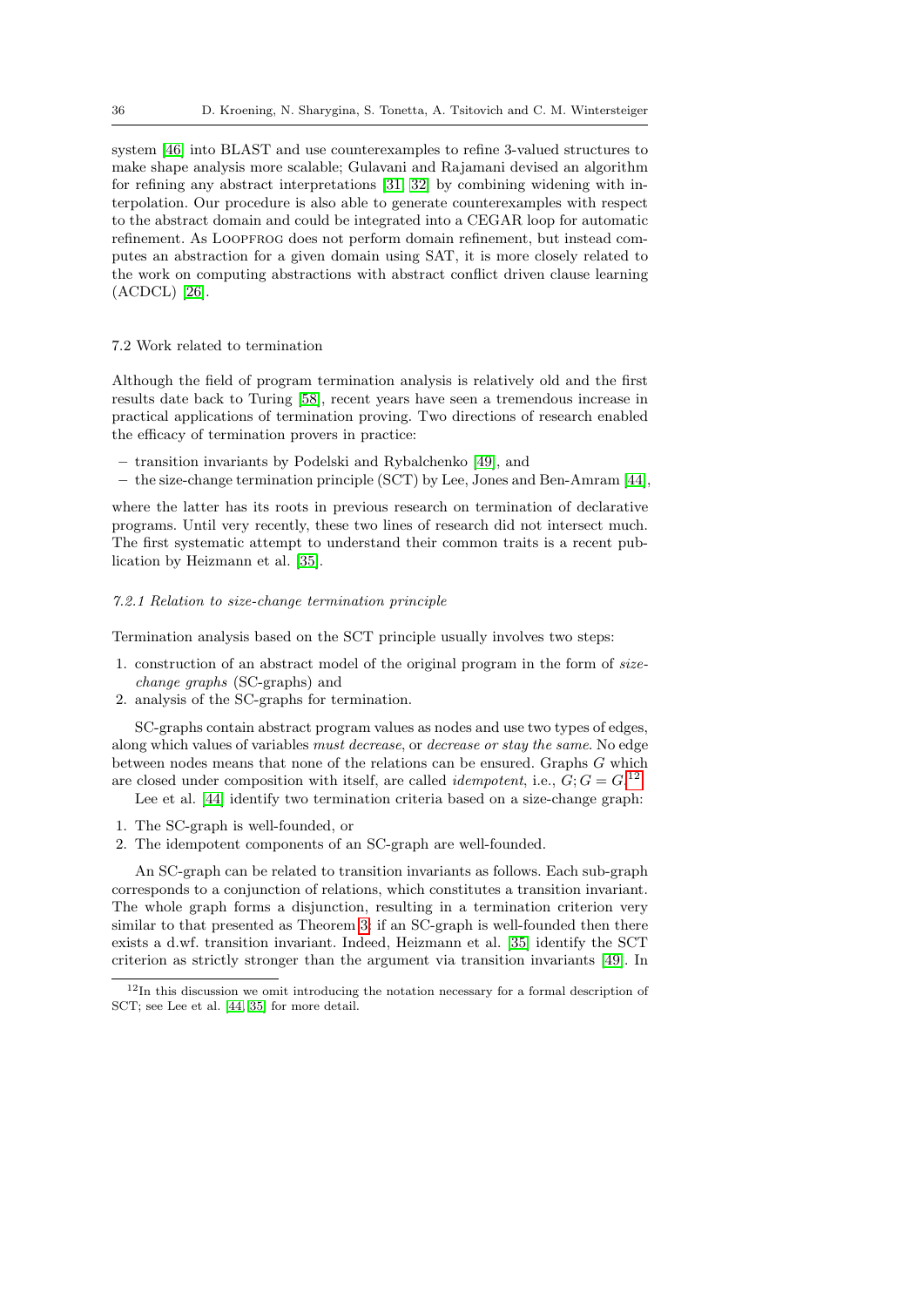other words, there are terminating programs for which there are no suitable SCgraphs that comply with the termination criteria above.

The intuition behind SCT being a stronger property comes from the fact that SC-graphs abstract from the reachability of states in a program, i.e., the SC-graph requires termination of all paths regardless of whether those paths are reachable or not. Transition invariants, on the other hand, require the computation of the reachable states of the program. In this respect, our light-weight analysis is closely related to SCT, as it havocs the input to individual loop iterations before checking a candidate transition invariant.

The domains of SC-graphs correspond to abstract domains in our approach. The initial inspiration for the domains we experimented with comes from a recent survey on ranking functions for SCT  $[5]$ . The domains  $\#1-4$  in Table [5](#page-27-0) encode those graphs with only down-arcs. Domain #5 has down-arcs and edges that preserve the value. However, note that, in order to avoid well-foundedness checks, we omit domains that have mixed edge types.

Program abstraction using our loop summarization algorithm can be seen as construction of size-change graphs. The domains suggested in Section [5.8](#page-19-3) result in SC-graphs that are idempotent and well-founded by construction.

Another relation to SCT is the second SCT criterion based on idempotent SC-components. In [\[35\]](#page-41-14) the relation of idempotency to some notion in transition invariant-based termination analysis was stated as an open question. However, there is a close relation between the idempotent SC-components and compositional transition invariants (Definition [9,](#page-15-4) page [17\)](#page-15-4) used here and in compositional termination analysis [\[40\]](#page-41-5). The d.wf. transition invariant constructed from idempotent graphs is also a compositional transition invariant.

#### 7.2.2 Relation to other research in transition invariant-based termination

The work in Section [5](#page-13-0) is a continuation of the research of transition invariantsbased termination proving methods initiated by [\[49\]](#page-42-0). Methods developed on the basis of transition invariants rely on an iterative abstraction refinement-like construction of d.wf. transition invariants [\[17,](#page-40-3) [18,](#page-40-4) [40\]](#page-41-5). Our approach is different, because it aims to construct a d.wf. transition invariant without refinement. Instead of ranking function discovery for every non-ranked path, we use abstract domains that express ranking arguments for all paths at the same time.

Chawdhary et al. [\[11\]](#page-39-10) propose a termination analysis using a combination of fixpoint-based abstract interpretation and an abstract domain of disjunctively wellfounded relations. The abstract domain they suggest is of the same form as domain #5 in Table [5.](#page-27-0) However their technique attempts iterative computation of the set of abstract values and has a fixpoint detection of the form  $T \subseteq R^+$ , while in our approach it is enough to check  $T \subseteq R$ , combined with the compositionality criterion. This allows more abstract domains to be applied for summarization, as each check is less demanding on the theorem prover.

Dams et al. [\[24\]](#page-40-13) present a set of heuristics that allow heuristic inference of candidate ranking relations from a program. These heuristics can be seen as abstract domains in our framework. Moreover, we also show how candidate relations can be checked effectively.

Cook et al. [\[20\]](#page-40-14) use relational predicates to extend the framework of Reps et al.[\[51\]](#page-42-14) to support termination properties during computation of inter-procedural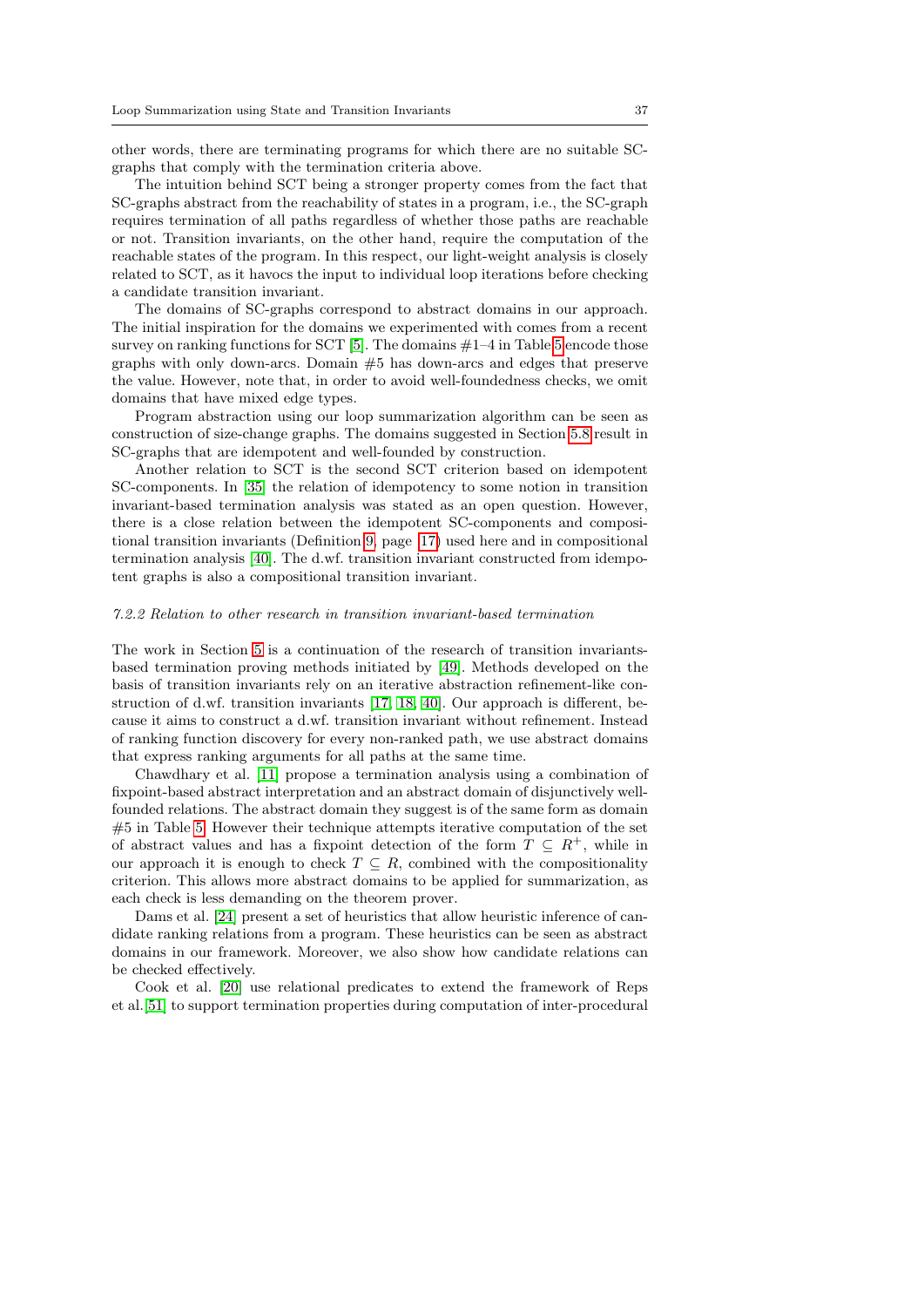program summaries. Our approach shares a similar motivation and adds termination support to abstract domain-based loop summarization. However, we concentrate on scalable non-iterating methods to construct the summary while Cook et al. [\[20\]](#page-40-14) rely on a refinement-based approach. The same argument applies in the case of Balaban et al.'s framework [\[3\]](#page-39-11) for procedure summarization with liveness properties support.

Berdine et al. [\[6\]](#page-39-5) use the Octagon and Polyhedra abstract domains to discover invariance constraints sufficient to ensure termination. Well-foundedness checks, which we identify as an expensive part of the analysis, are left to iterative verification by an external procedure like in the Terminator algorithm [\[18\]](#page-40-4) and CTA [\[40\]](#page-41-5). In contrast to these methods, our approach relies on abstract domains which are well-founded by construction and therefore do not require explicit checks.

Dafny, a language and a program verifier for functional correctness [\[45\]](#page-42-15), employs a very similar method to prove a loop (or a recursive call) terminating. First, each Dafny type has an ordering, values are finite, and, except for integers, values are bounded from below. Second, Dafny offers a special decrease predicate. Now, if one can provide a tuple of variables, each bounded from below, for which decrease holds (a termination metric), then termination can be concluded. A termination metric can be given by a developer or guessed using predefined heuristics. Effectively, this method maps one to one to strict order relational domains used in LOOPFROG.

It is interesting to note one particular case in Dafny: if an unbounded integer variable is used in a termination metric, then an additional invariant is required to bound the integer from below. LOOPFROG usually deals with machine integers, which are bounded by design.

Altogether, successful application of the relatively simple predefined heuristics in Dafny and our experiments supports the main claim of Section [5:](#page-13-0) light-weight analysis based on simple heuristics is often sufficient to prove many loops terminating.

# <span id="page-37-0"></span>8 Conclusion and Future Work

The discovery of an appropriate abstraction is a fundamental step in establishing a successful verification framework. Abstraction not only reduces the computational burden of verification, but also makes it possible to analyze in a sound manner infinite-state software models.

The proposed loop summarization algorithm is a step towards understanding of what is a right abstraction, how it should be discovered and used to enable efficient analysis of programs by formal verification tools. The algorithm computes an abstract model of a program with respect to a given abstract interpretation by replacing loops and function calls in the control flow graph by their symbolic transformers. The run-time of the new algorithm is linear in the number of looping constructs in a program and a finite number of (relatively simple) decision procedure calls is used for discovery of every abstract symbolic transformer. Therefore, it addresses the problem of the high complexity of computing abstract fixpoints.

The procedure over-approximates the original program, which implies soundness of the analysis, but, as any other abstraction-based technique, it can introduce false positives on the consequent phase of analysis of the constructed abstract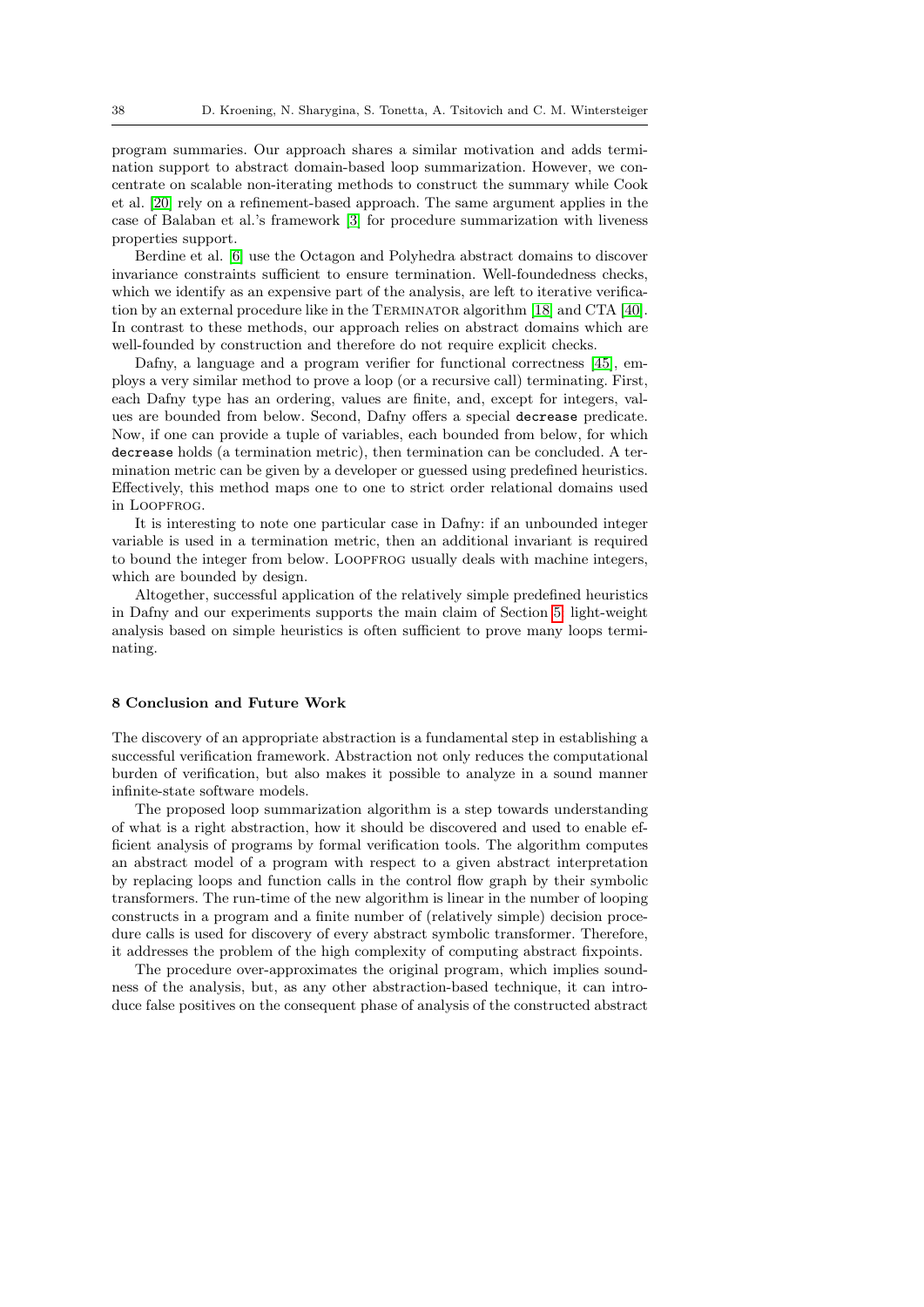model. An additional benefit of the technique is its ability to generate *leaping coun*terexamples, which are helpful for diagnosis of the error or for filtering spurious warnings. The conducted experimental evaluation within an analysis framework for buffer overflows demonstrates the best error-detection and error-discrimination rates when comparing to a broad selection of static analysis tools.

Loop summarization algorithm also can be effectively employed to perform light-weight program termination analysis. For a sequential program, termination of all loops is enough to conclude program termination, therefore we focused our analysis on individual loops. The new algorithm is based on loop summarization and employs relational abstract domains to discover transition invariants for loops. It uses compositionality of a transition invariant as a completeness criterion, i.e., that a discovered transition invariant holds for any execution through the loop. If such an invariant exists and it is (disjunctively) well-founded, then the loop is guaranteed to terminate. Well-foundedness can be checked either by an application of a quantifier-supporting decision procedure or be ensured by construction. In the latter case an abstract domain for producing candidates for transition invariants should be chosen appropriately.

Note, that, although this algorithm is incomplete (because a compositional transition invariant does not always exist and the ability to discover transition invariants is restricted by expressiveness of the selected abstract domains), our evaluation demonstrates its effectiveness. We applied our new termination analysis to numerous benchmarks including Windows device drivers and demonstrated high scalability as well as a level of precision that matches to the state-of-the-art pathbased algorithms such as Terminator and CTA.

In contrast to other methods, our algorithm performs both loop summarization and transition invariant inference at the same time, thus, both safety- and liveness properties of loop semantics are preserved. Also, it utilizes a family of simple, custom abstract domains whereas other works in termination analysis often use off-the-shelf domains; it seems very interesting to note that simpler domains can go a long way in solving those problems, while keeping computational costs low.

For future research we would like to highlight two specific directions:

1) Problem-specific abstract domains for termination (liveness) analysis Additional relational abstract domains should be considered for termination (liveness) analysis in areas where it is appropriate. Possible applications include:

- Verification of liveness properties in protocol implementations with abstract domains used to reason about message ordering.
- Verification of liveness properties in concurrent programs with abstract domains employed to reason about the independence of termination from thread scheduling or the execution progress over all threads.

A recent attempt to build a bridge between transition invariants-based termination analysis and size-change termination by Heizmann et al. [\[35\]](#page-41-14) suggests that the well-studied size-change graphs can be adopted as abstract domains.

As a stand-alone theoretical problem we see the definition of a class of systems and properties for which termination (liveness) can be proved by induction, i.e., by guessing and proving the base step (discovery of a transition invariant) and proving the inductive step (compositionality of a transition invariant).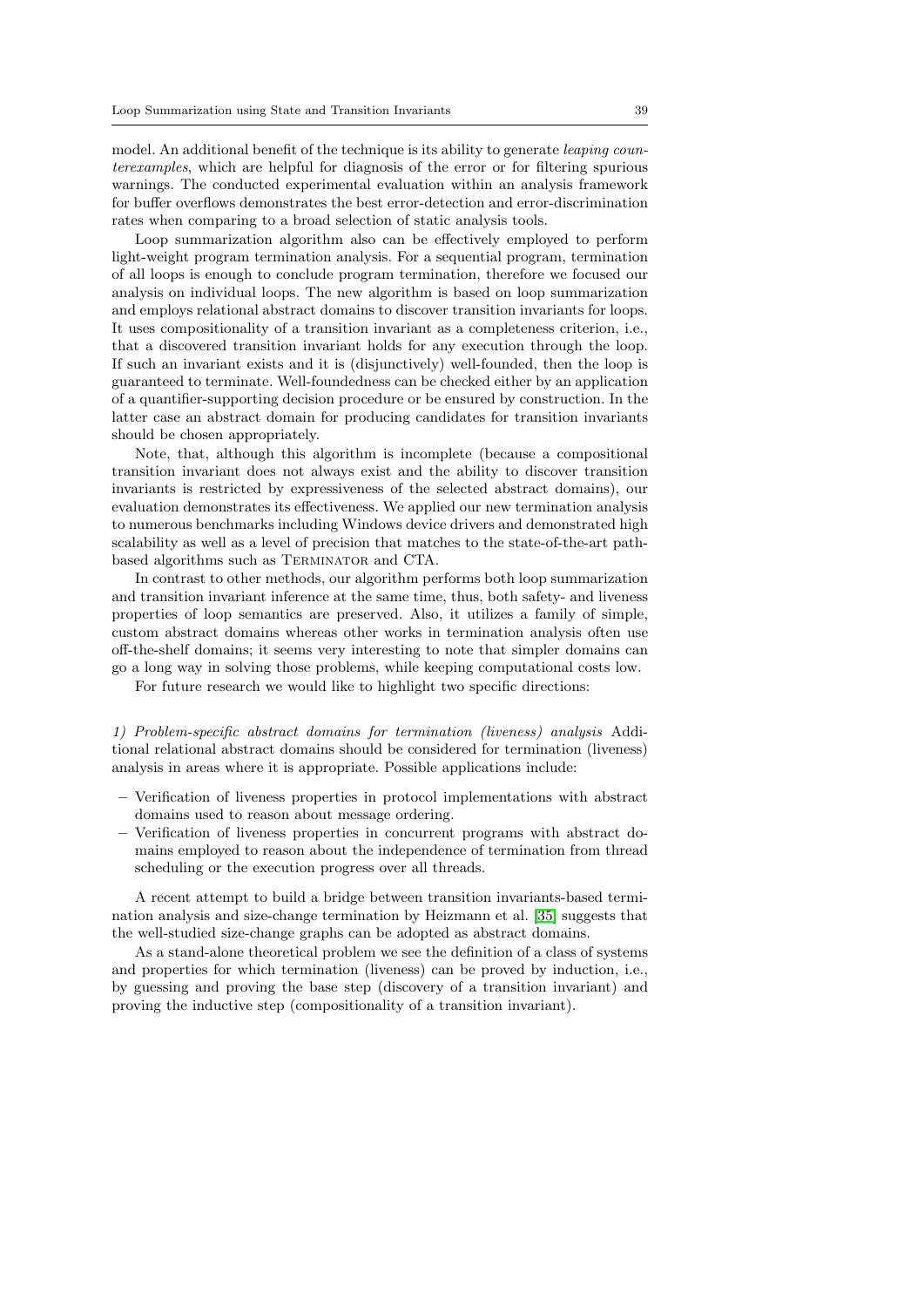2) Combined state/transition invariants abstract domains for conditional termination (liveness) Cook et. al. aim to compute a loop precondition that implies termination and use it to establish conditional termination [\[19\]](#page-40-15). A combination of state and transition invariants can be used for similar purposes.

We also plan to investigate whether a negative result of a transition invariant candidate check can be used to derive a counterexample for termination or a precondition. For instance, the failure to ensure the total order between all values of an iterator in a loop may be a hint that an integer overflow leads to nontermination.

# Bibliography

- <span id="page-39-6"></span>1. Aiken A, Bugrara S, Dillig I, Dillig T, Hackett B, Hawkins P (2007) An overview of the Saturn project. In: Das M, Grossman D (eds) Workshop on Program Analysis for Software Tools and Engineering, ACM, pp 43–48
- <span id="page-39-3"></span>2. Ashcroft E, Manna Z (1979) The translation of 'go to' programs to 'while' programs. In: Classics in software engineering, Yourdon Press, Upper Saddle River, NJ, USA, pp 49–61
- <span id="page-39-11"></span>3. Balaban I, Cohen A, Pnueli A (2006) Ranking abstraction of recursive programs. In: Emerson E, Namjoshi K (eds) Verification, Model Checking, and Abstract Interpretation (VMCAI), Springer Berlin / Heidelberg, Lecture Notes in Computer Science, vol 3855, pp 267–281
- <span id="page-39-7"></span>4. Ball T, Rajamani SK (2001) The SLAM toolkit. In: Computer Aided Verification (CAV), Springer, Lecture Notes in Computer Science, vol 2102, pp 260–264
- <span id="page-39-4"></span>5. Ben-Amram AM, Lee CS (2009) Ranking functions for size-change termination II. Logical Methods in Computer Science 5(2)
- <span id="page-39-5"></span>6. Berdine J, Chawdhary A, Cook B, Distefano D, O'Hearn P (2007) Variance analyses from invariance analyses. In: Principles of Programming Languages (POPL), ACM, New York, NY, USA, POPL '07, pp 211–224
- <span id="page-39-9"></span>7. Beyer D, Henzinger TA, Théoduloz G (2006) Lazy shape analysis. In: Computer Aided Verification (CAV), Springer, Lecture Notes in Computer Science, vol 4144, pp 532–546
- <span id="page-39-0"></span>8. Biere A, Cimatti A, Clarke EM, Strichman O, Zhu Y (2003) Bounded model checking. Advances in Computers 58:118–149
- <span id="page-39-2"></span>9. Cavada R, Cimatti A, Franzén A, Kalyanasundaram K, Roveri M, Shyamasundar RK (2007) Computing predicate abstractions by integrating BDDs and SMT solvers. In: Formal Methods in Computer-Aided Design (FMCAD), IEEE Computer Society, pp 69–76
- <span id="page-39-8"></span>10. Chaki S, Clarke EM, Groce A, Jha S, Veith H (2004) Modular verification of software components in C. IEEE Transactions on Software Engineering 30(6):388–402
- <span id="page-39-10"></span>11. Chawdhary A, Cook B, Gulwani S, Sagiv M, Yang H (2008) Ranking abstractions. In: Drossopoulou S (ed) Programming Languages and Systems, Lecture Notes in Computer Science, vol 4960, Springer Berlin / Heidelberg, pp 148–162
- <span id="page-39-1"></span>12. Clarke E, Grumberg O, Jha S, Lu Y, Veith H (2000) Counterexample-guided abstraction refinement. In: Emerson E, Sistla A (eds) Computer Aided Veri-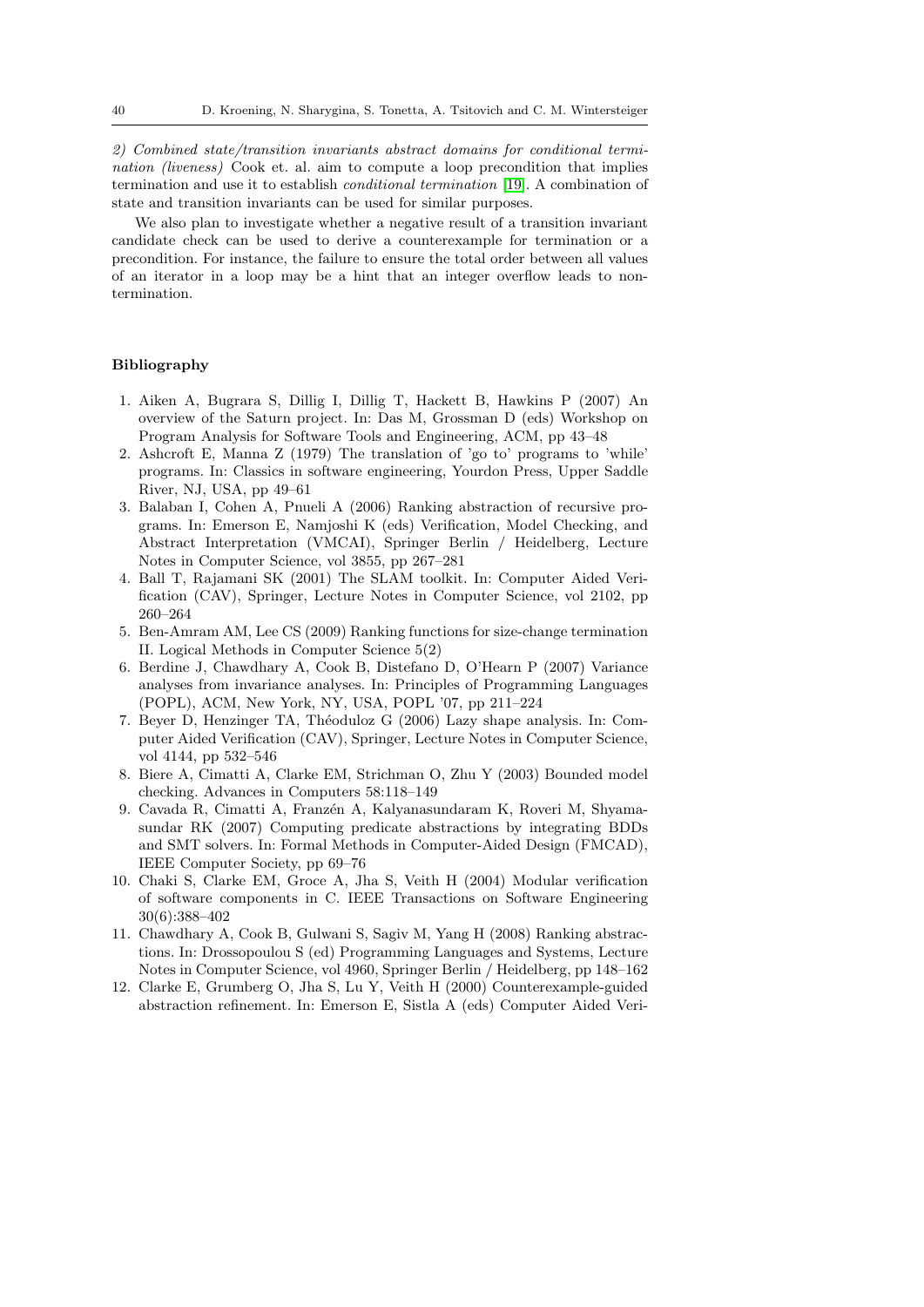fication, Lecture Notes in Computer Science, vol 1855, Springer Berlin / Heidelberg, pp 154–169

- <span id="page-40-10"></span>13. Clarke EM, Grumberg O, Peled DA (1999) Model checking. MIT Press
- <span id="page-40-2"></span>14. Clarke EM, Kroening D, Lerda F (2004) A tool for checking ANSI-C programs. In: Jensen K, Podelski A (eds) Tools and Algorithms for Construction and Analysis of Systems (TACAS), Springer, Lecture Notes in Computer Science, vol 2988, pp 168–176
- <span id="page-40-1"></span>15. Clarke EM, Kroening D, Sharygina N, Yorav K (2004) Predicate abstraction of ANSI-C programs using SAT. Formal Methods in System Design 25(2-3):105– 127
- <span id="page-40-7"></span>16. Clarke EM, Kroening D, Sharygina N, Yorav K (2005) SATABS: SAT-based predicate abstraction for ANSI-C. In: Tools and Algorithms for Construction and Analysis of Systems (TACAS), Springer, Lecture Notes in Computer Science, pp 570–574
- <span id="page-40-3"></span>17. Cook B, Podelski A, Rybalchenko A (2005) Abstraction refinement for termination. In: International Symposium on Static Analysis (SAS), Springer, Lecture Notes in Computer Science, vol 3672, pp 87–101
- <span id="page-40-4"></span>18. Cook B, Podelski A, Rybalchenko A (2006) Termination proofs for systems code. In: Programming Language Design and Implementation (PLDI), ACM, pp 415–426
- <span id="page-40-15"></span>19. Cook B, Gulwani S, Lev-Ami T, Rybalchenko A, Sagiv M (2008) Proving conditional termination. In: Computer Aided Verification (CAV), Springer, Lecture Notes in Computer Science, vol 5123, pp 328–340
- <span id="page-40-14"></span>20. Cook B, Podelski A, Rybalchenko A (2009) Summarization for termination: no return! Formal Methods in System Design 35(3):369–387
- <span id="page-40-5"></span>21. Cook B, Kroening D, Ruemmer P, Wintersteiger CM (2010) Ranking function synthesis for bit-vector relations. In: Tools and Algorithms for Construction and Analysis of Systems (TACAS), Springer, Lecture Notes in Computer Science, vol 6015, pp 236–250
- <span id="page-40-0"></span>22. Cousot P, Cousot R (1977) Abstract interpretation: A unified lattice model for static analysis of programs by construction or approximation of fixpoints. In: Principles of Programming Languages (POPL), pp 238–252
- <span id="page-40-8"></span>23. Cousot P, Halbwachs N (1978) Automatic Discovery of Linear Restraints Among Variables of a Program. In: Principles of Programming Languages (POPL), pp 84–96
- <span id="page-40-13"></span>24. Dams D, Gerth R, Grumberg O (2000) A heuristic for the automatic generation of ranking functions. In: Proceedings of the Workshop on Advances in Verification (WAVE), pp 1–8
- <span id="page-40-6"></span>25. Dor N, Rodeh M, Sagiv S (2003) CSSV: towards a realistic tool for statically detecting all buffer overflows in C. In: Programming Language Design and Implementation (PLDI), pp 155–167
- <span id="page-40-12"></span>26. D'Silva V, Haller L, Kroening D, Tautschnig M (2012) Numeric bounds analysis with conflict-driven learning. In: TACAS, Springer, pp 48–63
- <span id="page-40-9"></span>27. Flanagan C, Leino KRM (2001) Houdini, an annotation assistant for esc/java. In: Oliveira J, Zave P (eds) FME 2001: Formal Methods for Increasing Software Productivity, Lecture Notes in Computer Science, vol 2021, Springer Berlin / Heidelberg, pp 500–517
- <span id="page-40-11"></span>28. Flanagan C, Leino KRM, Lillibridge M, Nelson G, Saxe JB, Stata R (2002) Extended static checking for Java. In: Proceedings of the ACM SIGPLAN 2002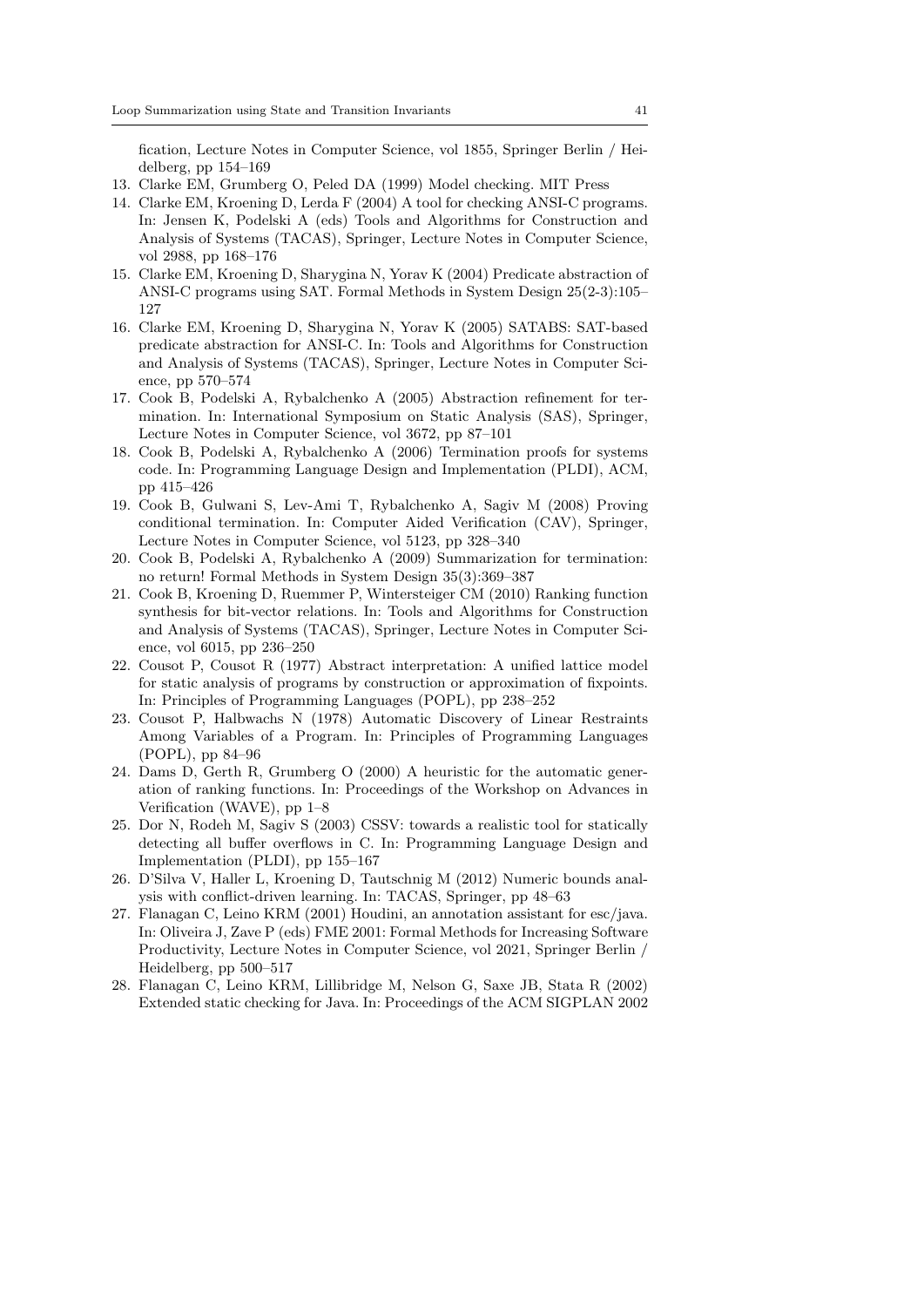Conference on Programming language design and implementation, ACM, New York, NY, USA, PLDI '02, pp 234–245

- <span id="page-41-7"></span>29. Gopan D, Reps TW (2007) Low-level library analysis and summarization. In: Computer Aided Verification (CAV), Springer, Lecture Notes in Computer Science, vol 4590, pp 68–81
- <span id="page-41-1"></span>30. Graf S, Saidi H (1997) Construction of abstract state graphs with PVS. In: Computer Aided Verification (CAV), Springer Berlin / Heidelberg, Lecture Notes in Computer Science, vol 1254, pp 72–83
- <span id="page-41-12"></span>31. Gulavani BS, Rajamani SK (2006) Counterexample driven refinement for abstract interpretation. In: Tools and Algorithms for Construction and Analysis of Systems (TACAS), Springer, Lecture Notes in Computer Science, vol 3920, pp 474–488
- <span id="page-41-13"></span>32. Gulavani BS, Chakraborty S, Nori AV, Rajamani SK (2010) Refining abstract interpretations. Information Processing Letters 110(16):666–671
- <span id="page-41-8"></span>33. Gulwani S, Lev-Ami T, Sagiv M (2009) A combination framework for tracking partition sizes. In: POPL '09: Proceedings of the 36th annual ACM SIGPLAN-SIGACT symposium on Principles of programming languages, ACM, New York, NY, USA, pp 239–251
- <span id="page-41-9"></span>34. Gulwani S, Mehra KK, Chilimbi T (2009) Speed: precise and efficient static estimation of program computational complexity. In: POPL '09: Proceedings of the 36th annual ACM SIGPLAN-SIGACT symposium on Principles of programming languages, ACM, New York, NY, USA, pp 127–139
- <span id="page-41-14"></span>35. Heizmann M, Jones N, Podelski A (2011) Size-change termination and transition invariants. In: Cousot R, Martel M (eds) Static Analysis, Lecture Notes in Computer Science, vol 6337, Springer Berlin / Heidelberg, pp 22–50
- <span id="page-41-11"></span>36. Henzinger TA, Jhala R, Majumdar R, Sutre G (2002) Lazy abstraction. In: Principles of Programming Languages (POPL), ACM, pp 58–70
- <span id="page-41-0"></span>37. Hoare T (1969) An axiomatic basis for computer programming. Communications of ACM 12(10):576–580
- <span id="page-41-10"></span>38. Jackson D, Vaziri M (2000) Finding bugs with a constraint solver. In: Proceedings of the International Symposium on Software Testing and Analysis (ISSTA), pp 14–25
- <span id="page-41-3"></span>39. Kroening D, Sharygina N (2006) Approximating predicate images for bitvector logic. In: Tools and Algorithms for Construction and Analysis of Systems (TACAS), Springer, Lecture Notes in Computer Science, vol 3920, pp 242–256
- <span id="page-41-5"></span>40. Kroening D, Sharygina N, Tsitovich A, Wintersteiger CM (2010) Termination analysis with compositional transition invariants. In: International Conference on Computer-Aided Verification (CAV), Springer, Edinburgh, UK, Lecture Notes in Computer Science, vol 6174
- <span id="page-41-6"></span>41. Ku K, Hart TE, Chechik M, Lie D (2007) A buffer overflow benchmark for software model checkers. In: Automated Software Engineering (ASE), ACM, pp 389–392
- <span id="page-41-2"></span>42. Lahiri SK, Ball T, Cook B (2005) Predicate abstraction via symbolic decision procedures. In: Computer Aided Verification (CAV), Springer, Lecture Notes in Computer Science, vol 3576, pp 24–38
- <span id="page-41-4"></span>43. Lahiri SK, Nieuwenhuis R, Oliveras A (2006) SMT Techniques for Fast Predicate Abstraction. In: Computer Aided Verification (CAV), Springer, Lecture Notes in Computer Science, vol 4144, pp 424–437